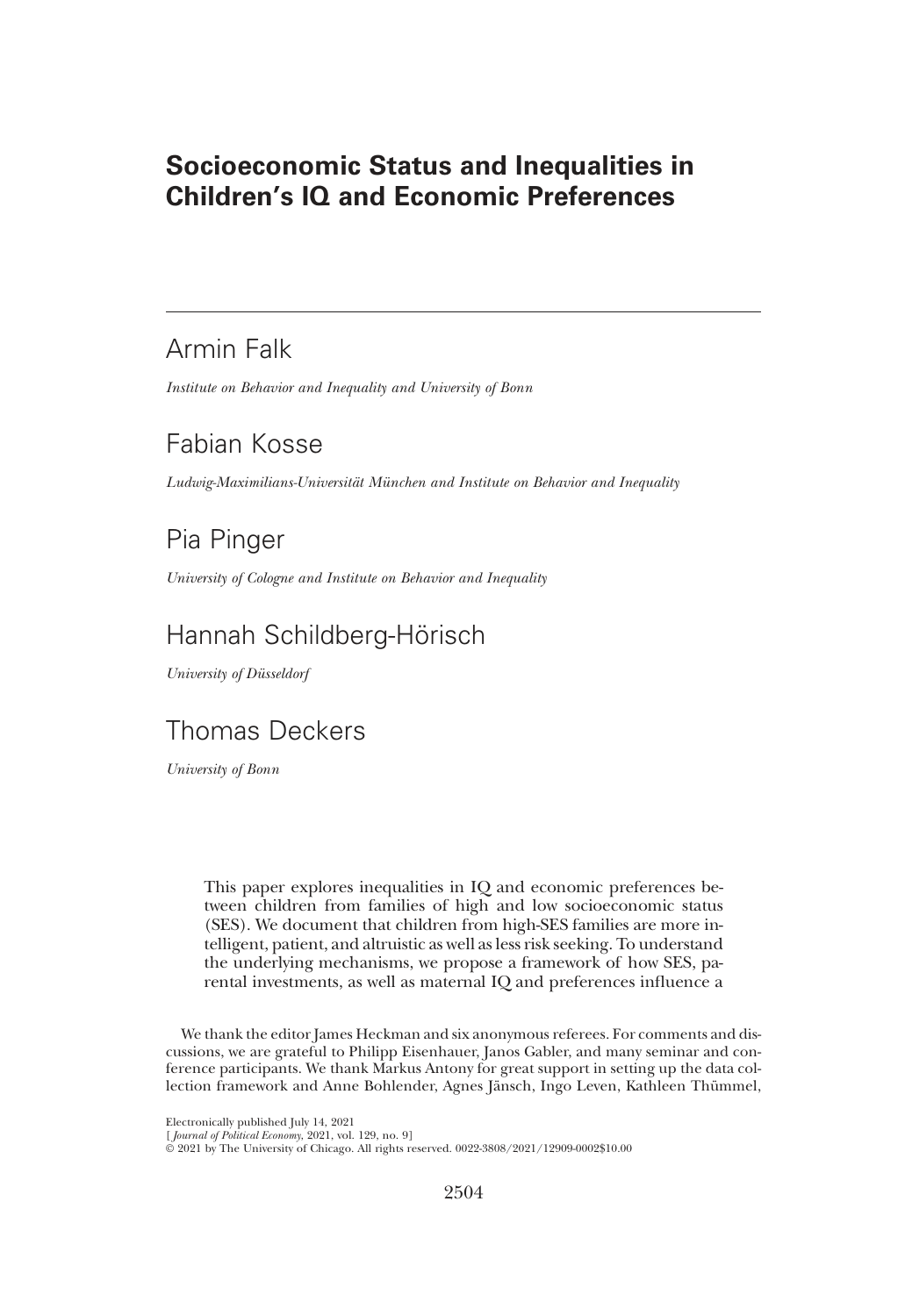child's IQ and preferences. Our results indicate that disparities in the level of parental investments hold substantial importance. In light of the importance of IQ and preferences for behaviors and outcomes, our findings offer an explanation for social immobility.

#### I. Introduction

Both economic theory and empirical evidence have established a robust link between IQ and economic preferences and many important outcomes in life. More intelligent individuals achieve higher levels of education, income, occupational status, and job performance as well as better health outcomes (Heckman and Vytlacil 2001; Schmidt and Hunter 2004; Strenze 2007; Hanushek and Woessmann 2008; Almlund et al. 2011). Similarly, more patient individuals are less likely to be involved in crime (Åkerlund et al. 2016) and have higher educational attainment, occupational success, income, and wealth (Ventura 2003; DellaVigna and Paserman 2005; Eckel, Johnson, and Montmarquette 2005; Golsteyn, Grönqvist, and Lindahl 2014; Cadena and Keys 2015; Dohmen et al. 2018) as well as better health outcomes (Fuchs 1982; Bickel, Odum, and Madden 1999; Kirby, Petry, and Bickel 1999; Kirby and Petry 2004; Chabris et al. 2008; Golsteyn, Grönqvist, and Lindahl 2014; Cadena and Keys 2015). Risk preferences predict labor market and health outcomes, investing and addictive behaviors, as well as migration decisions (Barsky et al. 1997; Hong, Kubik, and Stein 2004; Bonin et al. 2007; Anderson and Mellor 2008; Kimball, Sahm, and Shapiro 2008; Jaeger et al. 2010; Dohmen and Falk 2011; Dohmen et al. 2011; von Gaudecker, van Soest, and Wengström 2011; Becker et al. 2012; Dawson and Henley 2015; Hsieh, Parker, and van Praag 2017). Finally, social preferences are associated with cooperative behavior in various domains of life, including the work place, donating, repayment of loans, or management of common pool resources (Karlan 2005; Dohmen et al. 2009; Rustagi, Engel, and Kosfeld 2010; Carpenter and Seki 2011; Becker et al. 2012; Burks et al. 2016; Deming 2017). Table 1 provides a comprehensive summary of the empirical evidence.<sup>1</sup>

and all interviewers from TNS/Kantar for their extraordinary effort. Laura Ehrmantraut, Katharina Kummert, and Yana Radeva provided outstanding research assistance. Financial support through the Eleven gGmbH, the German Research Foundation (DFG) through the Leibniz Programme, the Collaborative Research Center (CRC) TR 190 (project 280092119) and CRC TR 224 (projects A01 and A02), the European Research Council (advanced grant 340950), and the Jacobs Foundation is gratefully acknowledged. Armin Falk and Pia Pinger acknowledge that this research was supported by the DFG under Germany's Excellence Strategy (EXC 2126/1-390838866). Data are provided as supplementary material online.

<sup>1</sup> For more extensive evidence on IQ and outcomes, we refer the reader to several metaanalyses and overview articles (Schmidt and Hunter 2004; Strenze 2007; Almlund et al. 2011).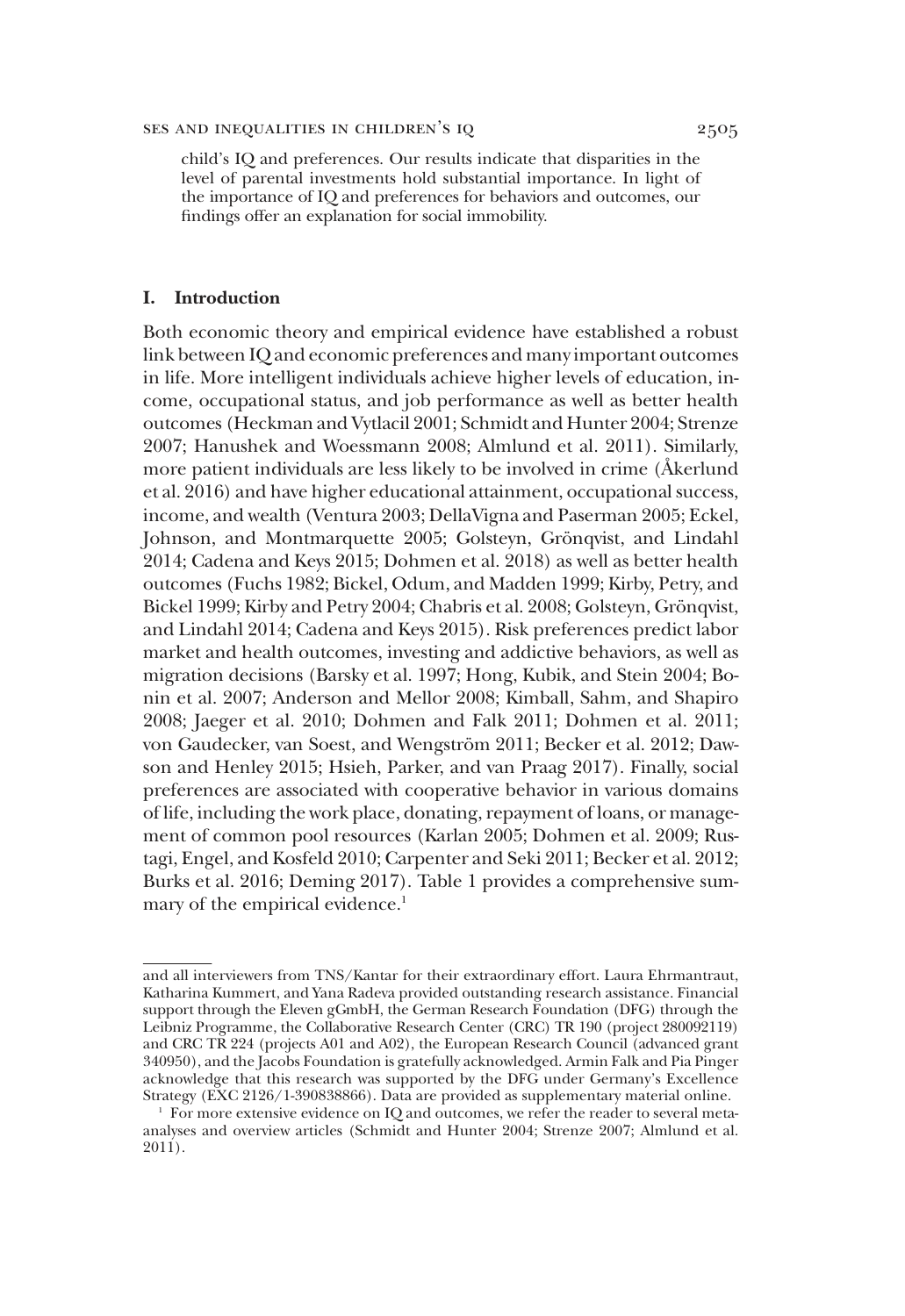|                                                                                                                |                          |                                               |         |         | PREFERENCES |        |
|----------------------------------------------------------------------------------------------------------------|--------------------------|-----------------------------------------------|---------|---------|-------------|--------|
| <b>PAPER</b>                                                                                                   | DATA SET                 | <b>OUTCOMES</b>                               | RESULTS | IQ Time | Risk        | Social |
| Åkerlund et al. 2016                                                                                           | SBC, administrative data | Crime                                         |         |         |             |        |
| Almås et al. 2016<br>Anderson and Mellor '                                                                     | Private                  | Education                                     |         |         |             |        |
| 2008                                                                                                           | Private                  | Health                                        |         |         |             |        |
| Baran, Sapienza, and Zingales 2010<br>Barsky et al. 1997<br>Becker et al. 2012                                 | <b>TCMLS</b>             | Donations                                     |         |         |             |        |
|                                                                                                                | <b>HRS</b>               | Health, personal finance                      |         |         |             |        |
|                                                                                                                | GSOEP                    | Education, labor market, health, satisfaction |         |         |             |        |
|                                                                                                                | <b>NIIHS</b>             | Education                                     |         |         |             |        |
|                                                                                                                | Private                  | Health                                        |         |         |             |        |
| Belzil and Leonardi 2007<br>Bickel, Odum, and Madden 1999<br>Bonin et al. 2007                                 | <b>GSOEP</b>             | Labor market                                  |         |         |             |        |
|                                                                                                                | <b>DNB</b>               | Health                                        |         |         |             |        |
| Borghans and Golsteyn 2006<br>Borghans, ter Weel, and Weinberg 2008<br>Burks et al. 2015<br>Burks et al. 2016  | BSS, BCS, BIBB-IAB       | Labor market                                  |         |         |             |        |
|                                                                                                                | Private                  | Education                                     |         |         |             |        |
|                                                                                                                | Private                  | Labor market                                  |         |         |             |        |
| Cadena and Keys 2015                                                                                           | <b>NLSY</b>              | Education, labor market, health               |         |         |             |        |
| Kritikos 2010<br>Caliendo, Fossen, and                                                                         | <b>GSOEP</b>             | Labor market                                  |         |         |             |        |
|                                                                                                                | Private                  | Education                                     |         |         |             |        |
| Castillo et al. 2011<br>Castillo, Jordan, and Petrie 2019                                                      | Private                  | Education                                     |         |         |             |        |
|                                                                                                                | Private                  | Labor market                                  |         |         |             |        |
|                                                                                                                | <b>NLSY</b>              | Labor market                                  |         |         |             |        |
| Carpenter and Seki 2011<br>Cawley, Heckman, and Vytlacil 2001<br>Chabris et al. 2008<br>Dawson and Henley 2015 | Private                  | Health, personal finance                      |         |         |             |        |
|                                                                                                                | Private                  | Labor market                                  |         |         |             |        |
| Deming 2017                                                                                                    | NLSY79, NLSY97           | Labor market                                  |         |         |             |        |

 $\begin{array}{ll} \text{TABLE 1} \\ \text{IQ, Econonic Prerepences, and Lire Ouroones} \end{array}$ IQ, Economic Preferences, and Life Outcomes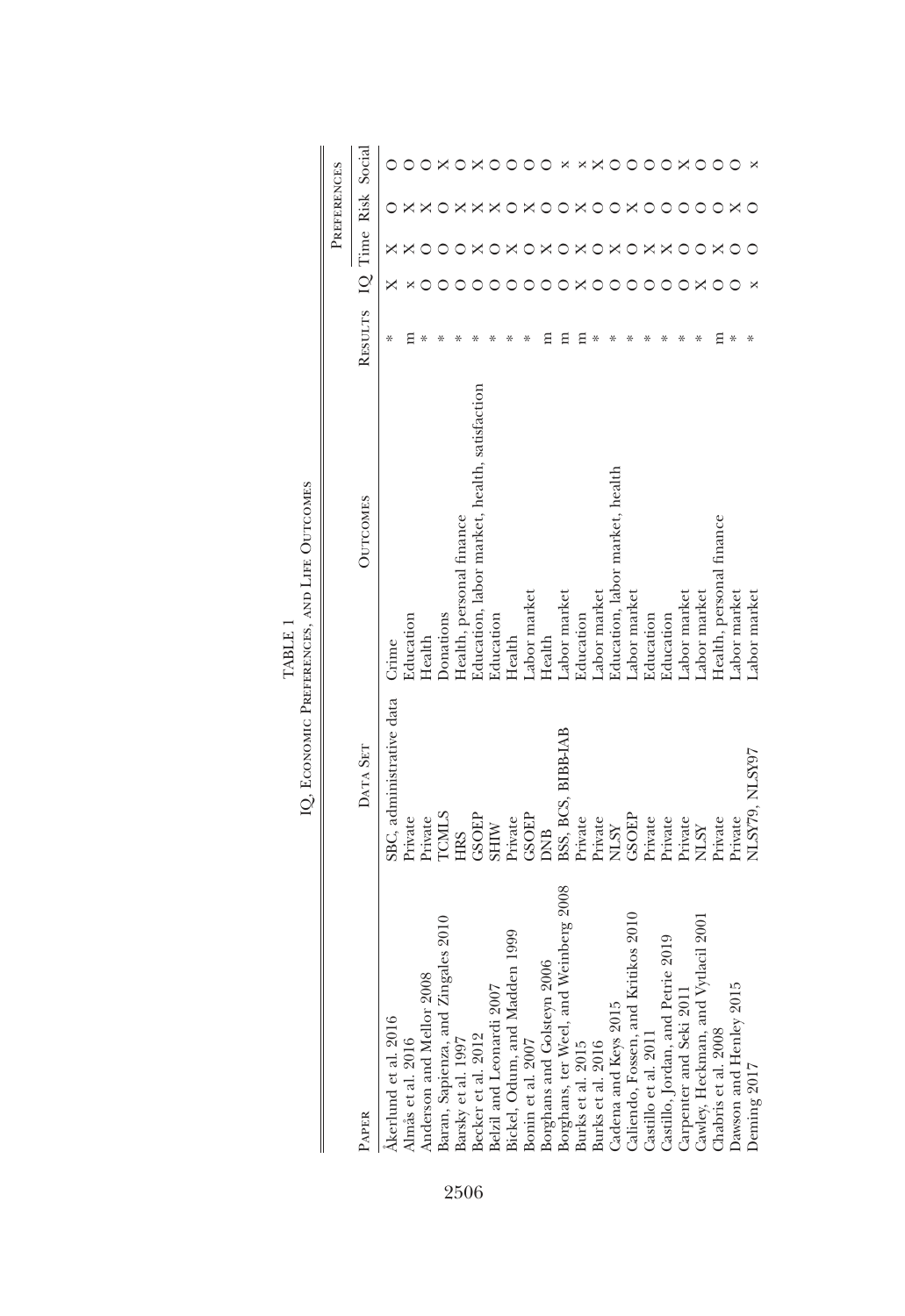| Delaney, Harmonb, and Ryanc 2013<br>DellaVigna and Paserman 2005 | PSID, NLSY<br>SUD | abor market<br>Education              |   |   |                 |         |               |
|------------------------------------------------------------------|-------------------|---------------------------------------|---|---|-----------------|---------|---------------|
| Dohmen et al. 2009                                               | <b>GROSC</b>      | abor market                           |   |   | $\circ$         |         | $0 \times 00$ |
| Dohmen et al. 2011                                               | GSOEP             | abor market, health, personal finance |   |   | $\circ$         |         |               |
| Dohmen and Falk 2011                                             | Private           | abor market                           |   |   | $\circ$         | OXXXX   |               |
| Eckel, Johnson, and Montmarquette 2005                           | Private           | Personal finance                      |   |   | $\times \times$ |         | $\circ$       |
| Falk et al. 2018                                                 | GPS               | Education, labor market, health,      |   |   |                 |         | $\times$      |
|                                                                  |                   | personal finance, social interaction  |   |   |                 |         |               |
| Fuchs 1982                                                       | Private           | Education, health                     |   |   |                 |         |               |
| Gensowski 2018                                                   | <b>Cerman</b>     | Education, labor market               |   |   |                 |         | $\circ$       |
| Golsteyn, Grönqvist, and Lindahl 2014                            | <b>SBC</b>        | Education, labor market, health       |   |   | ×               | $\circ$ | $\circ$       |
| Groves 2005                                                      | NLSW, NCDS        | Labor market                          |   |   | $\circ$         | $\circ$ |               |
| Guiso and Paiella 2008                                           | <b>NIHIS</b>      | Education, labor market, health       | Ξ |   | 0               | ×       | ×О            |
|                                                                  |                   | personal finance                      |   |   |                 |         |               |
| Hanushek and Woessmann 2008                                      | Multiple          | abor market                           |   |   |                 |         |               |
| Harrison, Lau, and Rutström 2010                                 | Private           | Health                                |   |   |                 |         |               |
| Heckman and Vydacil 2001                                         | <b>NLSY</b>       | Education, labor market               |   |   |                 |         | $\circ$       |
| Heckman, Stixrud, and Urzua 2006                                 | NLSY79            | abor market, education, health        |   |   | $\circ$         |         | $\circ$       |
| Heckman, Pinto, and Savelyev 2013                                |                   | Education, labor market, health       |   |   | $\circ$         |         | $\circ$       |
| Heineck and Anger 2010                                           | Perry<br>GSOEP    | abor market                           |   | × | $\circ$         |         |               |
|                                                                  | <b>HRS</b>        | Personal finance                      |   |   |                 | ×       | $\times$ O    |
| Hong, Kubik, and Stein 2004<br>Hsieh, Parker, and van Praag 2017 | Private           | abor market                           |   |   |                 | ×       | $\circ$       |
| Humphries and Kosse 2017<br>Jaeger et al. 2010<br>Karlan 2005    | <b>GROSC</b>      | Education                             | Ξ |   |                 | ×       | $\circ$       |
|                                                                  | GSOEP             | Labor market, migration               | ⋇ |   |                 | ×       |               |
|                                                                  | Private           | Personal finance                      |   |   |                 |         | $\times$      |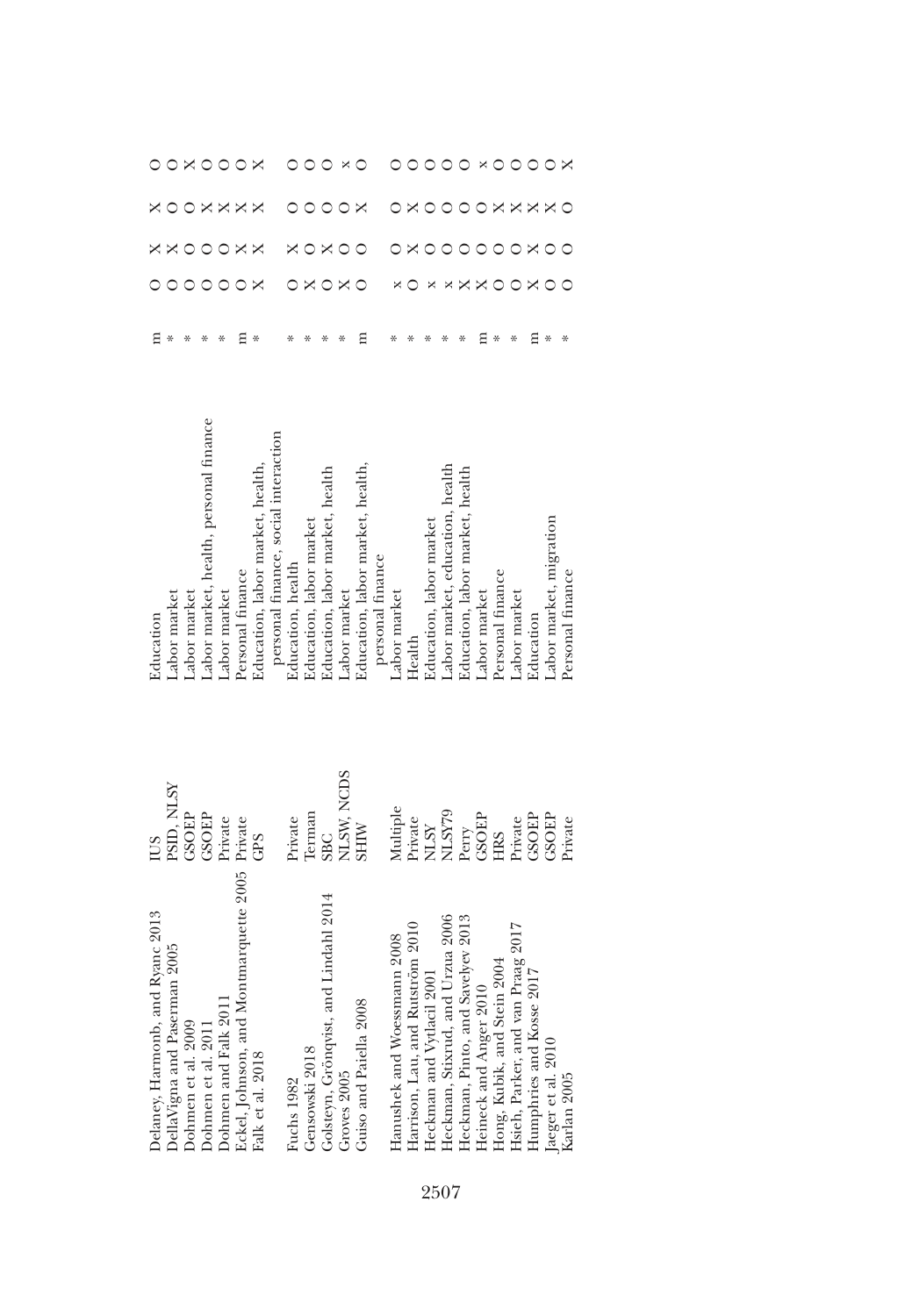|                                                       |                     |                                                                                                                                                                                                                                                                                                              |                             |  | PREFERENCES |  |
|-------------------------------------------------------|---------------------|--------------------------------------------------------------------------------------------------------------------------------------------------------------------------------------------------------------------------------------------------------------------------------------------------------------|-----------------------------|--|-------------|--|
| <b>PAPER</b>                                          | DATA SET            | <b>OUTCOMES</b>                                                                                                                                                                                                                                                                                              | RESULTS IQ Time Risk Social |  |             |  |
| Kimball, Sahm, and Shapiro 2008                       | HRS                 | Personal finance                                                                                                                                                                                                                                                                                             |                             |  |             |  |
|                                                       | <sup>p</sup> rivate | Health                                                                                                                                                                                                                                                                                                       |                             |  |             |  |
| Kirby, Petry, and Bickel 1999<br>Kirby and Petry 2004 | Private             | Health                                                                                                                                                                                                                                                                                                       |                             |  |             |  |
| Kosfeld and Rustagi 201                               | Private             | abor market                                                                                                                                                                                                                                                                                                  |                             |  |             |  |
| Leibbrandt 2012                                       | Private             | Performance in open-air markets                                                                                                                                                                                                                                                                              |                             |  |             |  |
| Meier and Sprenger 2010                               | Private             | Personal finance                                                                                                                                                                                                                                                                                             |                             |  |             |  |
| Iischel, Shoda, and Rodriguez 1989                    | Private             | Education                                                                                                                                                                                                                                                                                                    |                             |  |             |  |
| Reynolds, Temple, and Ou 2010                         | STC                 | Education                                                                                                                                                                                                                                                                                                    |                             |  |             |  |
| Rustagi, Engel, and Kosfeld 2010                      | Private             | abor market                                                                                                                                                                                                                                                                                                  |                             |  |             |  |
| Rustichini et al. 2016                                | Private             | abor market, health, personal finance                                                                                                                                                                                                                                                                        |                             |  |             |  |
| Schmidt and Hunter 2004                               | Multiple            | Labor market                                                                                                                                                                                                                                                                                                 |                             |  |             |  |
| Strenze 2007                                          | Multiple            | Education, labor market                                                                                                                                                                                                                                                                                      |                             |  |             |  |
| Sunde et al. 2021                                     | Private             | Developmental, growth                                                                                                                                                                                                                                                                                        |                             |  |             |  |
| Sutter et al. 2013                                    | Private             | Education, health, personal finance                                                                                                                                                                                                                                                                          |                             |  |             |  |
| Ventura 2003                                          | <b>MIHIS</b>        | Health, personal finance                                                                                                                                                                                                                                                                                     | Ξ                           |  |             |  |
|                                                       |                     | NOTE.—The table shows papers that demonstrate the role of IQ, time preferences, risk preferences, and social preferences for outcomes. * = signif-<br>icant effects; m = mixed effects; X = used; x = somewhat used; O = not used. Data sets: BIBB-IAB data = data from Bundesinstitut für Berufsbildung and |                             |  |             |  |

TABLE 1 (Continued) TABLE 1 (*Continued*)

Irish University Study; NCDS = National Child Development Study; NLSW = National Longitudinal Survey of Young Women; NLSY = National Longitudinal Survey of Youth; NLSY79 = National Longitudinal Survey of Youth 1979; NLSY97 = National Longitudinal Survey of Youth 1997; Perry = Perry Preschool Project; PSID = Panel Survey of Income Dynamics; SBC = Stockholm Birth Cohort Study; SHIW = Bank of Italy Survey of Household Income icant effects; m = mixed effects; X = used; x = somewhat used; O = not used. Data sets: BIBB-IAB data = data from Bundesinstitut für Berufsbildung and<br>Lectiute for Frandommort Decoundu RCC = Betich Cohour Sunder RSC = Bet institute for Employment Research;  $BCS = British Cohort Study$ ;  $BSS = British Stils$  Slins Survey;  $GSOEP = German Socieconomic Panel$ ;  $CLS = Chicago$ Institute for Employment Research; BCS 5 British Cohort Study; BSS 5 British Skills Survey; GSOEP 5 German Socioeconomic Panel; CLS 5 Chicago Irish University Study; NCDS 5 National Child Development Study; NLSW 5 National Longitudinal Survey of Young Women; NLSY 5 National Longitudinal Survey of Youth; NLSY79 5 National Longitudinal Survey of Youth 1979; NLSY97 5 National Longitudinal Survey of Youth 1997; Perry 5 Perry Preschool Project; PSID = Panel Survey of Income Dynamics; SBC = Stockholm Birth Cohort Study; SHIW = Bank of Italy Survey of Household Income<br>and Wealth: TCMI 8 = Thanalaton Chicago MBA I continuition! Studius Tommon = nu Longitudinal Study; DNB = De Nederlandsche Bank Household Survey; GPS = Global Preferences Survey; HRS = Health and Retirement Survey; IUS =<br>Frieh Heimmitte Studius KODS = Nederlandsche Bank Household Survey; GPS = Nederla and Wealth; TCMLS = Templeton-Chicago MBA Longitudinal Study; Terman = survey by Lewis Terman started at Stanford in 1921-22. and Wealth; TCMLS 5 Templeton-Chicago MBA Longitudinal Study; Terman 5 survey by Lewis Terman started at Stanford in 1921–22.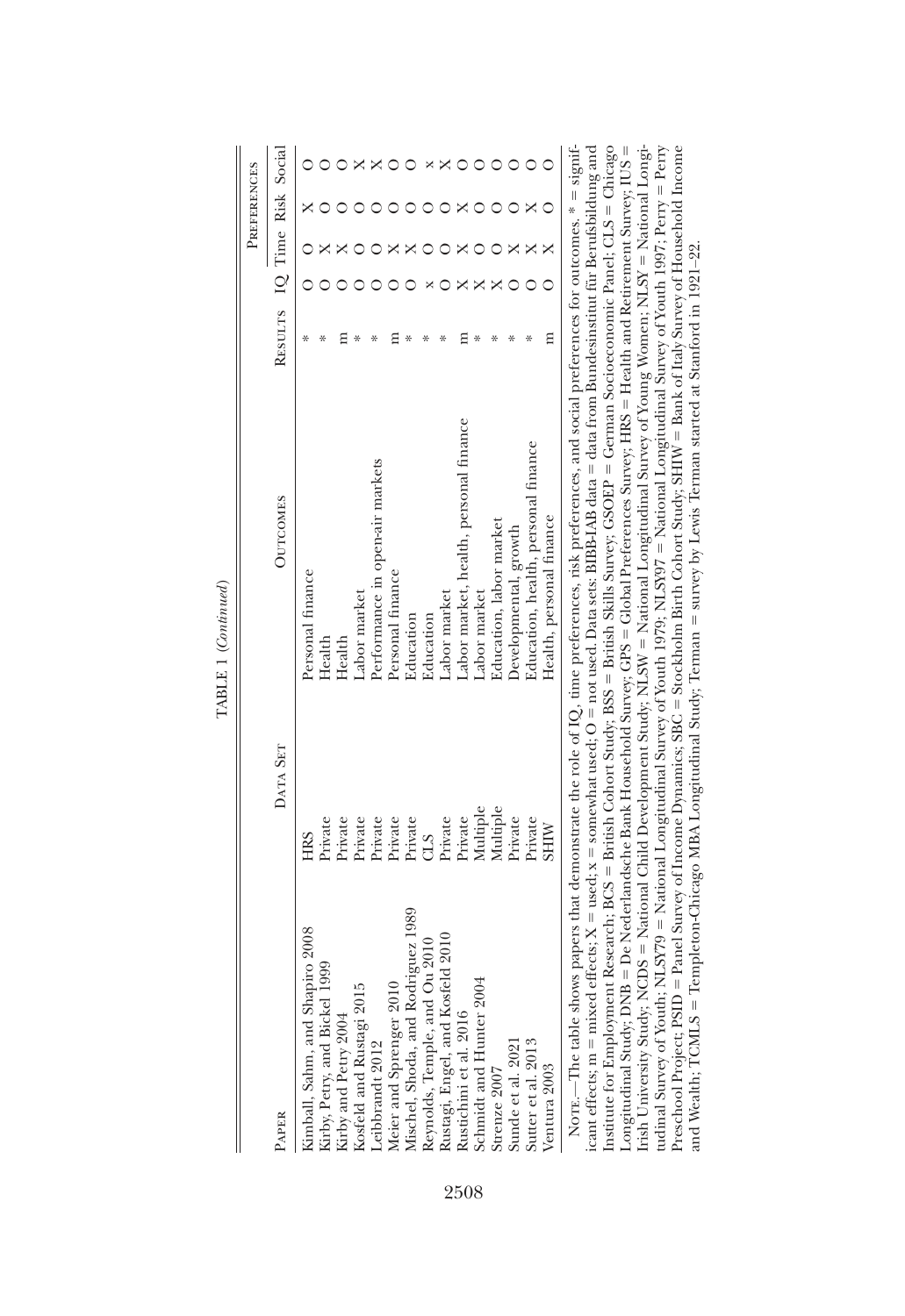IQ and preferences are associated with key outcomes not only in adulthood but also in childhood and adolescence. In particular, higher IQ is positively associated with success in school (Reynolds, Temple, and Ou 2010; Almlund et al. 2011), and impatience is linked to drinking and smoking, a higher body mass index, a lower propensity to save, and worse education outcomes (Castillo et al. 2011; Sutter et al. 2013; Castillo, Jordan, and Petrie 2019). Like adults, more risk-taking children and adolescents are more likely to be overweight or obese (Sutter et al. 2013). Importantly, these associations tend to persist, as measures of IQ and economic preferences in childhood or adolescence have also been shown to predict adult outcomes (Strenze 2007; Borghans, ter Weel, and Weinberg 2008; Golsteyn, Grönqvist, and Lindahl 2014).<sup>2</sup>

Differences in preferences also determine outcomes at the societal level. For instance, aggregate patience relates to the level of economic development of countries and regions, risk preferences predict labor protection policies, and social preferences are associated with the frequency of armed conflicts (Hübner and Vannoorenberghe 2015; Falk et al. 2018; Sunde et al. 2021). The relevance of IQ and preferences at the individual and aggregate level calls for a better understanding of their origins. In particular, if systematic differences in IQ and preferences emerge during childhood and are linked to the family environment, this may provide further evidence for inequality being founded early in life, with important implications for the persistence of inequality and social immobility.

This paper contributes to the understanding of the origins of inequality by documenting a systematic and strong relation between a family's socioeconomic status (SES) and a child's economic preferences and IQ. Establishing such a relationship is challenging, as it requires comprehensive information concerning a household's socioeconomic environment as well as precise measures of the offspring's preferences and IQ. We have collected such data for 435 parents and their children. They contain parent surveys on the household environment, including detailed measures of SES, maternal preferences and IQ, parenting styles, and time investments. They also comprise results from high-quality IQ tests and incentivized, experimentally elicited measures of patience, risk-taking, and altruism for the children. All measurements were elicited twice under identical conditions but with several months in between. Moreover, SES was part of the sampling scheme, such that families can be naturally classified into high- and low-SES families, depending on the level of parental education and household income. In presenting our results, we first use

<sup>&</sup>lt;sup>2</sup> Related literature in psychology on childhood temperament documents (1) that childhood temperament predicts functioning in childhood, (2) the existence of some continuity in IQ and temperament development from early childhood to early adulthood, and (3) that early childhood differences in temperament are systematically related to a broad range of adult outcomes (Caspi 2000; Caspi et al. 2003; Moffitt et al. 2011).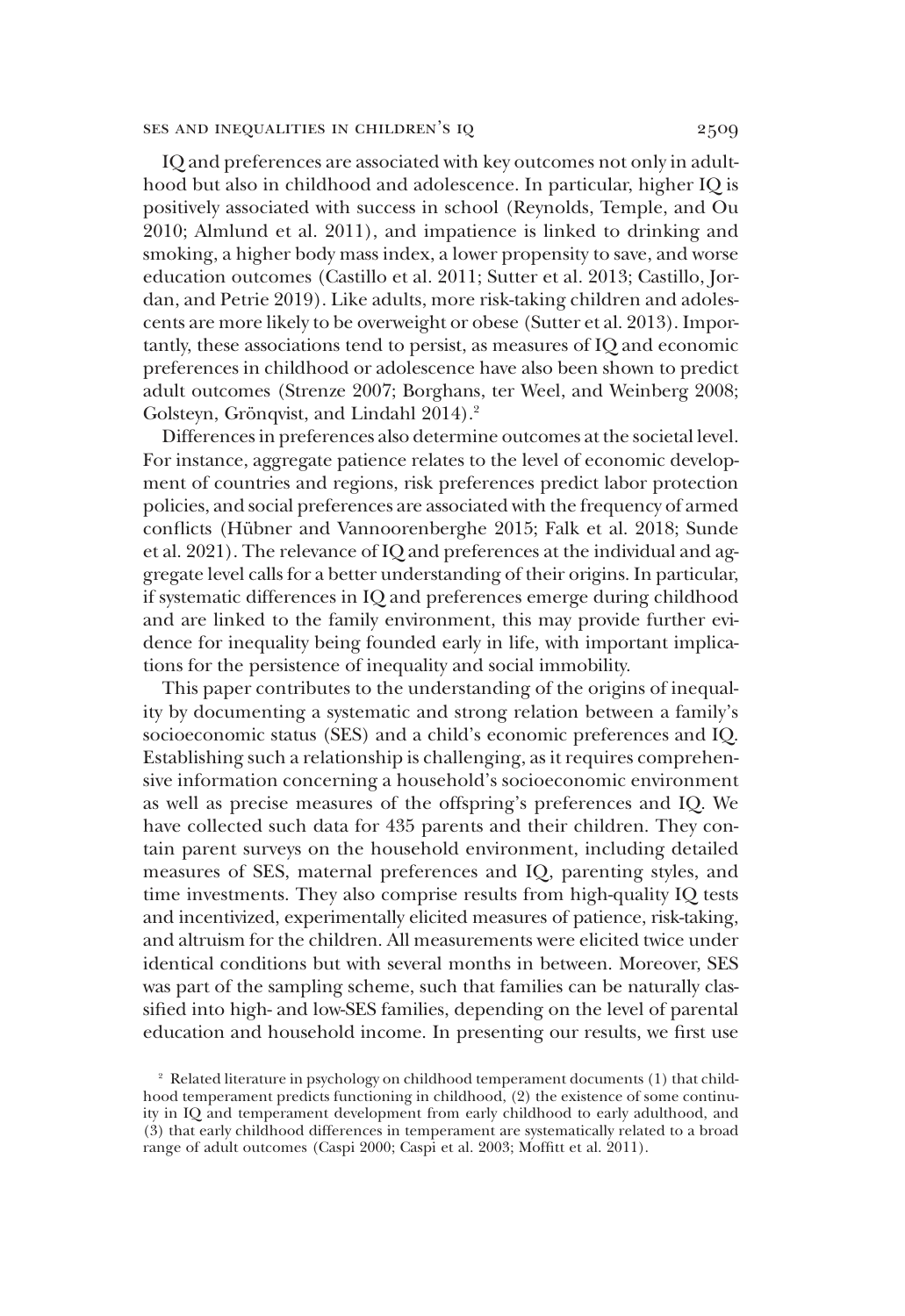this classification to document early gaps in the children's IQ and preferences. Subsequently, in line with some of the recent literature (Cunha and Heckman 2007; Doepke and Zilibotti 2017; Cobb-Clark, Salamanca, and Zhu 2019), we propose and estimate a framework in which SES can influence both the level of investments and their overall productivity.

Our main finding is that gaps in time, risk, and social preferences as well as IQ open up early in life and are strongly related to a child's socioeconomic environment. Children from families with higher SES are significantly more patient and altruistic and less likely to be risk-seeking, and they score higher on IQ tests. The SES gaps are sizable. They amount to around 0.65 of a standard deviation in IQ and range between 0.21 and 0.35 of a standard deviation in preferences by mid–elementary school age. These gaps compare to about half the black-white achievement gaps in the United States and are larger than the estimated effects of most intervention programs. The overall pattern of results suggests that childhood circumstances cumulate, as low parental education and low parental income tend to reinforce each other if both are present in a single family. Our findings indicate that the SES gaps are mostly driven by differences in maternal characteristics and by SES-related disparities in the level of parental investments, while SES-related differences in the productivity of the investment process are largely irrelevant.

We move beyond existing work in at least three respects. First, this is the only paper to date that consistently relates precise measures of socioeconomic disparities in the household environment to key economic preferences in children.<sup>3</sup> The reason is a prior lack of data combining incentivized measures of children's economic preferences with detailed information on their family environment.<sup>4</sup> Given the considerable importance of preferences in economic theory and empirical work, the literature on the relationship between a child's economic preferences and its household environment is surprisingly scarce. For time preferences, the study by Delaney and Doyle (2012) comes closest to analyzing this relationship. They use parental answers to questions concerning psychological concepts such as hyperactivity, impulsivity, and persistence of 3-yearold children and show that children from families with higher SES are less impulsive. Concerning risk preferences, Alan et al. (2017) study the intergenerational transmission of risk attitudes, using maternal and paternal years of education as control variables. Regarding social preferences, Bauer, Chytilová, and Pertold-Gebicka (2014) is the only closely

<sup>&</sup>lt;sup>3</sup> While research on the relation between SES and children's economic preferences remains in its infancy, the effect of SES on children's overall IQ is well established (see Bradley and Corwyn 2002 for a summary of the literature).

 $4$  For a discussion, see also Falk and Kosse (2016), who use breastfeeding duration as a proxy to explore the relation between early-life circumstance and preferences.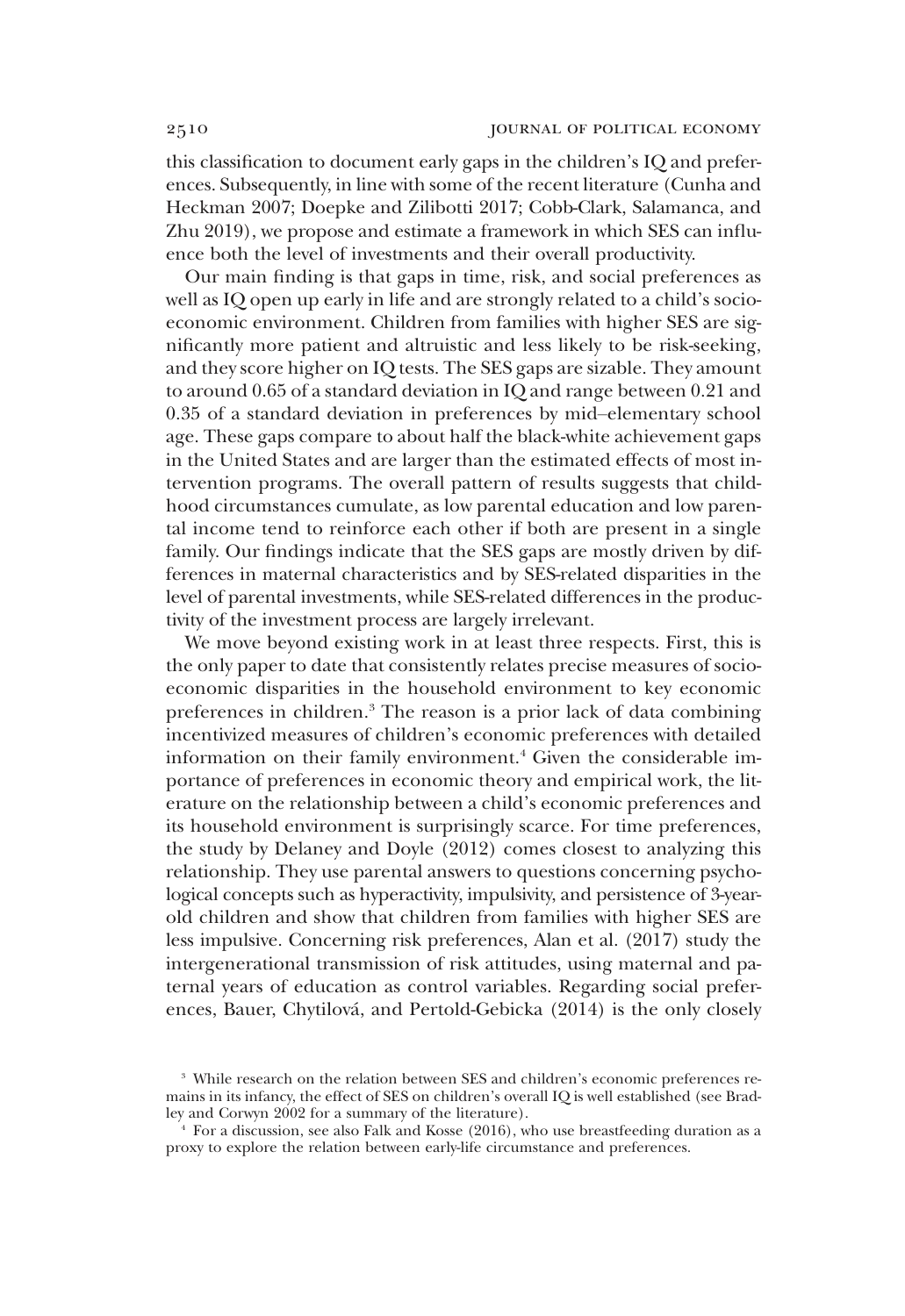related study.<sup>5</sup> Similar to us, they find a positive relationship between parental education and altruism in primary school children.<sup>6</sup>

Second, what sets our paper apart from existing studies is that we study time preferences, risk preferences, social preferences, and IQ in the same sample of children and in one coherent framework. This is important, as no economic decision involves only one preference or cognitive aspect. For example, addictive behaviors such as smoking, drinking, or gambling involve risk considerations but also a trade-off between immediate and delayed utility (Ida and Goto 2009; Sutter et al. 2013). In this respect, our approach offers a more holistic view of SES-related disparities in child characteristics that matter for economic decision-making.

Third, above and beyond studying SES as a black box, we provide a simple static framework to study how the family environment differs by SES and why these differences translate into differences in children's time preferences, risk preferences, altruism, and IQ. Within this framework, we capture several aspects of developmental inputs, such as parenting style investments, parental time investments, and the IQ and preferences of the child's mother. We allow SES to affect both the level of parental investments and the productivity of the investment process. In addition to a direct intergenerational transmission of IQ and economic preferences from mothers to children, we find that socioeconomic differences in child IQ and preferences are mostly due to differences in parental inputs—that is, the parenting style and time investments—and not due to differences in productivity. Our model estimates can be used to study the extent to which the SES gap in IQ and economic preferences would be reduced in the presence of policies that target economic resources or parental investments.

The remainder of the paper is organized as follows. First, we describe the composition of our sample, the data collection process, our definition of SES, and our measures of economic preferences and IQ. Section III provides descriptive evidence on gaps in IQ and preferences between children from high- and low-SES households. Section IV presents and estimates a framework of how maternal IQ and preferences, household income, and parental education and investments interact to form a child's preferences and IQ. In section V, we discuss the implications of our findings and conclude.

<sup>5</sup> Benenson, Pascoe, and Radmore (2007) also present evidence that higher SES is associated with higher levels of altruism. However, in their study, SES is measured only at the school level, using the fraction of children who receive a free lunch. Angerer et al. (2015a) use children's statements about their parents' profession to deduce measures of parental income and education. They find a marginally significant, positive effect of higher paternal education on children's donations to a charity.

6 In addition, psychological literature exists focusing on the relation of more broadly defined concepts, such as socioemotional behavior, cognitive development, and family adversity (see, e.g., Burchinal et al. 2000; Obradović et al. 2010; and references therein). This work follows a different tradition, and the measures are usually not incentivized.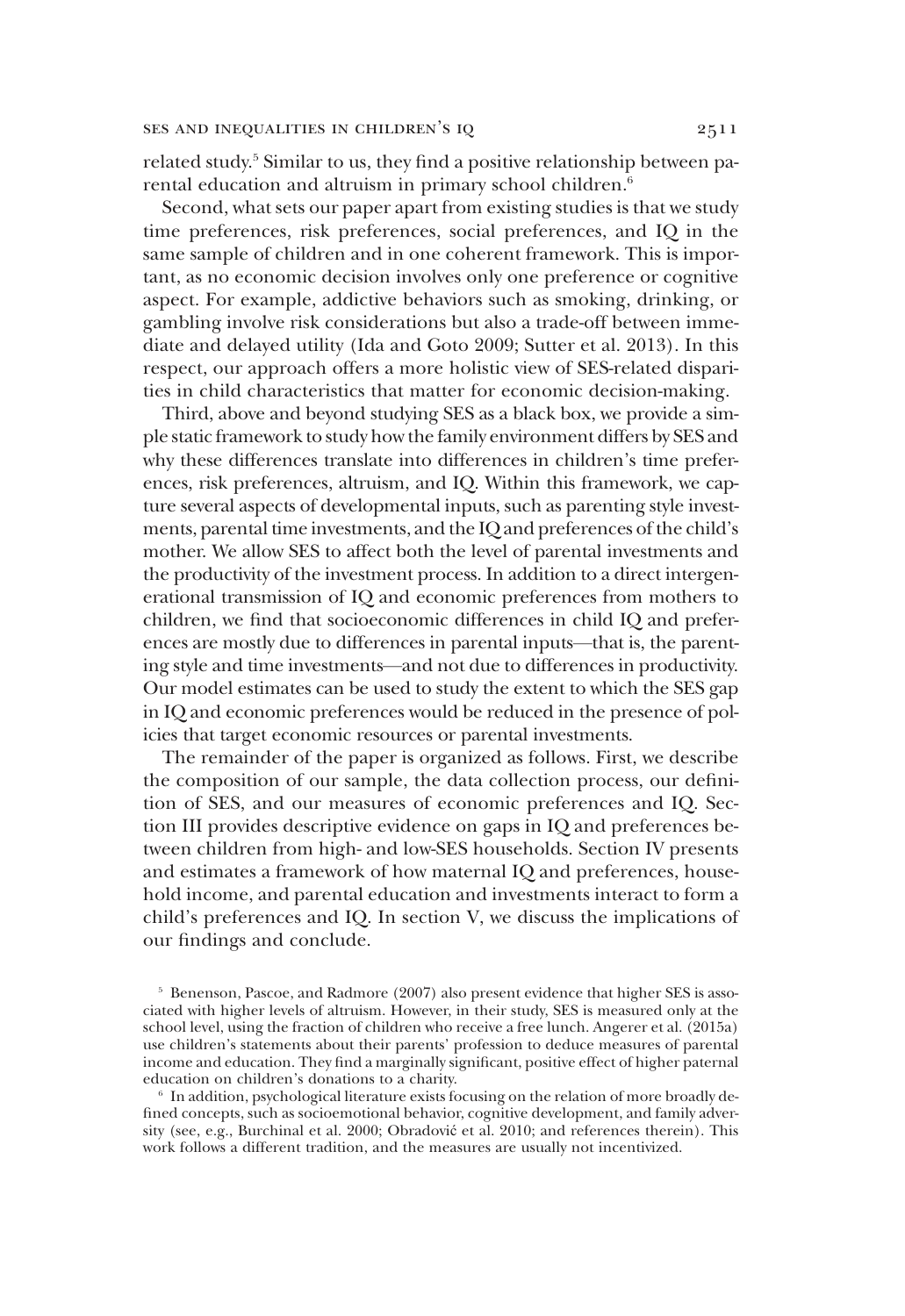# II. Data

This section introduces the data and describes our measures of IQ and preferences. We first report how the families were recruited and interviewed as well as how we classified them in terms of SES. We then provide a detailed description of the incentivized experiments and IQ tests.

## *A. Sampling and Data Collection*

Our sample comprises 435 children and their mothers.<sup>7</sup> The families were recruited using official registry data comprising more than 95% of the addresses of families living in Bonn and Cologne (Germany) who had children aged 7–9. Offers to take part in the study were sent by mail to all families with children born between September 2003 and August 2004 and one-third of families with children born between September 2002 and August 2003; 12.5% ( $N = 1,874$ ) of the contacted families agreed to participate.<sup>8</sup> Since our main focus is on SES-related disparities in child IQ and preferences, we distinguished between two groups of families. First, we invited all families with low income, low parental education, or single parents  $(N = 700)$  to obtain a large sample of socioeconomically disadvantaged children. A family was categorized as low income if its household equivalence income was lower than the 30th percentile of the German income distribution, and it was categorized as low education if neither parent has obtained a university entrance certificate. Second, we invited a randomly chosen subgroup of 150 families who did not meet any of the above criteria.

All 435 children and their mothers took part in two consecutive interviews, with a time interval of 16 months (for details, see also Falk and Kosse 2021).<sup>9</sup> These interviews took place in their respective hometown in centrally located apartments that where rented and equipped for the purpose of this study. The data collections were conducted by trained

<sup>9</sup> During the interviews, 96% of the children were accompanied by their biological mother, 2% by their biological father, three children by a step- or foster parent, and one child by the new partner of a biological parent. We do not have unambiguous information on the accompanying person for about 1% of the children. Throughout the paper, we will use the term "mother" for the adult accompanying the child. At the time of the first data collection, the children were on average 7.8 years old. At the time of the second data collection, the children were on average 9.1 years old.

<sup>7</sup> The sample is based on the briq family panel (Falk and Kosse 2021). It consists of all untreated families that took part in the first two rounds of data collection and show no missing data in the key variables used in this paper.

<sup>&</sup>lt;sup>8</sup> The parents answered a short screening questionnaire about the socioeconomic characteristics of the household and consented to let their children participate in the study and (if selected) to let them take part in a 1-year mentoring program. In our analysis, we exclude the subgroup of selected children. An additional requirement was that the families speak (at least some) German at home to ensure that both the children and their mothers understood the questionnaire items and experimental instructions, which were phrased in German.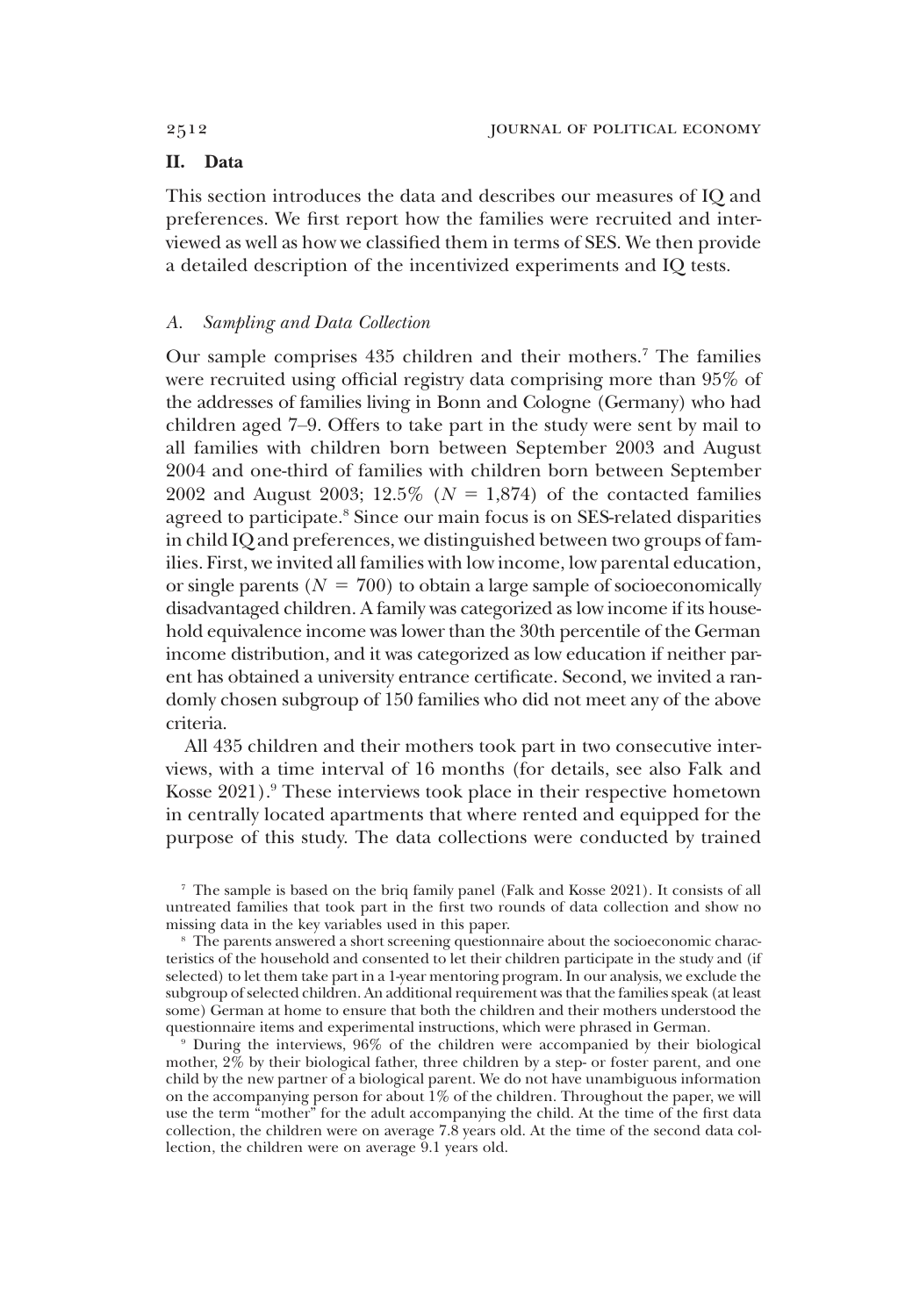university students (mostly graduates) of psychology or education science and lasted about 1 hour.<sup>10</sup> During the interviews and experiments, the interviewer, the mother, and the child were in the same room. However, a standardized seating plan ensured that the mother and child did not have eye contact and could not communicate otherwise.

During the interviews, the children participated in a sequence of seven experiments and two intelligence tests (one on fluid and one on crystallized IQ) and answered a brief questionnaire. While the children participated in the experiments, their mothers filled out a comprehensive questionnaire. First, they provided general information about the child, such as name, age, gender, and the number of older and younger siblings. Second, they answered a battery of questions related to the socioeconomic background of the family. Third, they were asked to provide information on the childhood environment, including measures of parenting style, parentchild activities, an assessment of how satisfied the parents were with their child's development, as well as some information about the children's fathers. Finally, the mother answered a battery of questions regarding her own economic preferences and completed an IQ test. Maternal economic preferences were elicited using the questionnaire measures validated by Falk et al. 2016), and maternal IQ was measured by a short version of the Standard Progressive Matrices Plus test (SPM Plus).<sup>11</sup>

Families in this study are not necessarily representative of the German population. All families live in the same part of the country, study participation was voluntary, and SES was part of the sampling scheme. In particular, they may differ systematically in terms of maternal intelligence and maternal economic preferences. To investigate nonrandom selection, we compare our sample along several dimensions with the German Socioeconomic Panel (SOEP), a representative sample of households in Germany. Note that a substantial part of the questionnaire answered by the mothers matched the SOEP questionnaire. When compared with the SOEP, our sample indeed comprises a moderately higher share of high-SES households as well as more intelligent, altruistic, and risk-taking mothers (see table B1; tables A1–A6, B1–B17 are available online).

We are interested in assessing effect sizes that are interpretable in terms of population standard deviations. Thus, we proceed as follows. First, we construct inverse probability weights that account for systematic differences in SES, maternal IQ, and maternal preferences between our sample and the representative SOEP data (for details, see appendix sec. B.1.1). We then use these weights to estimate the moments of the population distribution. Last, we standardize our measures of child IQ and economic

<sup>&</sup>lt;sup>10</sup> All mothers received a flat payment of 35 euros in the first data collection and 45 euros in the second data collection to cover travel expenses and incentivize participation.

 $11$  For a detailed description of the maternal preference and IQ measures, see appendix sec. B.2.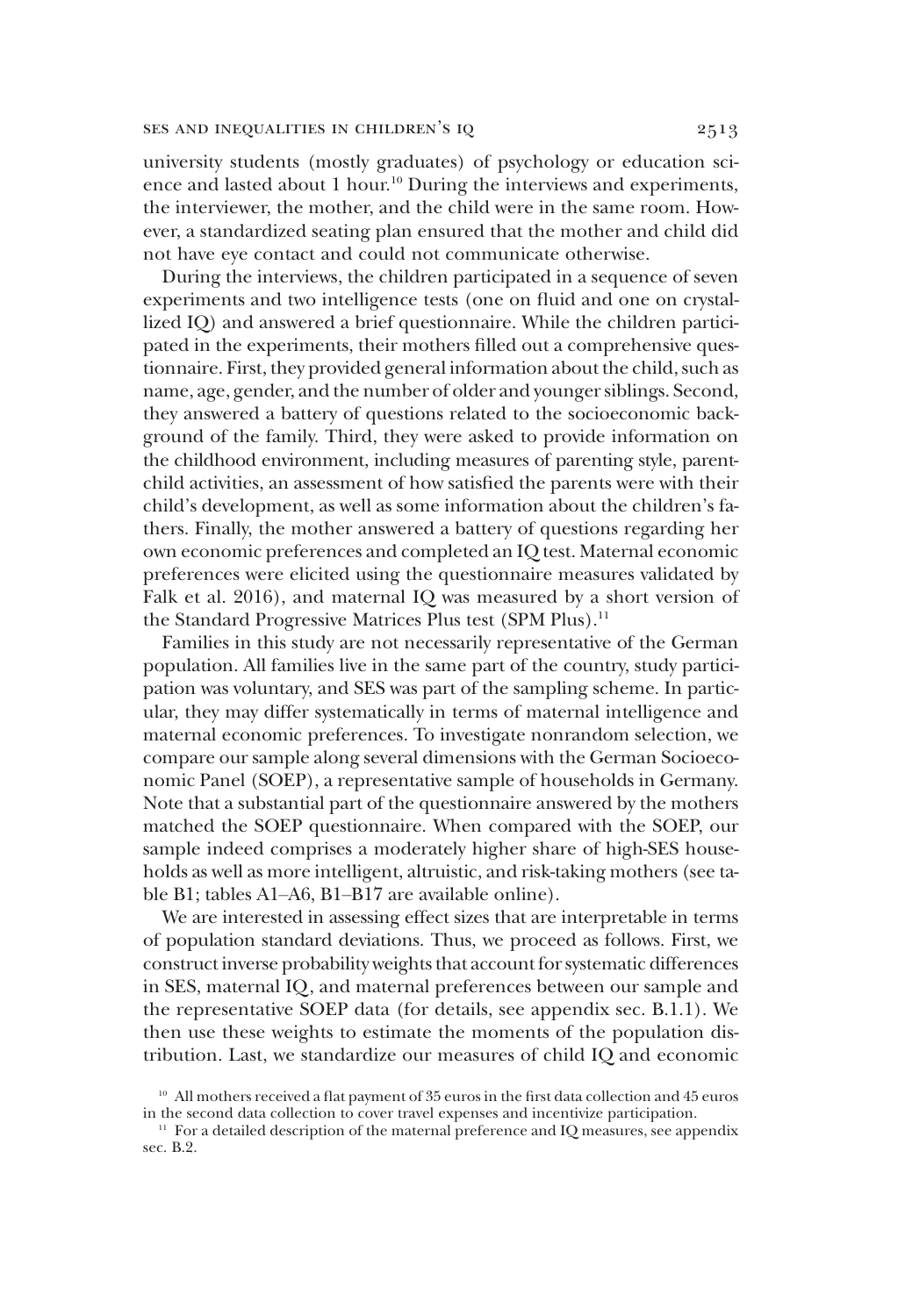preferences using these moments. In addition, we draw on the aforementioned weights to evaluate the robustness of our results with respect to selfselection. Moreover, we construct a second set of weights, which allows us to assess and correct for potential nonrandom attrition (attrition is 16.2%; see appendix sec. B.1.2 for a description of the weighting scheme).

#### *B. Socioeconomic Status*

Common classifications of SES rely on income or education (see, e.g., Ganzeboom, De Graaf, and Treiman 1992). In line with this literature and our initial sampling scheme, we classify a family as having low SES if either one or both of the following conditions are met: (1) the parents are low educated, that is, neither parent has obtained a university entrance certificate; or (2) net equivalence household income lies below the 30th percentile of the German income distribution.<sup>12</sup> All other families are classified as having high SES.

Later, we also use parental education and household income as continuous measures of a child's socioeconomic background. For education, we construct a measure comprising the overall number of years of education averaged over mothers and fathers, that is, including vocational training and university education. For income, we use net monthly household equivalence income, computed in line with standard procedures from the Organization for Economic Cooperation and Development and Eurostat (see Hagenaars, De Vos, and Zaidi 1994).<sup>13</sup> Our income measure thus accounts for both the number of individuals living in a household and economies of scale that arise as the household size increases.

Education is a measure of human capital and thus a primary means to generate income. As a result, our data display a strong correlation  $(\rho = 0.57)$  between parental education and family income: 44\% of the children with low-educated parents experience both low parental education and low family income as two forms of socioeconomic disadvantage.

# *C. Description of Experiments and IQ Tests*

In the following, we explain the experiments to measure patience, risktaking, and altruism in children before we present the IQ tests. To assess preferences, we relied on a combination of established and newly developed

 $12$  The monthly net household equivalence income threshold of 1,065 euros is calculated on the basis of representative household data (SOEP 2010). It closely aligns with the official poverty line (e.g., 1,033 euros in 2015).

 $13$  Net monthly household equivalence income is computed by dividing total monthly nominal household income (after taxes but including all transfers) by a factor that takes the household's size and composition into account. The factor takes a value of 1 for a singleperson household. For each additional person aged 14 years or older, 0.5 is added, while for each person younger than 14 years, 0.3 is added.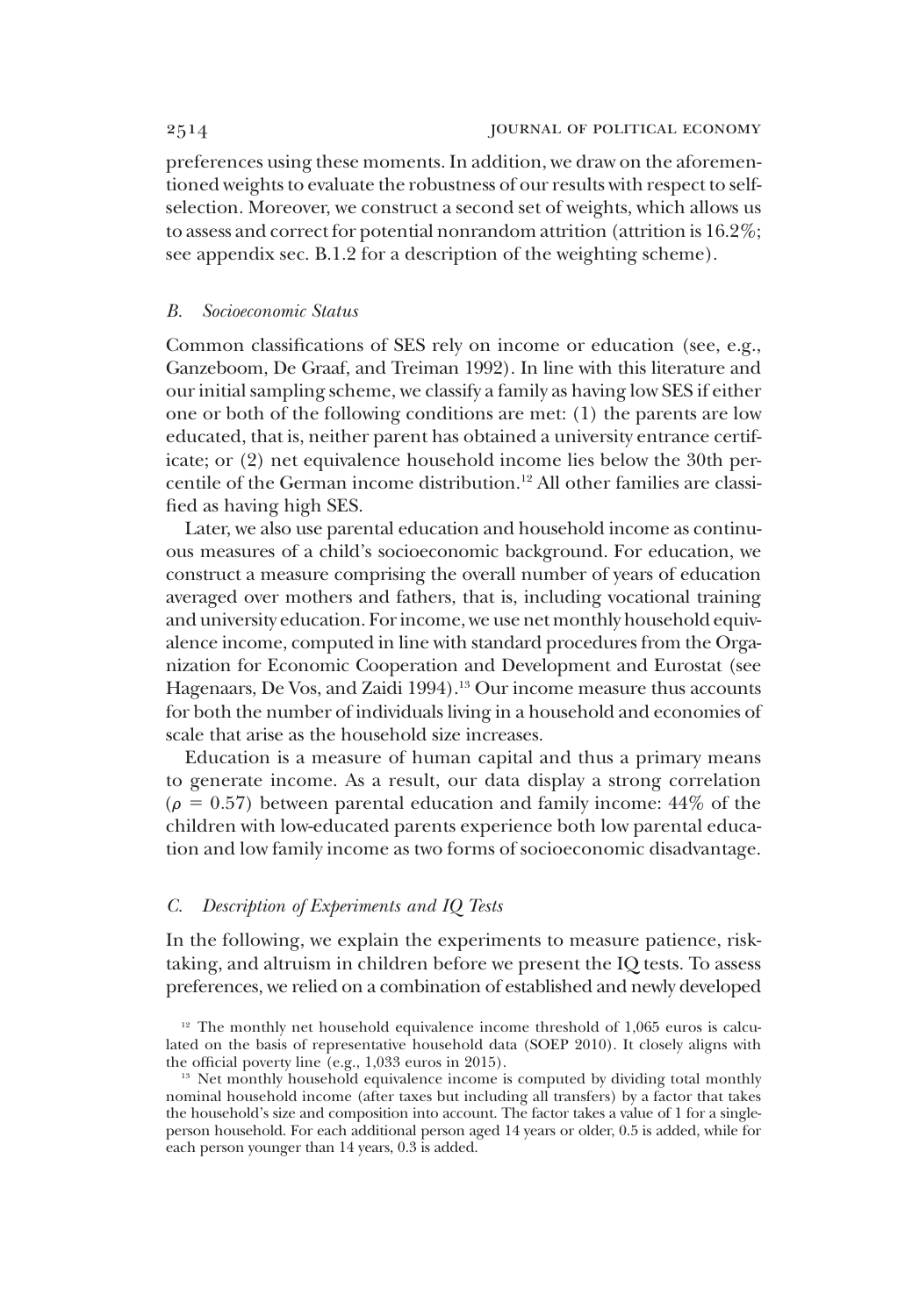measurement tools, which were carefully pretested and adapted to the children's age range. All experiments were incentivized using toys and a small amount of money. For this purpose, we introduced an experimental currency called stars. After the interview, children could exchange the number of paper stars that they had collected in the experiments for toys (see fig. A1; figs. A1, A2, B1–B4 are available online). A reward with the monetary equivalent of 4 euros was guaranteed. Each star collected in the experiments increased the value of the reward by 0.15 euros. For comparison, note that the mean amount of pocket money in our sample was about 1.5 euros per week. In order to minimize in-experiment wealth effects, all earned stars were put in separate paper bags after each experiment, such that the children could not see their accumulated wealth. We used standardized control questions to verify that all participating children had understood the instructions.<sup>14</sup>

At both data collections, the interviews, experimental procedures, and tests were identical and administered in the same fixed order. For each child and variable, we thus obtain two measures, which we aggregate using equal weights. Hence, our measures are an assessment of the child's economic preferences in mid-childhood, which is considered as a single development stage in much of developmental psychology (e.g., Inhelder and Piaget 1958; Berger 2011).<sup>15</sup> This procedure reduces random measurement error, which tends to be larger in measures of economic preferences based on a single experiment than is the case, for example, for multi-item survey measures of personality traits (for details, see appendix sec. B.3).<sup>16</sup> Experimentally elicited preference measures bear several important advantages: they are constructed from revealed preferences in well-defined and controlled contexts. This gives them a readily interpretable metric, likely reduces nonrandom measurement error, and allows for a straightforward comparison across individuals.

# 1. Time Preferences: Piggy Bank Experiment

Our measure of patience is the number of saved coins in a piggy bank. We developed the piggy bank experiment as an age-adapted version of

 $14$  Less than  $1\%$  of the observations had to be excluded because the children did not fully understand the experimental protocol.

<sup>&</sup>lt;sup>15</sup> All results remain qualitatively the same when we conduct our analyses separately for each of the two data collections.

<sup>&</sup>lt;sup>16</sup> For economic preferences, test-retest correlations are in the range of 0.1–0.5 (see Chuang and Schechter 2015), while for personality traits, they are as high as 0.6–0.8 (see Roberts and DelVecchio 2000). We analyze and discuss the test-retest properties of our measures in appendix sec. B.3. We then show that test-retest properties of the experimental measures in our sample of preschool children are in line with the test-retest properties of the same (age-adapted) measures in a sample of young adults. Moreover, the correlations do not vary systematically by SES. Hence, in empirical models of SES, with preferences as dependent variables, measurement error is likely captured by the error term.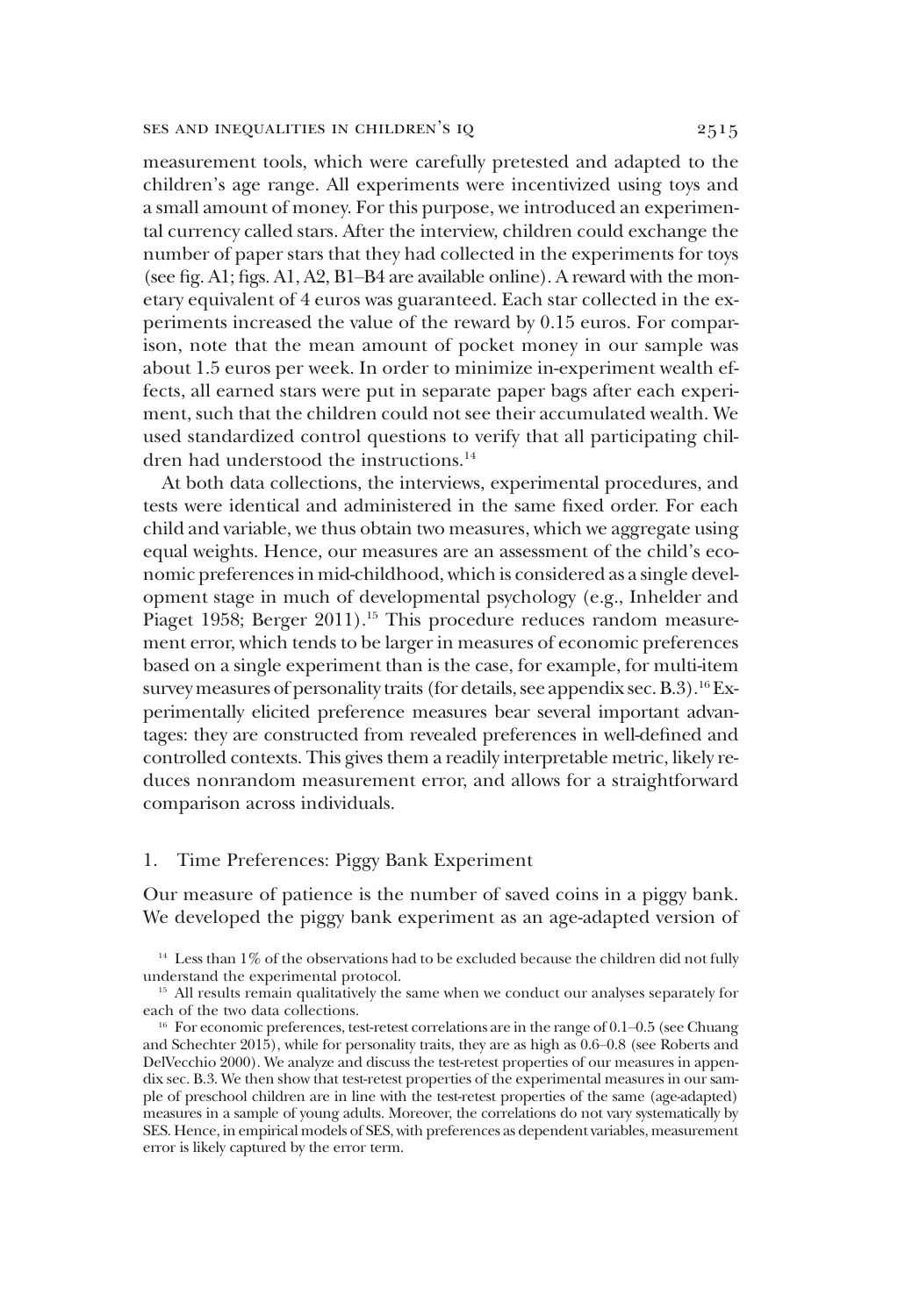the common time preference elicitation paradigm for adults, which involves trade-offs between smaller but sooner available amounts of money and larger but delayed amounts of money. Children were endowed with seven 20 cent coins. They could choose how many coins to put in a piggy bank and how many to take immediately. The amount put in the piggy bank was doubled and sent to the children via postal mail 1 week after the interview. To ensure that the children were certain to receive the money, we explicitly addressed the letter to the children themselves, wrote the address on the envelope, and put the saved amount of money in the envelope while the children were watching. We also handed out contact details for questions or requests.

The number of coins put into the piggy bank is our measure of the child's patience, where a higher number implies a higher degree of patience.<sup>17</sup> The average number of coins put into the piggy banks was 5.12, with a standard deviation of 1.62.

# 2. Risk Preferences: Coin-Flipping Experiment

To elicit an overall measure of risk-taking as well as measures of risk neutrality, risk aversion, and risk seeking, the children made two choices. Situation A assessed risk aversion. Here, the children could choose between a safe option with a lower expected return and a risky option with a higher expected return. Situation B identified risk seeking. In this situation, the children could choose between a safe option with a higher expected return and a risky option with a lower expected return.

During the experiments, the interviewer presented two coins in each of the two situations. In situation A, one of the coins had three stars printed on each side. The other coin had seven stars on one side and zero on the other. Children chose which coin should be tossed. The interviewer explained that choosing the coin with three stars on each side implied winning three stars for certain. However, choosing the other coin implied that the outcome (seven or zero stars) was determined by chance, with both outcomes being equally likely. The safe amount (three stars) was also determined by a coin toss to reduce the likelihood that children chose the risky option only for entertainment or game value. After children had made their decision but before actually tossing the chosen coin, the interviewer presented two more coins in another color (situation B). Now, one coin had four stars on each side, while the other coin again had zero stars on one side and seven on the other. Children made their second decision and the interviewer tossed the two chosen coins. The order in which the

<sup>&</sup>lt;sup>17</sup> In a recent methodological contribution on how to measure children's time preferences, Angerer et al. (2015b) compare a choice list measure and a single-choice time investment exercise that is very similar to our piggy bank experiment. The authors show that both measures yield similar aggregate results and substantially correlate within subjects.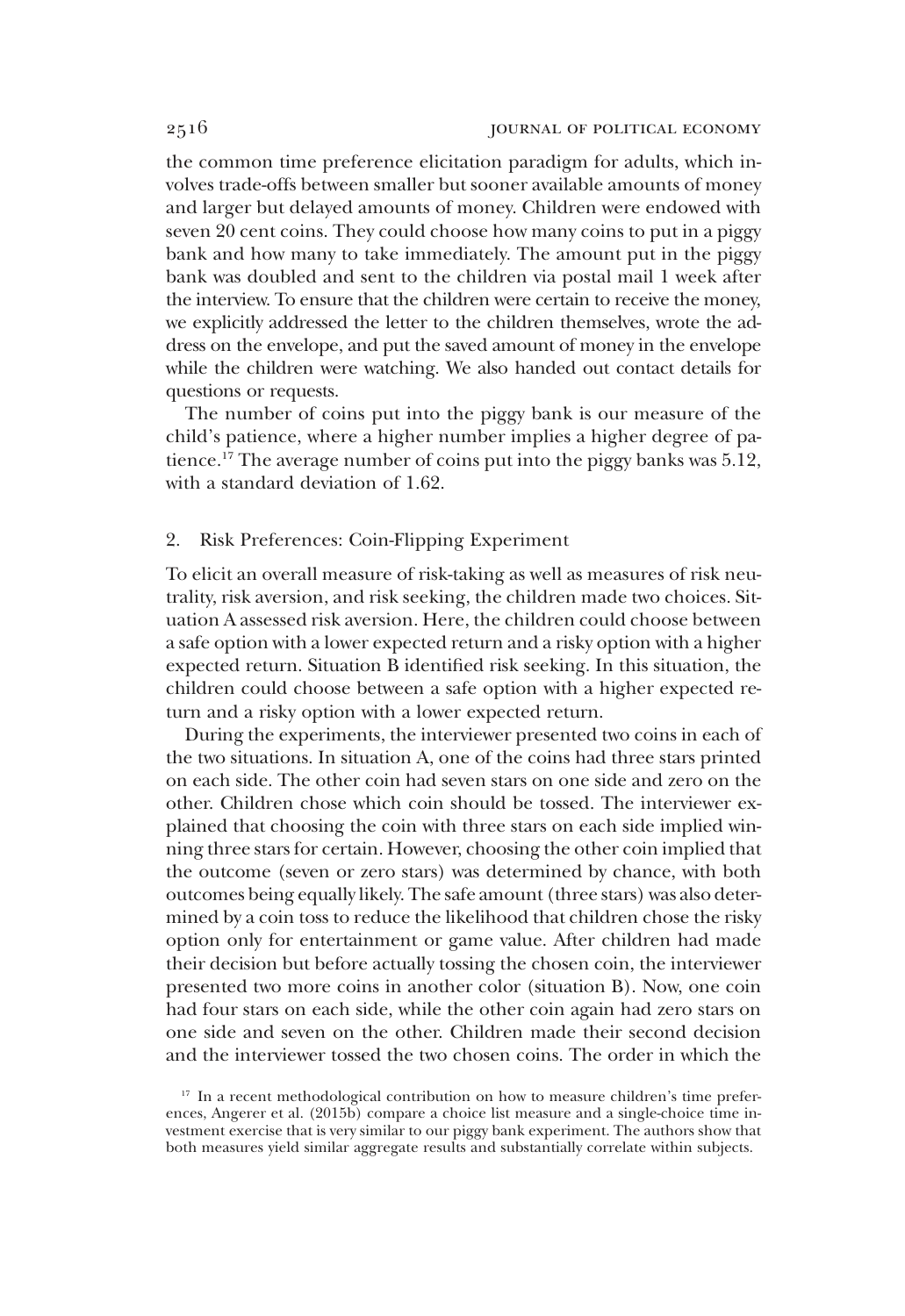two variations of the game (situation A vs. situation B) were played was randomized. The coin-flipping experiment is thus a simple, vivid way to assess risk preferences. It is easier to understand than, for example, a choice list representation commonly used for adults (see, e.g., Holt and Laury 2002; Dohmen et al. 2010; Charness, Gneezy, and Imas 2013).

Our main measure of risk-taking is the number of risky choices (zero to four) over the two data collection points in both situations. On average, the number of risky choices is 1.68, with a standard deviation of 1.18.

In later analyses, we also investigate whether children operate in the riskaverse, risk-neutral, or risk-seeking domain. Children are categorized as risk averse if they chose the safe option in situation A and situation B (in at least one of the data collection points). Children are categorized as risk seeking if they chose the risky option in both situations (in at least one of the data collection points). The remaining children, including those who alternated between risk-averse and risk-seeking choices, are categorized as risk neutral.<sup>18</sup> The corresponding shares are displayed in figure A2.

## 3. Altruism: Three Dictator Game Experiments

Our measure of altruism reflects behavior in three dictator game experiments: one binary choice game and two continuous dictator games with different receivers. In the binary choice game, each child had to decide between two possible allocations of two stars between himself/herself and another unknown child of similar age from the same city (following the experimental protocols by Fehr, Bernhard, and Rockenbach [2008] and Fehr, Rützler, and Sutter [2013]). In one allocation, (2,0), the decision maker received two stars, while the other child received zero stars. In the alternative allocation, (1,1), both the decision maker and the recipient received one star each. Both possible allocations were demonstrated to the children, and the interviewers checked whether the children fully understood the implications of each allocation. We also ran two continuous dictator games. In both versions of the game, the interviewers showed the children two paper bags, one belonging to the interviewed child and the other belonging to another child, the receiver. Between games, we varied the receiver. In one game, the receiver was a child living in a nearby city. In the other game, the child lived in an African country. Children knew that the African child did not live together with his parents since they were either ill or dead. In both versions, children were endowed with six stars. After the children distributed the stars between the two bags, the interviewer checked that they understood how many stars they and the other child would receive. If the children did not understand the resulting allocation, the rules were

<sup>&</sup>lt;sup>18</sup> Note that our data do not allow a closer view on different degrees of risk aversion in the risk-averse domain.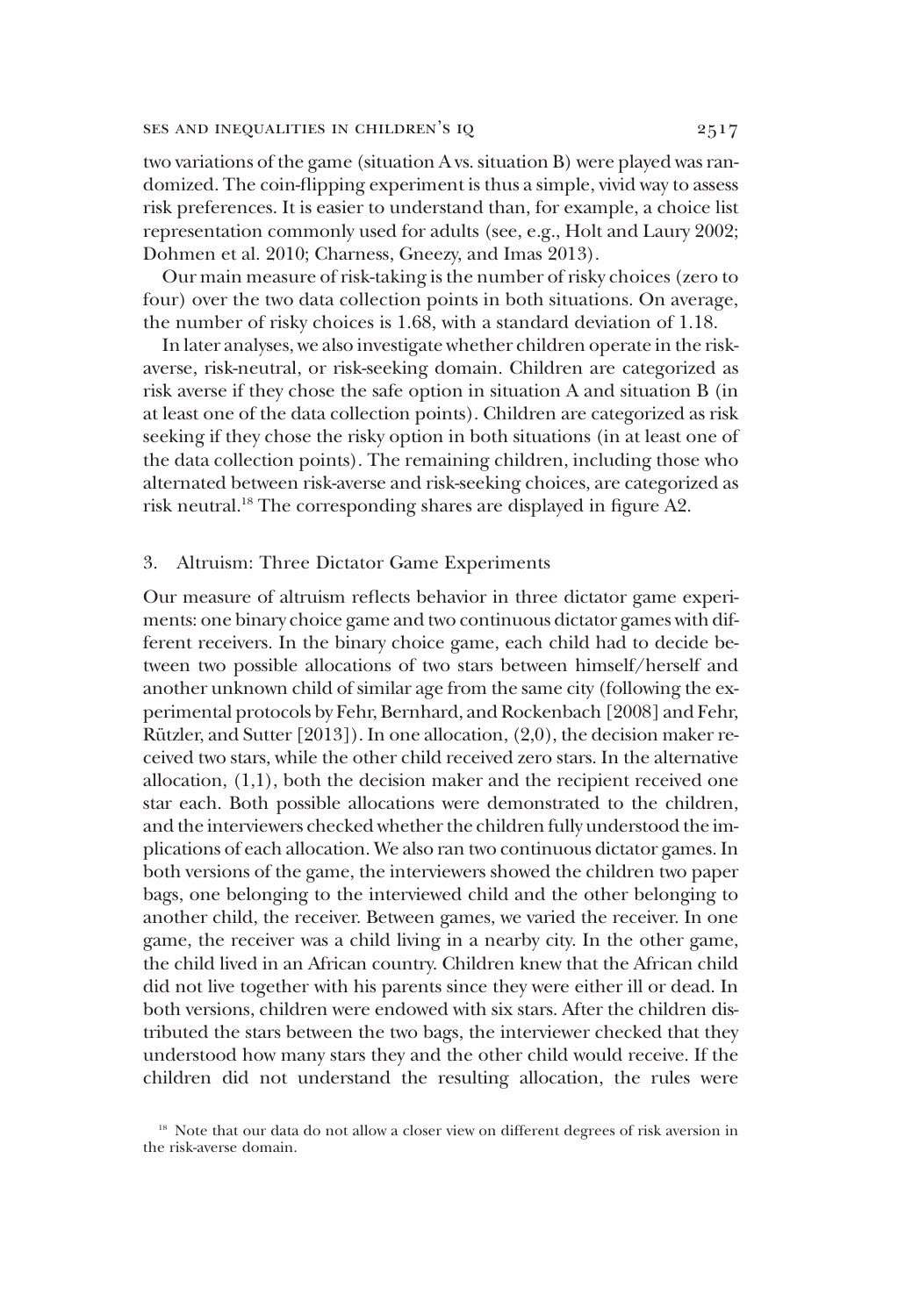explained again and the children could alter their decision. We cooperated with three charity organizations (one in Cologne, Bonn, and Togo [SOS Children's Village], respectively) to ensure that the allocation decisions were implemented as described.<sup>19</sup>

The joint measure of altruism is the average share of stars that a child gave away in all six dictator game experiments (three experiments in each of the two data collections). The average share of stars given away is 0.351, with a standard deviation of 0.125.

#### 4. Intelligence (IQ)

Our measure of IQ combines information on crystallized and fluid intelligence. Fluid IQ measures the part of overall IQ that refers to general logical reasoning in new situations, intellectual capacity, or processing speed. Crystallized IQ is the part of overall IQ that broadly refers to knowledge that has been acquired in life, such as vocabulary. Following the work of Cattell (1971), these two basic components form general intelligence or simply (overall) IQ.

We rely on IQ tests that are commonly used for children. First, we measured fluid IQ using the matrices test of the Hamburg-Wechsler-Intelligenztest für Kinder (HAWIK IV), which is the German version of the well-established Wechsler IQ test for children (Petermann and Petermann 2010). Children were presented with up to 35 blocks or rows of pictures featuring different colors and forms. In every block or row, one cell was missing. Children had to choose which of five pictures best fit into the missing cell. Second, we measured crystallized IQ using the German translation of the commonly used Peabody Picture Vocabulary Test Revised (PPVT-R; Dunn and Dunn 2007).<sup>20</sup> For each item, the interviewer read out one word and showed the child four pictures. Children had to decide which picture best fit the word. For both fluid and crystallized IQ, we separately standardize the average score over both data collections. Our joint measure of IQ is the standardized sum of both subtests.

# III. SES Gaps in Child IQ and Economic Preferences

In this section, we document differences in IQ and economic preferences between elementary school children who grow up in high- and

<sup>&</sup>lt;sup>19</sup> Our agreement with the charity organizations ensured that the receiving children benefited from the monetary equivalent of the distributed stars in the form of toys. This was also communicated to the decision makers.

 $20$  Because of time constraints, we had to restrict the test to 14 items. We chose those 14 items that had the largest discriminatory power in the SOEP pretest data of the mother and child questionnaires MukiIIIb and MukiIIIc, which were based on a 61-item version of the PPVT-R test (see, e.g., Bartling et al. 2010).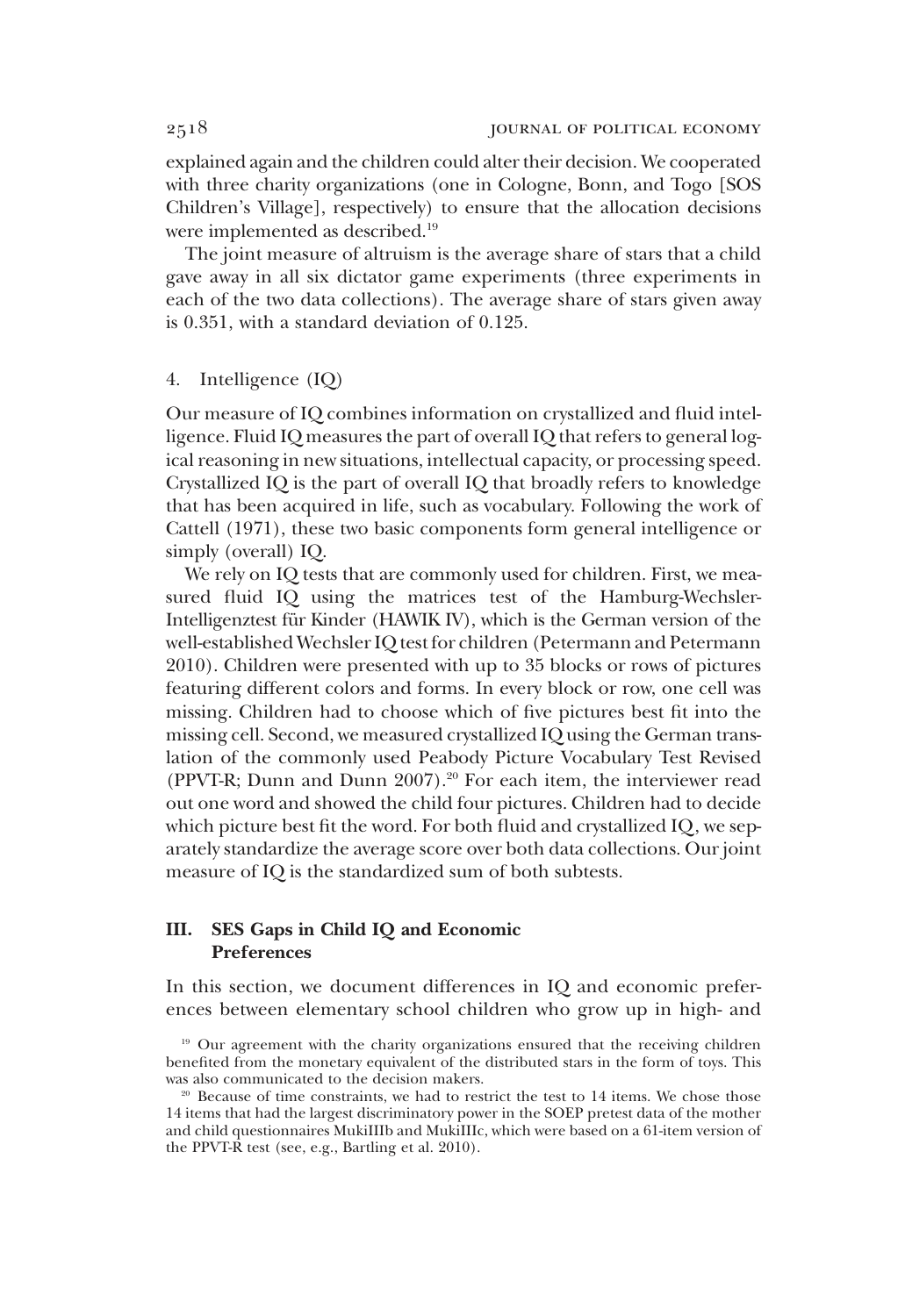low-SES families. Our aim is to uncover the importance of SES as an indicator of early disparities in a child's environment before we turn to the underlying causes and mechanisms.

The gaps in IQ and economic preferences among children from highand low-SES households are displayed in figure 1. The horizontal bars represent coefficients of regressions of IQ and economic preferences on a dummy variable that equals 1 for high-SES households and zero for low-SES households. The figure shows that all our measures of child IQ and economic preferences vary systematically by SES. In particular, children in high-SES families have a higher IQ ( $p < .01$ ) and are more patient ( $p < .05$ ), less risk-taking ( $p < .1$ ), and more altruistic ( $p < .05$ ) than children from families of low SES (see table A1 for the corresponding regression results).<sup>21</sup> The differences by SES are sizable. High-SES children have a 65% of a standard deviation higher IQ and are 35% of a standard deviation more patient, 23% of a standard deviation less risk-taking, and 21% of a standard deviation more altruistic than their low-SES counterparts.

These effect sizes are substantial when compared with racial gaps or the impact of most childhood interventions. Regarding patience and IQ, the SES gaps exceed half the size of the black-white achievement test gap in the United States ( Jencks and Phillips 1998; Carneiro, Heckman, and Masterov 2005; Hanushek 2010). Moreover, the gaps are larger than most of the standardized effect sizes reported for early childcare or schoolbased interventions. In a meta-analysis, Duncan and Magnuson (2013) find a weighted average impact of early childcare programs on cognitive and achievement outcomes of 21%, and McEwan (2015) reports average effect sizes of less than 15% of a standard deviation in school achievement for a large number of primary school interventions.<sup>22</sup>

The above-reported gaps in child IQ and preferences are important in light of the literature showing that differences in these characteristics translate into child behaviors and outcomes. Previous studies have documented that children's IQ, patience, risk-taking, and prosocial behavior predict success at school (Reynolds, Temple, and Ou 2010; Almlund et al. 2011; Castillo et al. 2011; Almås et al. 2016; Castillo, Jordan, and Petrie 2019), while impatience and a high willingness to take risks predict negative health outcomes and risky behaviors, such as smoking or drinking alcohol (Sutter et al. 2013). Importantly, measures of IQ and economic preferences as measured in childhood have also been shown to predict

<sup>&</sup>lt;sup>21</sup> For comparison, in table A1 we report three different estimates of standard errors. The different estimates are very similar, but bootstrapped standard errors are slightly more conservative than ordinary least squares or White standard errors. Therefore, we report *p*-values based on bootstrapped standard errors for all regressions in this study.

<sup>&</sup>lt;sup>22</sup> Some high-quality early childhood education programs, such as the Perry Preschool or Abecedarian programs, show much larger effects at least in the short run (see Duncan and Magnuson 2013; Heckman, Pinto, and Savelyev 2013).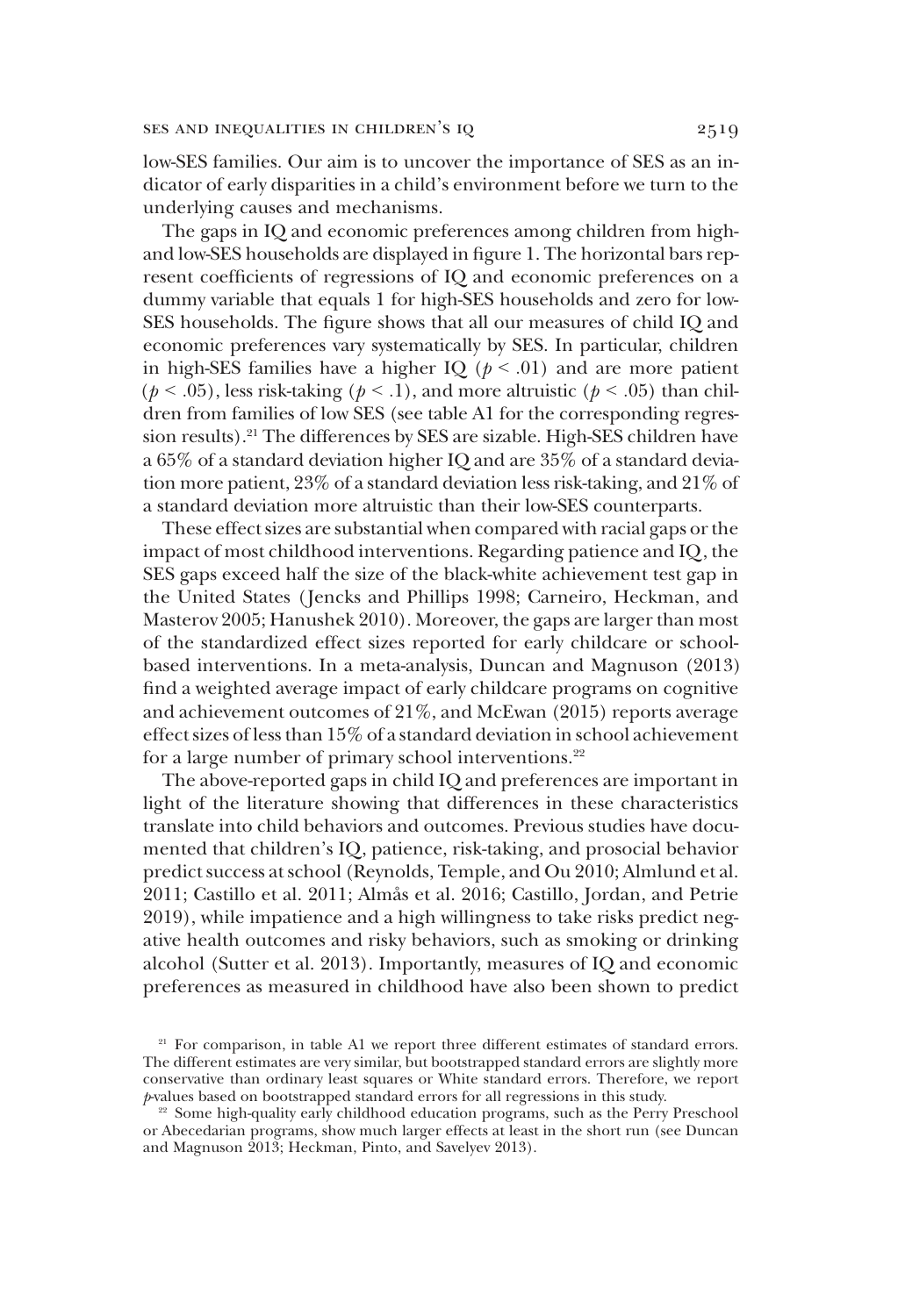

FIG. 1.—Gaps in IQ and economic preferences between elementary school children from high- and low-SES families. The horizontal bars represent coefficients of a dummy variable that equals 1 for high-SES and 0 for low-SES households in regressions of IQ or preferences on this SES dummy (ordinary least squares for IQ and altruism, Tobit for patience and risk-taking). Error bars show bootstrapped standard errors (1,000 bootstrap replications).

adult outcomes (Strenze 2007; Borghans, ter Weel, and Weinberg 2008; Golsteyn, Grönqvist, and Lindahl 2014). Thus, our key result that gaps in IQ and economic preferences by SES emerge early has wide-ranging implications for important outcomes in childhood, adolescence, and adulthood alike.

The results displayed in figure 1 unveil that SES is associated with certain preference and IQ profiles in children. For example, children from low-SES backgrounds are, on average, less patient and more risk-taking; they are less altruistic and less intelligent, and so on.<sup>23</sup> SES thus evokes the simultaneous determination of risk factors that favor social immobility and marginalization. For example, individuals who are both less intelligent and less patient are likely to obtain lower levels of education. Table A2 shows how preference profiles relate to important teenage life outcomes in our data. It displays correlation coefficients between our child preference and IQ measures and teenage life outcomes from followup surveys collected 4–5 years after the first data collection (for details on the teenage data, see appendix sec. B.5). The results indicate that those

<sup>&</sup>lt;sup>23</sup> These findings also suggest that SES drives part of the observed preference correlations displayed in table B3. For a discussion of the correlation pattern, see appendix sec. B.4.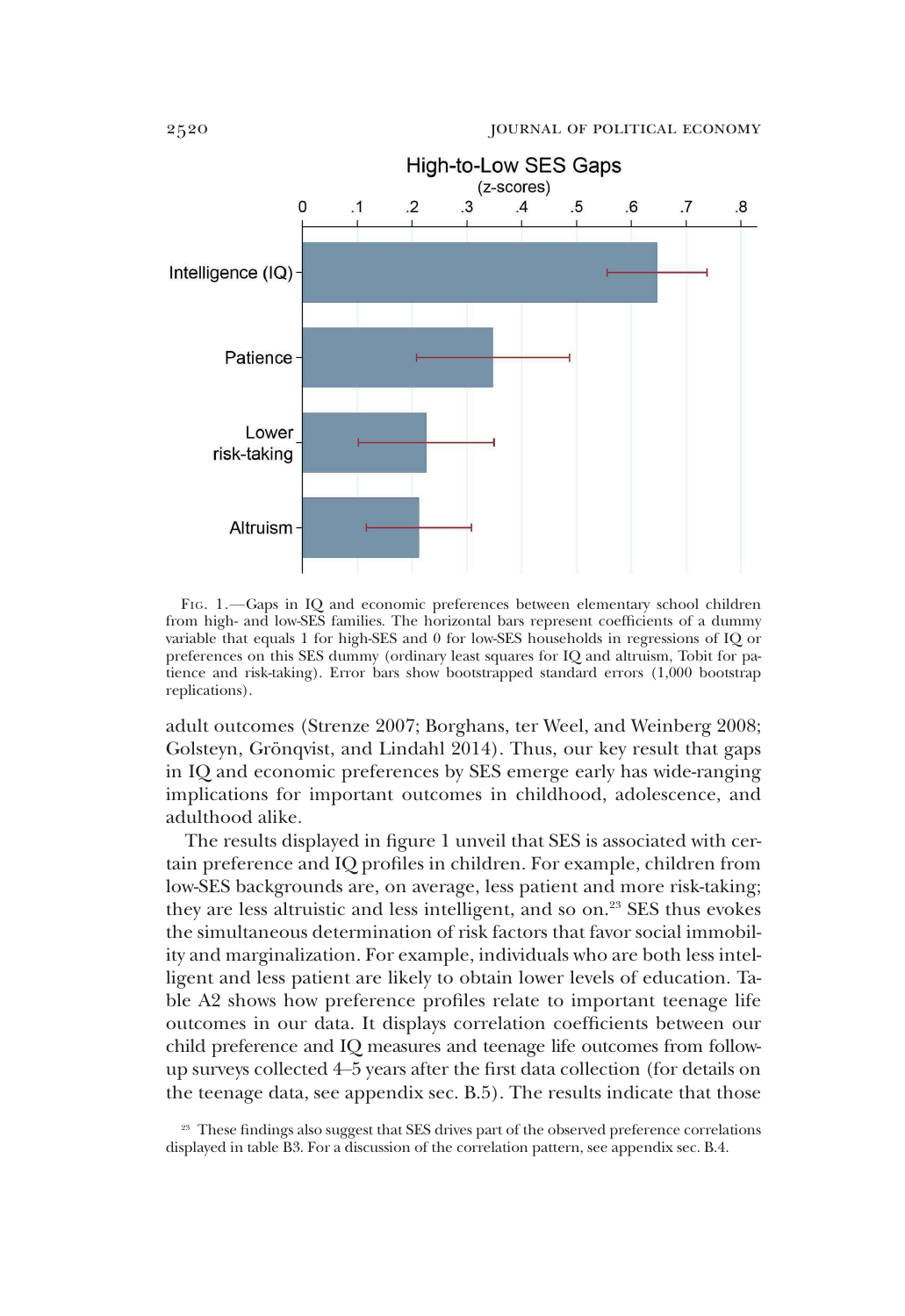profiles that prevail in high-SES families (high IQ, high patience, low risktaking, high altruism) translate into more educational success,more social participation, and less juvenile offending during adolescence.<sup>24</sup> These results also hold conditioning on parental SES (compare panels B and C in table A2).

In the online appendix, we show that the high to low SES gaps displayed in figure 1 are robust to various alternative specifications. First, we use two different sets of weights in the underlying regressions of figure 1 to make our sample comparable to the German population of families and correct for selective sample attrition. Our results remain very similar when we apply the corresponding weighting schemes (see appendix sec. B.1). Second, we add control variables that account for potential SES-related differences in perceptions of the experimental procedures (see appendix sec. B.6) and validation of incentives (see appendix sec. B.7). Here, we show that our results are unaffected by procedural perceptions, potential in-experimental wealth effects, or differential perceptions of the incentives used. Third, we vary the definition of parental education. Our results remain the same whether we rely on measures of maternal education, paternal education, or both, suggesting a large degree of assortative mating among spouses with similar educational degrees (see appendix sec. B.8). Fourth, we show that the differences in IQ and economic preferences by SES do not significantly differ for boys and girls (see table A3). Last, in table B7 we show that our findings do not change when we account for single parenthood. For a detailed discussion, see appendix section B.9.

As an alternative to using the sum of risky choices as a measure of risk preferences, our data allow classifying behavior in a more fine-grained way. Figure A2 displays the shares of risk-averse, risk-neutral, and riskseeking children by SES. Overall, 44% of the elementary school children in our sample are classified as risk averse, 32% as risk neutral, and 24% as risk seeking (compare Slovic [1966] and Falk and Kosse [2016] for similar results). Regarding differences in children's risk preferences by SES, high- and low-SES children are about equally likely to be risk averse (43.3% vs. 44.4%,  $p = .814$ ; see table A4). However, a higher share of high-SES children are risk neutral (36.1% vs. 28.2%,  $p < 0.1$ ), whereas a higher share of low-SES children are risk seeking  $(20.6\%$  vs.  $27.4\%$ ,  $p < 0.1$ . Hence, our finding that low-SES children are significantly more risk-taking than children from high-SES families does not originate from high-SES children being more risk averse but rather from low-SES children being more risk seeking as opposed to risk neutral.<sup>25</sup>

<sup>&</sup>lt;sup>24</sup> For recent evidence on the relation of skills/personality and political or social participation, see Holbein (2017) and Hufe and Peichl (2020).

<sup>&</sup>lt;sup>25</sup> Similarly, using breastfeeding duration as a measure of favorable conditions within a child's family, Falk and Kosse (2016) find that children who are breastfed for a shorter period of time are more prone to take risks during preschool age.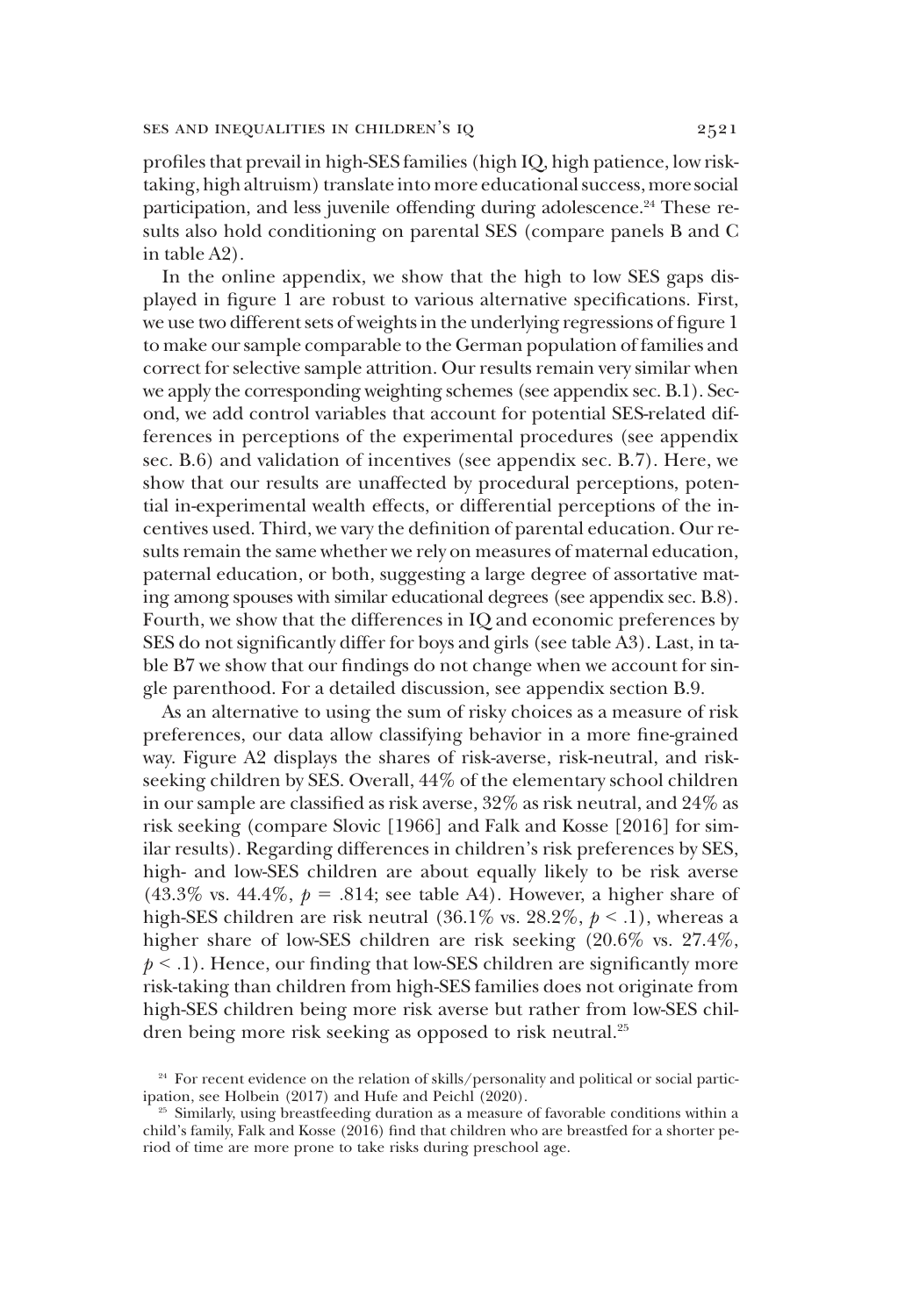The results on SES gaps presented thus far rely on a definition of SES that classifies households as low SES if they meet at least one of two criteria (low household income and low parental education). This reflects our sampling scheme. Nonetheless, to better understand which components of low SES matter, we also decompose the overall gap into the parts that are explained by low education and/or low income. We repeat the analysis shown in figure 1 but now subdivide the low-SES category into (1) low parental education only, (2) low parental income only, and (3) both low parental education and low parental income. The gaps between children from these three groups and those from high-SES families are presented in figure 2. It shows that children from high-SES families score higher on IQ tests and are more patient, less risk-taking, and more altruistic than children from low-SES families regardless of whether we use low income only, low education only, or a combination of both. Moreover, if both low



FIG. 2.—Gaps in IQ and economic preferences between elementary school children from different socioeconomic backgrounds. The horizontal bars indicate differences between the baseline category high SES (neither low parental education nor low income) and each respective low-SES subgroup. The bars indicate absolute values of coefficients of three dummy variables in regressions of IQ or preferences on the three dummies (ordinary least squares for IQ and altruism, Tobit for patience and risk-taking). The first dummy variable equals 1 for a parental background that is characterized by low education but an income above the low-SES threshold and 0 otherwise. The second dummy variable equals 1 for a parental background that is characterized by low income but a level of parental education exceeding the low-SES threshold and 0 otherwise. The third dummy variable equals 1 if both low-SES criteria are met (low income and low parental education) and 0 otherwise. Error bars show bootstrapped standard errors (1,000 bootstrap replications).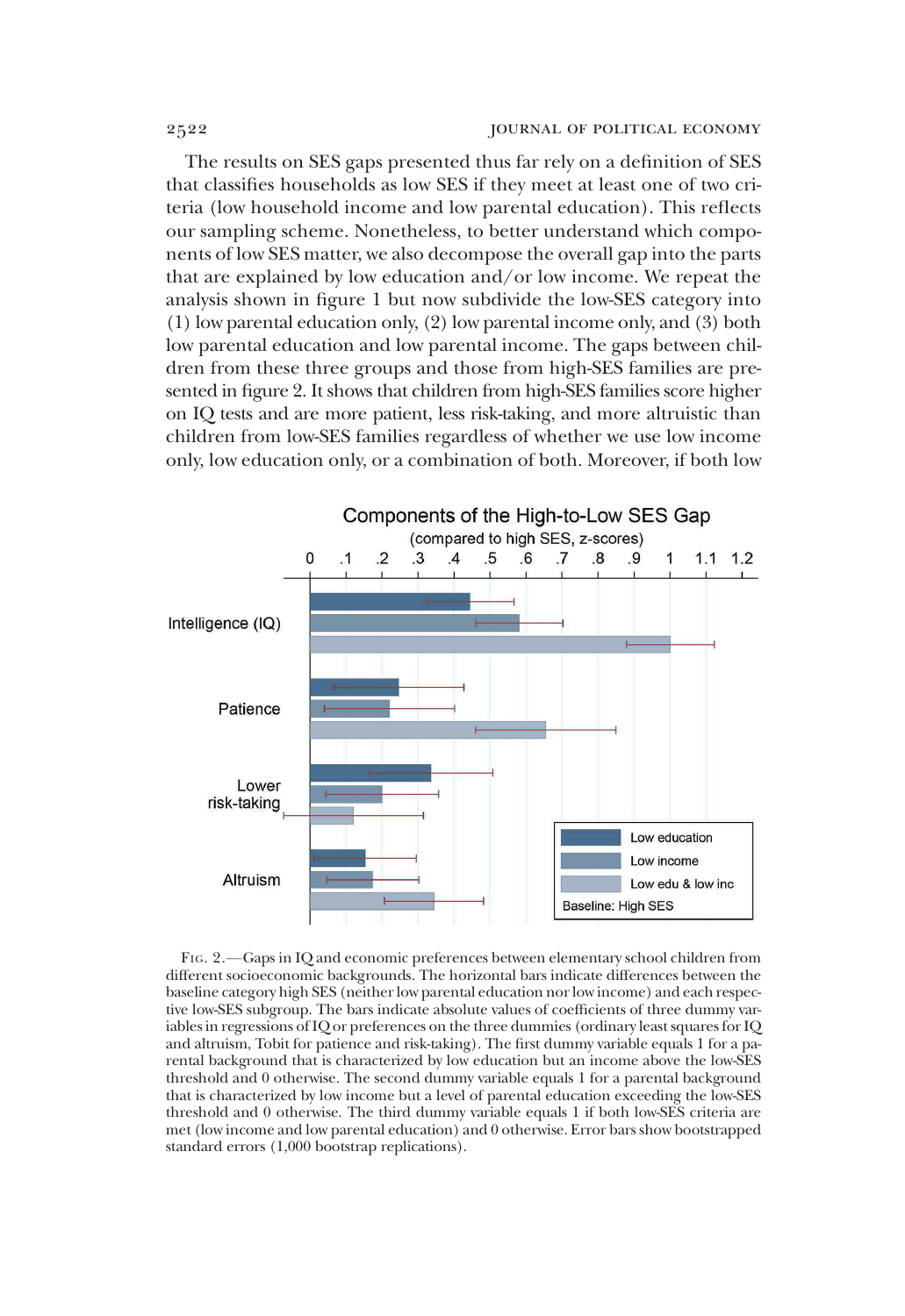income and low parental education are present in a single family, the SES gaps in IQ, patience, and altruism are largest, suggesting that low income and low parental education are risk factors that reinforce each other.

Table A5 complements the analysis shown in figure 2 by using income and education as continuous variables. We regress IQ and economic preferences on average years of parental education, household income, and their interaction. The results largely confirm the pattern shown in figure 2. More education and income are related to higher IQ, patience, and altruism as well as less risk-taking in children. The effect is most pronounced for IQ and on a similar level for time, risk, and social preferences. The interaction effects are usually relatively small compared with the main effects (except for patience), which indicates that the low-SES effect is pronounced for children from families that have low levels of education and low income.

# IV. SES and the Development of Preferences and IQ: A Conceptual Framework

In section III, we have shown that parental SES is a powerful predictor of a child's IQ and economic preferences. In this section, we present and estimate a framework inspired by the model of Becker and Tomes (1986) as well as the technology of skill formation (Cunha and Heckman 2007; Cunha, Heckman, and Schennach 2010) concerning how maternal IQ and preferences, household income, education, and parental investments affect a child's IQ and preferences. Given the cross-sectional nature of our data, we cannot estimate a fully dynamic model in which children's IQ and preferences are a function of last period's levels and in which parents adapt their investments over time. Instead, we present a static framework and approach potential endogeneity by collecting measures on the parental assessment of their children's development. Relying on this approach, we approximate the process of a child's IQ and preference development until mid-childhood. In this respect, our framework can be thought of as an application of Becker and Tomes (1986) for one particular period of childhood, where initial endowments are captured by maternal IQ and preferences.

# *A. The Formation of Child IQ and Preferences*

We model the formation of a child's IQ and preferences as a function of maternal IQ and preferences and parental investments. Moreover, we allow the productivity of this process to vary across high- and low-SES families.

Child development is represented by a four-dimensional vector of IQ, patience, lower degrees of risk-taking, and altruism denoted by  $P_i$  =  $(P_i^{IQ}, P_i^P, P_i^R, P_i^A)$ . In line with the literature on the technology of skill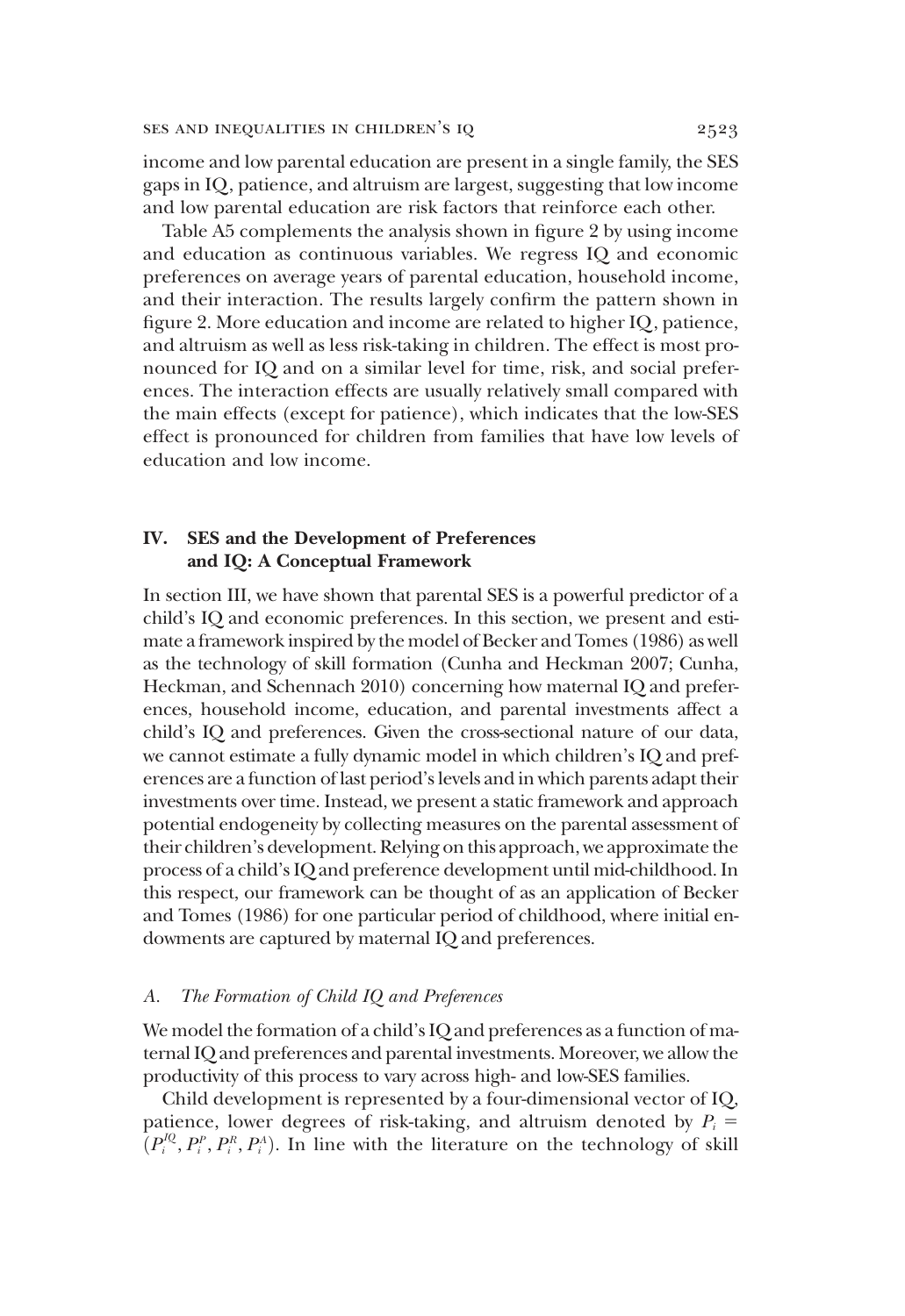formation (Cunha, Heckman, and Schennach 2010), we assume that IQ and preferences are formed according to a production function with constant elasticity of substitution (CES), which we write as

$$
P_i^{\ell} = \Pi_{\text{SES}}^{\ell} [\gamma_{M}{}^{\ell} M_i^{\ell \phi^{\ell}} + \gamma_{s}{}^{\ell} I_i^{\text{sg}} + \gamma_{t}{}^{\ell} I_i^{\text{rg}}]^{1/\phi^{\ell}} e^{\eta_i^{\ell}}, \ell \in \{IQ, P, R, A\}, \quad (1)
$$

where  $\gamma_j^\ell \in [0,1]$  are production shares such that  $\Sigma_j^j \gamma_j^\ell = 1$ ,  $\phi^\ell \in [-\infty,1]$  is an elasticity parameter, and  $\varepsilon = 1/(1 - \phi^{\ell})$  represents the elasticity of substitution in the inputs that generate IQ and preferences. Moreover, *e* h' reflects unobserved random shocks. Factor inputs are as follows: *M*' denotes the maternal characteristic that corresponds to  $P^{\ell}, I^{\mathrm{s}}$  is a positive parenting style, and  $I^{\mathsf{T}}$  denotes time investments.  $M^{\ell}$  enters the production function to capture the direct transmission of IQ and preferences, which can take place socially or genetically. Our data do not allow us to distinguish between social, genetic, or other factors in the direct transmission of IQ and preferences through *M*' . However, as an example, one may imagine that if a mother acts very altruistically, the child likely imitates that behavior.<sup>26</sup>

 $\Pi_{\rm SES}$  in equation (1) denotes a factor-neutral SES-specific productivity parameter. It captures productivity differences that arise if, for example, the same amount of input yields a larger amount of output in high- rather than low-SES families (in which case,  $\Pi_{\text{SES}} > 1$ ). Such productivity differences may arise if, for example, a certain level of investment by a highly educated or affluent mother is more productive than the same investment by a less educated or poor mother.

Note that all parameters of the above function may differ across preferences and IQ. Thus, for each characteristic  $P^{\ell}$ , the substitutability of inputs may vary freely from perfect complements ( $\phi^{\ell} \rightarrow -\infty$ ) to perfect substitutes ( $\phi^{\ell} \rightarrow 1$ ). Along the same lines, the production shares ( $\gamma$ ) and the factor-neutral productivity parameter may vary freely across characteristics.

The above production function focuses on parenting style, parental time investments, and maternal characteristics as key inputs. Other factors—such as material wealth, the abundance of consumer products, or the quality of housing—are not explicitly modeled and may enter only via the inputs or via  $\Pi_{\text{\tiny SES}}$ . The focus on parental time and style investments is motivated by a large literature in psychology that puts interactions with caregivers at the forefront of child development (e.g., Skinner 1953; Rogoff 1990; Bowlby 2008; Eisenberg, Spinrad, and Knafo-Noam  $2015$ ).<sup>27</sup> Yet other determinants of child IQ and preferences are likely

<sup>26</sup> For descriptive evidence on an intergenerational transmission of preferences, see Kosse and Pfeiffer (2012, 2013) for evidence on patience, Dohmen et al. (2012) and Alan et al. (2017) for risk-taking, and Kosse et al. (2020) for social preferences.

<sup>&</sup>lt;sup>27</sup> For evidence on the role of role models and interaction for the development of prosociality, see Kosse et al. (2020).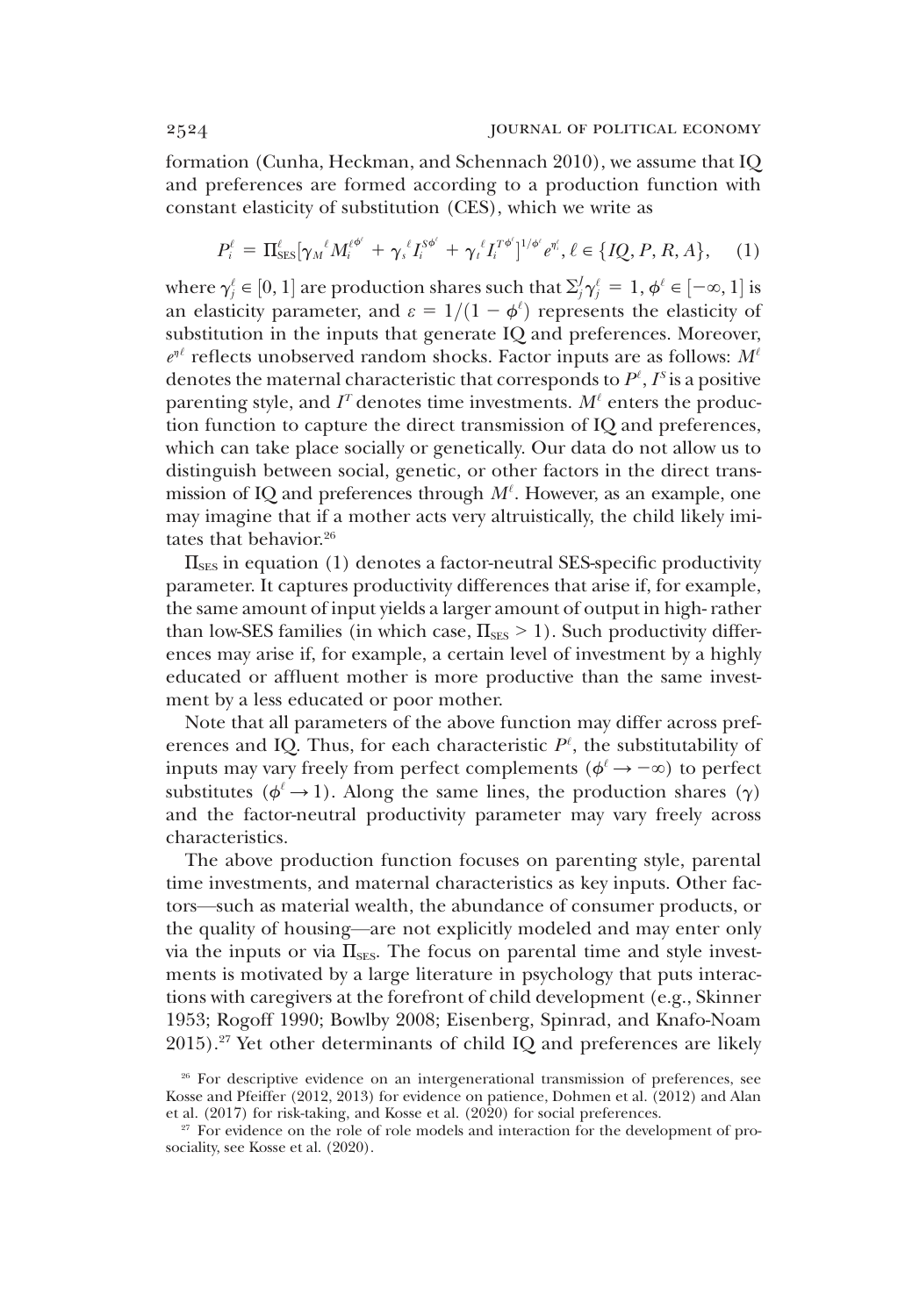captured in *M*. Examples are the genetic disposition of the mother with respect to any of the characteristics  $\ell$  or her role model behavior. The focus of the above equation is thus the relationship between parental SES, parental investments, and child IQ or preferences. Additional information on the different components of *M* would be required to capture how, for example, social, genetic, and other factors (differentially) affect both SES and the productivity parameter  $\Pi_{\text{\tiny SES}}$ .

### *B. Parental Investment and the Determinants of SES*

Recent empirical studies (Cunha and Heckman 2007; Heckman 2008; Heckman and Mosso 2014; Doyle et al. 2017) stress the importance of parental investments in children. Such investments can take various forms, as any parent-child interaction represents some kind of investment into the child's human capital. We think of parental investments along two dimensions: parenting styles and parental time investments. First, the type of parental interactions, such as the tone and attitude by which parents approach their children, is termed parenting style (denoted by *S*), reflecting the quality of parent-child interactions. Doepke and Zilibotti (2017) present a theoretical model in which they argue that parenting style depends on the socioeconomic environment in which a family lives and that parenting style may affect children's preferences. Moreover, Burton, Phipps, and Curtis (2002) show that both socioeconomic factors and parenting style are important determinants of child behavior. Second, we focus on time-intensive, high-quality parent-child interactions (denoted by *T*), termed time investments. Time investments capture the so-called quality time that children spend with their parents (Price 2008; Guryan, Hurst, and Kearney 2008).

Investments are a natural candidate of how SES translates into differences in IQ and preferences. In order to capture this mechanism, we specify a simple investment system to approximate the underlying structural model of parental investment decisions. According to this model, parental investments are determined by household characteristics, maternal characteristics, as well as SES:

$$
I_i^m = \delta_0^m + \delta_M^m M_i^P + \delta_{\text{SES}}^m \text{SES}_i + \delta_X^m X_i + \epsilon_i^m, m \in \{S, T\},\tag{2}
$$

where  $M^P$  denotes a vector of maternal IQ and preferences, SES comprises education and income as measures of SES, and *X<sup>i</sup>* is a vector of household characteristics.  $\epsilon_l^m$  with  $m \in \{S, T\}$  are error terms, which may correlate across investment equations. In addition, as discussed in section IV.C.3,  $\epsilon^\textit{m}_I$  may correlate with  $\eta^\ell_i$ , that is, as parents react to shocks in the development of their children.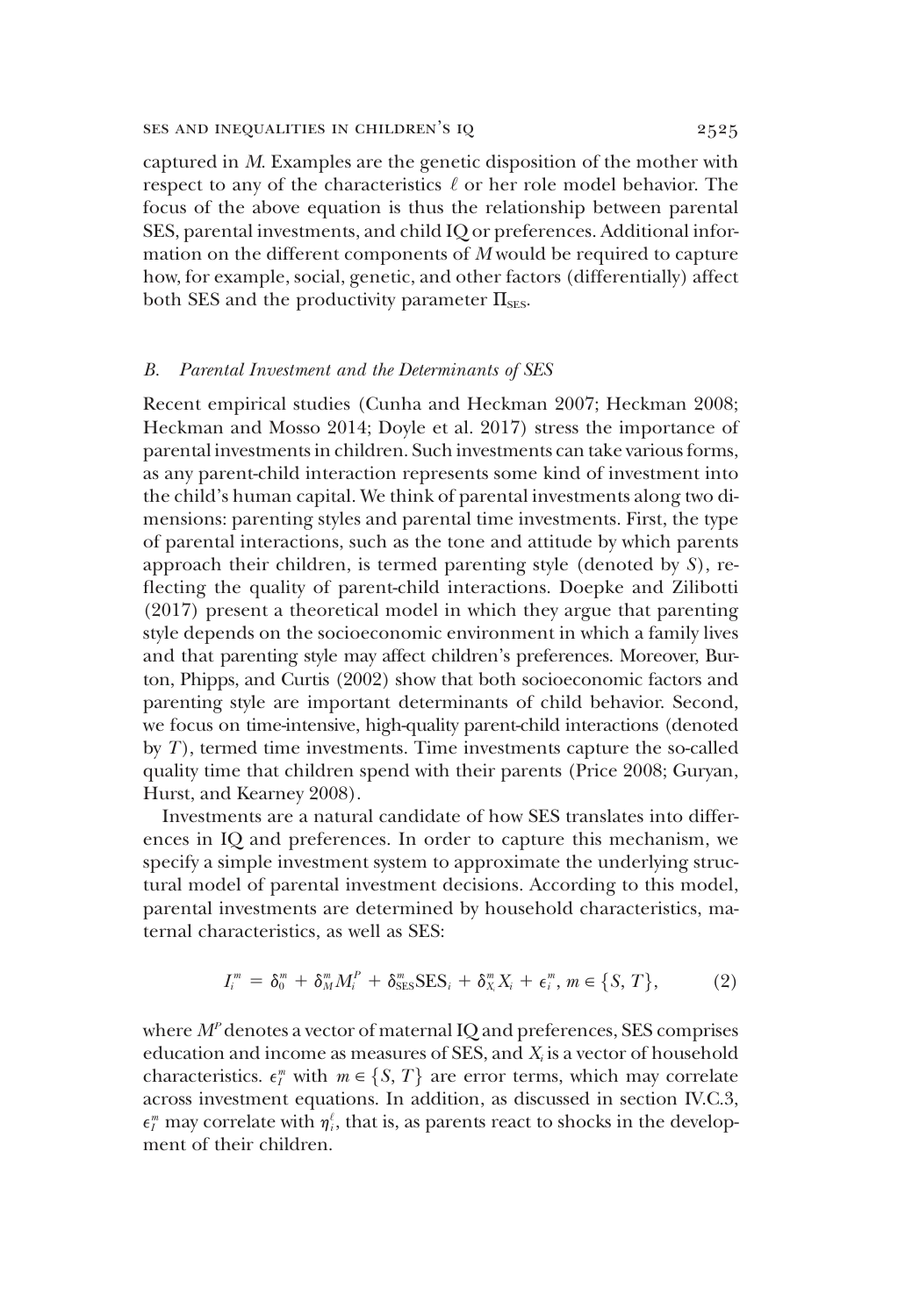By specifying equations (1) and (2) of the above framework, we allow SES to affect a child's IQ and preferences through two main channels. First, parental education and household income can have a direct effect on the level of parental investments (*level effect*). For example, more educated parents tend to spend more quality time with their children (see, e.g., Guryan, Hurst, and Kearney 2008). Similarly, high-income families may find it easier to comfort and reward their children (in particular, if rewards are costly) rather than punishing them (Weinberg 2001). They also have the resources available to replace their time for more basic tasks, such as house cleaning, gardening, or driving kids to school, freeing up time for more high-value interactions with children (see, e.g., Doepke and Zilibotti 2019). Second, the effect of parental investments may differ by SES if education or material resources interact with the amount and quality of parental investments. This *productivity effect* is captured by  $\Pi_{\text{SES}}$ in equation (1). Mothers in turn can use their IQ and preferences to produce education and household income. Appendix section B.10 describes this relationship.

### *C. Estimation Strategy*

# 1. Parenting Style and Time Investments

This section explains how we measure parenting style and time investments (for further details, see appendix sec.  $B.11.1$ ).<sup>28</sup> First, we elicit parenting practices  $(M<sup>s</sup>)$  through several questionnaire items that can be grouped in a measure of parental warmth (comprising praise and emotional warmth), a measure of parental interest and monitoring, and a measure of parental psychological and behavioral control (punishment). Parenting style does not follow a natural metric and is assumed to be latent but known to the mothers. We thus employ a measurement model with a flexible distributional factor structure in the form of a mixture distribution to extract latent parenting style, where a higher value reflects warm and childoriented parenting but also a high degree of monitoring, while a lower value is associated with a higher degree of punishment (for details, see appendix sec. B.13). Second, in addition to parenting style, we account for parental time investments. Parental time investment can be thought of as the quantity of parental interactions, and it is measured in terms of the share of total time that parents and children spend together on highly interactive activities (talking/discussing, having a meal together, playing outside, board games, reading to the child, playing an instrument together). Using the share of time devoted to highly interactive activities allows us

<sup>&</sup>lt;sup>28</sup> Our analysis relies on the assumption that maternal responses about inputs proxy parental investments more generally. In appendix sec. B.12, we discuss the related literature and use SOEP data to verify this claim.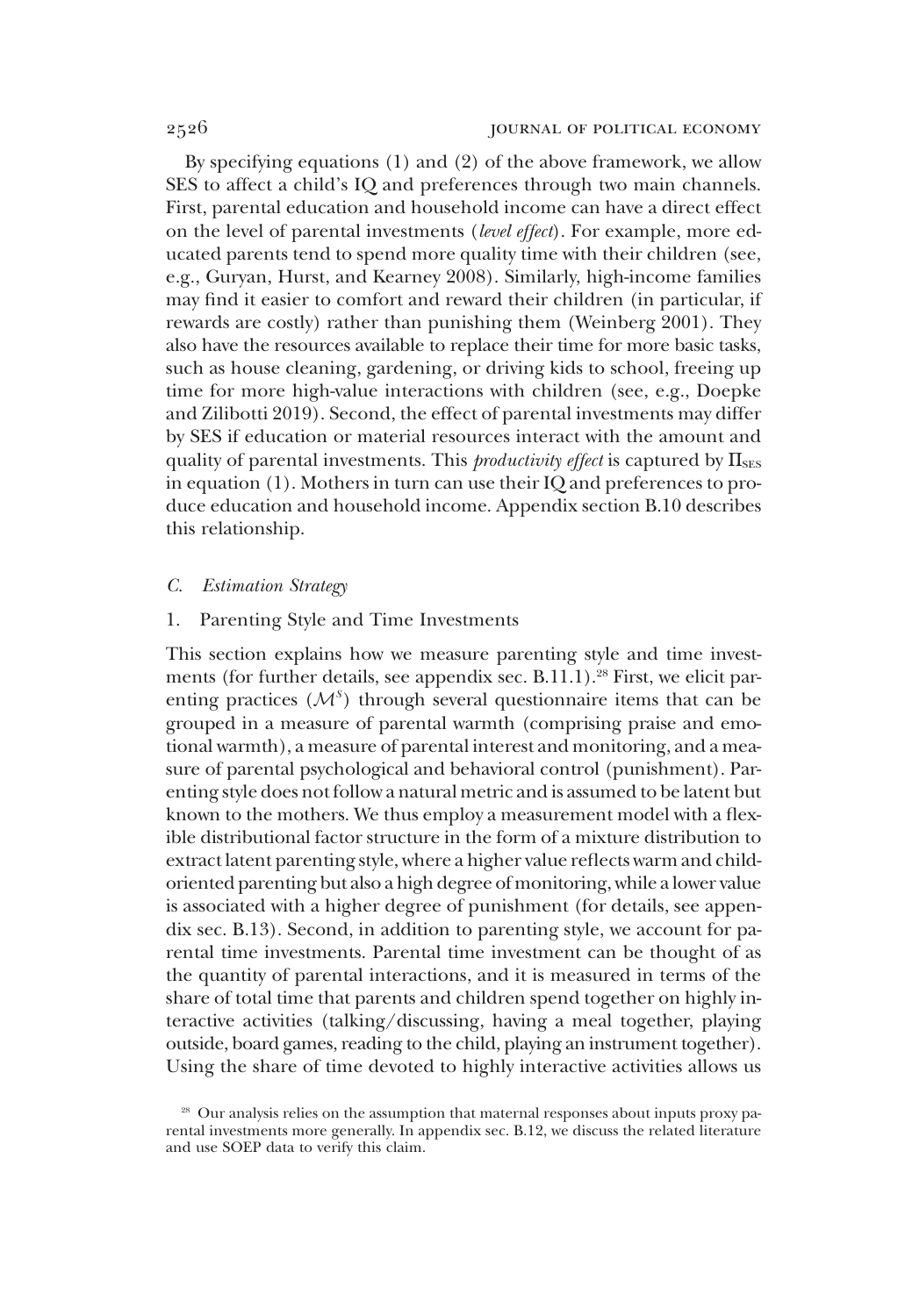to hold the maternal time budget for non-work-related activities fixed, which might itself be a function of other familial contexts, such as the number of children or the number of available caregivers.<sup>29</sup> For details, see appendix section B.11.1.

## 2. Production Function

Aside from precise measures of parenting styles and time investments, our data are characterized by two exceptional features, which we exploit in our empirical specification of the model. First, they contain very precise measures of preferences and IQ for both mothers and children. All preference measures of children are interpretable in terms of decisionmaking behavior in incentivized experiments (appendix sec. B.2 provides details on our measures of maternal IQ and preferences). Second, stratified sampling of our data by education and income allows for a clear distinction between high- and low-SES families. In line with the sampling scheme, we define a low-SES group ( $SES = 0$ ) and a high-SES group  $(SES = 1)$ , as in the first part of this paper (for details, see sec. II.B). We use this definition in our model to investigate whether there are productivity differences in the formation of preferences and IQ across highand low-SES families. We then use our estimates to investigate how the SES gap documented in figure 1 would change in response to policies aiming to raise household income, parental education, or parental investments.

In order to empirically estimate equation  $(1)$ , we take the natural logarithm to obtain

$$
\ln(P_i^{\ell}) = \ln(\Pi_{\text{SES}}^{\ell}) + \frac{1}{\phi^{\ell}} \ln[\gamma_M^{\ell} M_i^{\ell^{\phi^{\ell}}} + \gamma_s^{\ell} I_i^{\text{S}\phi^{\ell}} + \gamma_t^{\ell} I_i^{\text{T}\phi^{\ell}}] + \eta_i^{\ell} \tag{3}
$$

for all  $\ell \in \{IQ, P, R, A\}$ . To ensure that our measures of maternal IQ, preferences, and time investments are nonnegative, we follow Cunha, Heckman, and Schennach (2010) and assume that each measure in our data represents the natural logarithm of the original (standard normalized) characteristic entering equation (1). Along the same lines, we assume that our measures of parenting styles are proxies of the natural logarithm of the underlying parenting factor.  $\Pi_{\text{SES}}^{\ell}$  denotes a factor-neutral productivity parameter, which we assume to equal unity for low-SES families and which may vary freely for high-SES families.  $\Pi_{\text{\tiny{SES}}}^\ell$  thus captures any productivity differences across SES that are not due to level differences in investments or maternal IQ and economic preferences.

<sup>29</sup> This approach is in line with the findings reported in Hsin and Felfe (2014), i.e., that high-SES mothers tend to substitute highly interactive activities for detrimental activities.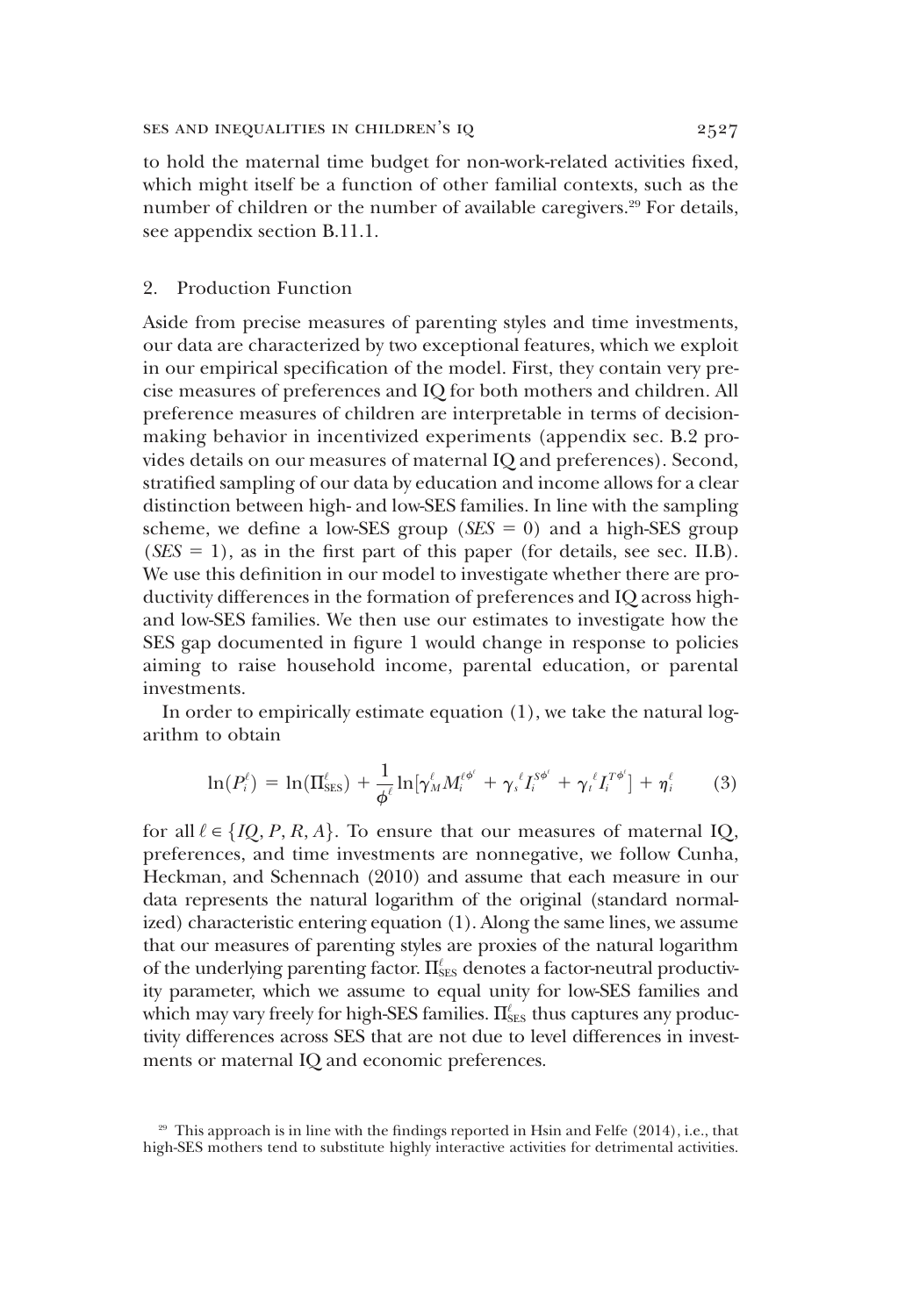### 3. Investment Endogeneity

Estimates of the above production function are biased if the parental investments, parenting style, and quality time respond to unobserved developmental shocks. This endogeneity may arise if parents compensate or reinforce recent shocks to their child's development that are unobserved to the researcher but observable to the parents.<sup>30</sup> Cunha, Heckman, and Schennach (2010) model the unobserved heterogeneity as latent variables, while Attanasio et al. (2020) employ a control function approach. Because of the small size of our sample and the fact that we focus on two different types of parental investments, we follow a different strategy.<sup>31</sup> Specifically, we assume that the error terms in equations  $(1)$ and (2) are additively separable in a part that captures the parental reaction to shocks and an idiosyncratic random shock:

$$
\eta_i^{\ell} = \gamma_{\alpha}^{\ell} \alpha_i + \varepsilon_i^{\ell},
$$
  
\n
$$
\epsilon_i^m = \delta_{\alpha}^m \alpha_i + \nu_i^m,
$$
\n(4)

where  $η<sup>i</sup><sub>i</sub> ~ N(0, σ<sup>2*i*</sup>)$  and  $ε<sup>m</sup><sub>i</sub> ~ N(0, s<sup>2*m*</sup>). Moreover, all idiosyncratic ran$ dom shocks are assumed independent across equations and orthogonal to  $\alpha_i$ . Under these assumptions, the error terms across investment and technology equations are related only because of differences in parental satisfaction with their children's development. In our parent survey, we collected measures of  $\alpha$ <sup>*i*</sup>, which we use according to equations (4) to deal with potential endogeneity issues (see appendix sec. B.11.2 for details).

#### *D. Results: Model Estimates*

Figure 3 displays kernel density plots of standardized style and time investments to illustrate differences between high- and low-SES families. For both dimensions of parental investments, we find large and significant differences by parental SES, with a larger difference for time investments than for parenting style.

Table 2 displays the results of the parental investment system (eq. [2]). Accounting for potential endogeneity of investments in terms of satisfaction with child development, both a positive parenting style and parental time investments are significantly related with SES. However, the respective channels through which SES affects either investment differ markedly: while parenting style is almost exclusively related to household

<sup>30</sup> For a discussion, see Cunha, Heckman, and Schennach (2010) and Attanasio et al. (2020).

<sup>31</sup> By sampling design, our sample is very homogenous in age and place of residence, such that contextual variation cannot be used as exclusion restriction.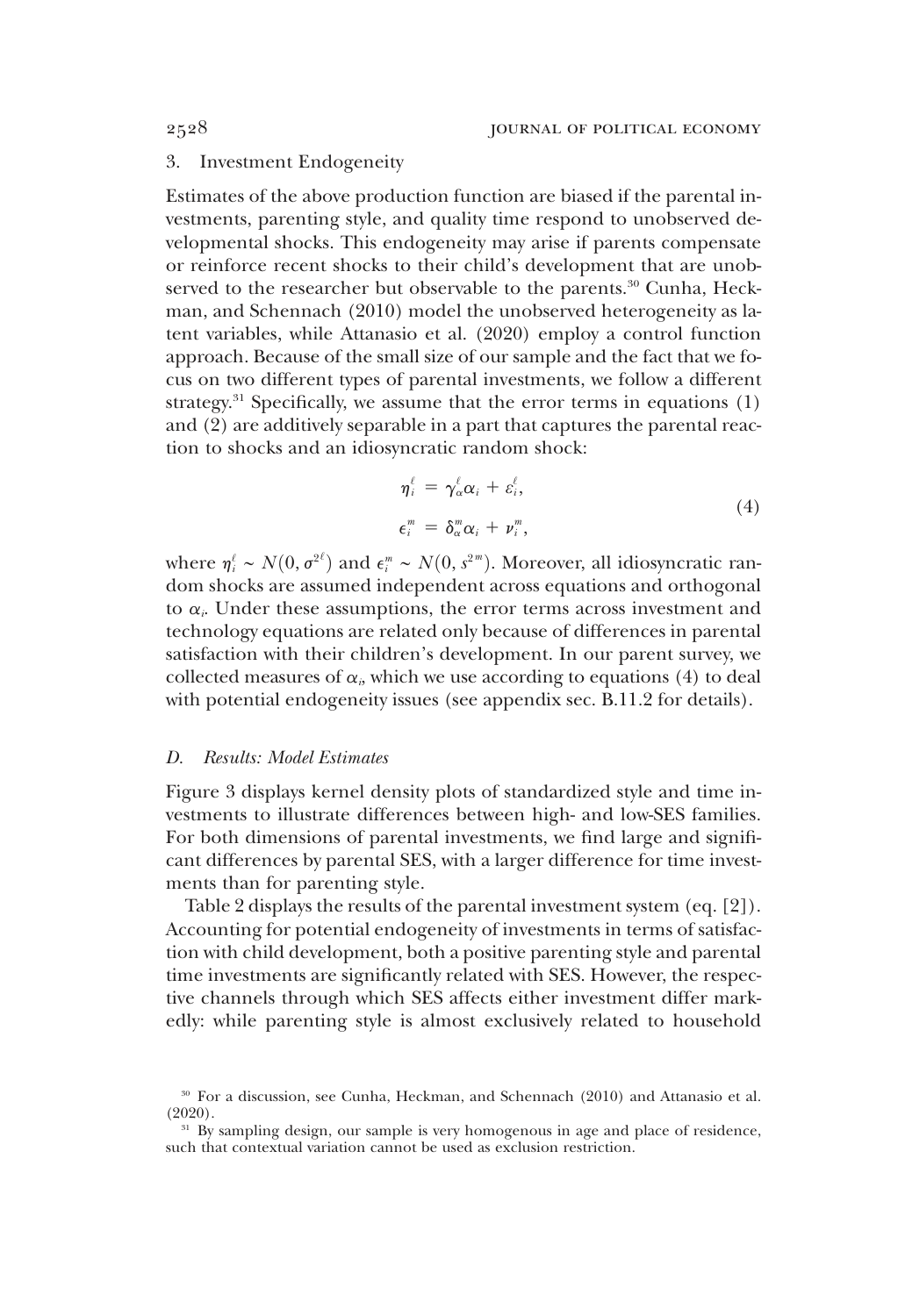

FIG. 3.—Kernel density plots of standardized investment measures by parental SES (Epanechnikov kernel, bandwidth = 0.33). Style investments:  $p = .004$  (*t*-test),  $p = .013$ (Kolmogorov-Smirnov test). Time investments:  $p = .000$  (*t*-test),  $p = .000$  (Kolmogorov-Smirnov test).

income, parental time investments are more strongly predicted by parental education. We can speculate only about the mechanisms behind these findings. For example, one could plausibly argue that a higher level of household resources facilitates a positive parenting style if resources enable parents to reward rather than punish their children (see Weinberg 2001 for a model along these lines). In addition, a higher household income likely reduces parental stress, which may increase parental warmth and reduce (unfair) punishments. On the other hand, a higher level of education may be associated with increased knowledge about the benefits of close interactions with the child in terms of their positive effects

|                      | PARENTAL INVESTMENTS |                     |                     |                     |  |  |
|----------------------|----------------------|---------------------|---------------------|---------------------|--|--|
| <b>SES</b>           | Style                | Time                | Style               | Time                |  |  |
| High SES             | $.224**$<br>(.090)   | $.646***$<br>(.096) |                     |                     |  |  |
| Parental education   |                      |                     | .018<br>(.020)      | $.117***$<br>(.017) |  |  |
| Log household income |                      |                     | $.311***$<br>(.118) | .178<br>(.115)      |  |  |
| <b>Observations</b>  | 435                  | 435                 | 435                 | 435                 |  |  |

TABLE 9 Relationship between SES and Parental Investments

NOTE.-Standard errors (in parentheses) are bootstrapped using 1,000 bootstrap replications. Estimates are from a seemingly unrelated regression model. Control variables comprise maternal preferences and IQ, child age, the overall number of children in the household, an indicator of single parenthood, and a measure of parental satisfaction with the child's development. The coefficient for single parenthood is small and insignificant in all specifications (coefficient/*p*-value: 0.0955/.325, 0.004/.968, 0.135/.180, 0.001/.991).

\*\*  $p < .05$ .

\*\*\* $^{'}p < .01$ .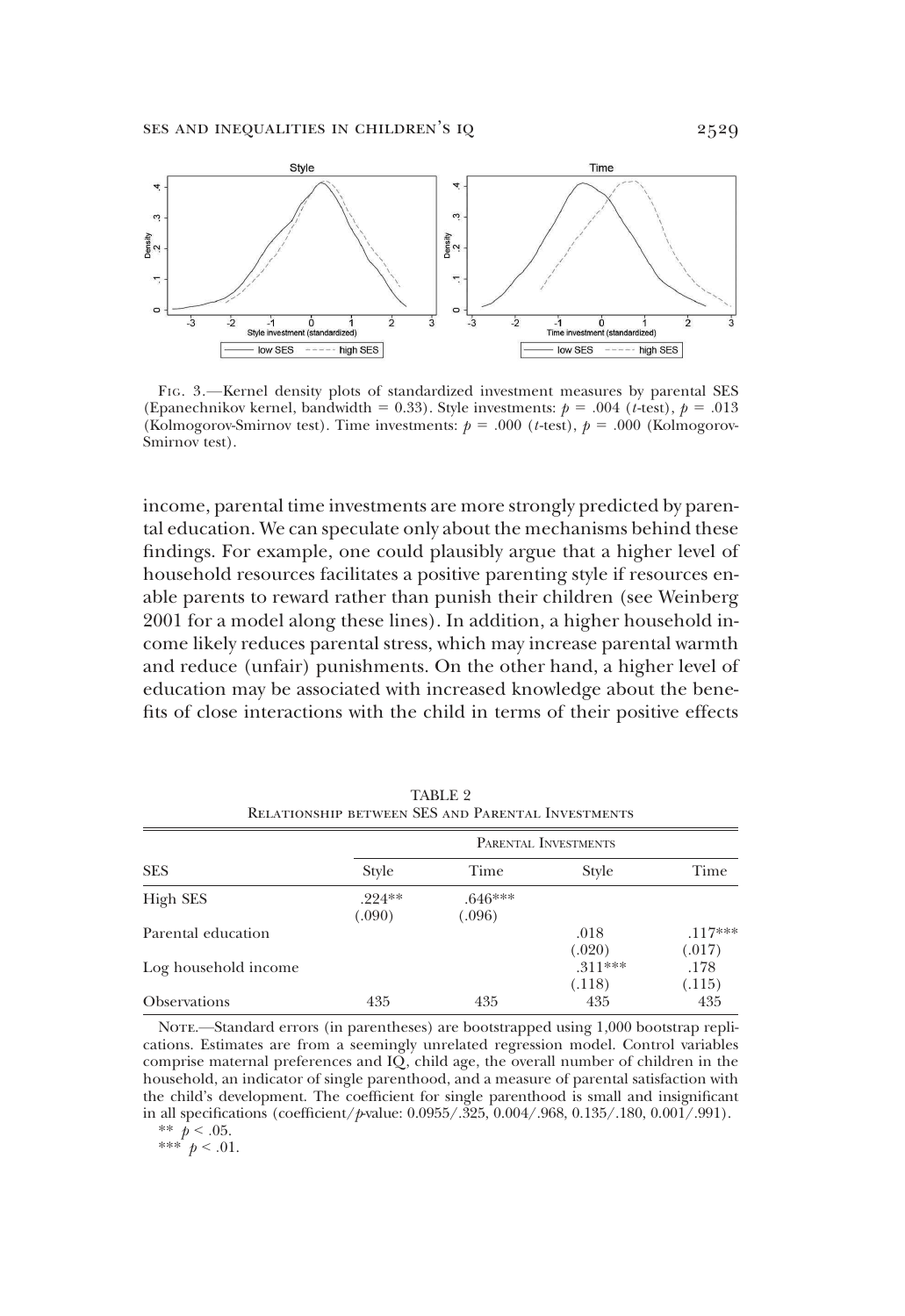on child human capital development. Single parenthood proves largely unimportant for parental investments in our data (for a discussion, see appendix sec. B.9).

Table 3 reports the estimates of the CES production function. The table presents the estimated coefficients for inputs, the productivity parameter  $\Pi_{\text{SES}}$ , the elasticity parameter  $\phi$  from equation (1), and the elasticity of substitution in the inputs that generate child IQ and preferences. Several important features of child development stand out. First, we find that maternal characteristics are important for the development of child characteristics. This indicates that mothers transmit their own preferences and IQ to their children either genetically or through serving as a role model (Dohmen et al. 2012; Alan et al. 2017) or both. Second, both a positive parenting style and time inputs matter for child development. Third, the productive efficiency of the developmental process does not substantially vary by the SES of the parents, as  $\Pi_{\text{\tiny SES}}$  is close to 1 in all models. This finding is key, as it suggests that the socioeconomic differences in child IQ and preferences documented in the first part of the paper are mostly due to differences in inputs. In other words, if low-SES families

|                                      |           |           | Lower            |           |
|--------------------------------------|-----------|-----------|------------------|-----------|
|                                      | IQ        | Patience  | Risk-Taking      | Altruism  |
| SES productivity:                    |           |           |                  |           |
| $\Pi_{\text{SES}}$                   | 1.082     | .860      | $.733^{\dagger}$ | .892      |
|                                      | (.111)    | (.107)    | (.077)           | (.100)    |
| Inputs:                              |           |           |                  |           |
| $M^{\ell}$                           | .429***   | $.349***$ | $.255***$        | $.344***$ |
|                                      | (.051)    | (.056)    | (.049)           | (.053)    |
| Style                                | $.271***$ | $.285***$ | $.306***$        | $.329***$ |
|                                      | (.047)    | (.054)    | (.053)           | (.050)    |
| Time                                 | $.301***$ | $.367***$ | $.439***$        | $.327***$ |
|                                      | (.047)    | (.058)    | (.047)           | (.047)    |
| Satisfaction with child development: |           |           |                  |           |
| $\gamma_\alpha$                      | .984      | .985      | .987             | .990      |
|                                      | (.008)    | (.013)    | (.010)           | (.009)    |
| Elasticity:                          |           |           |                  |           |
| $\phi$                               | $.338*$   | .253      | .046             | .155      |
|                                      | (.182)    | (.287)    | (.194)           | (.126)    |
| $\boldsymbol{\varepsilon}$           | 1.511     | 1.340     | 1.049            | 1.183     |
|                                      | (.414)    | (.515)    | (.213)           | (.177)    |
| Observations                         | 435       | 435       | 435              | 435       |

TABLE 3 PRODUCTION FUNCTION ESTIMATES

NOTE.— $\epsilon = 1/(1 - \phi^{\ell})$  represents the elasticity of substitution in the inputs that generate IQ and preferences. The reported standard errors (in parentheses) were bootstrapped using 1,000 bootstrap replications.

\* Significantly different from zero at the 10% level.

\*\*\* Significantly different from zero at the 1% level.

 $\dagger$  Significantly different from 1 at the 1% level.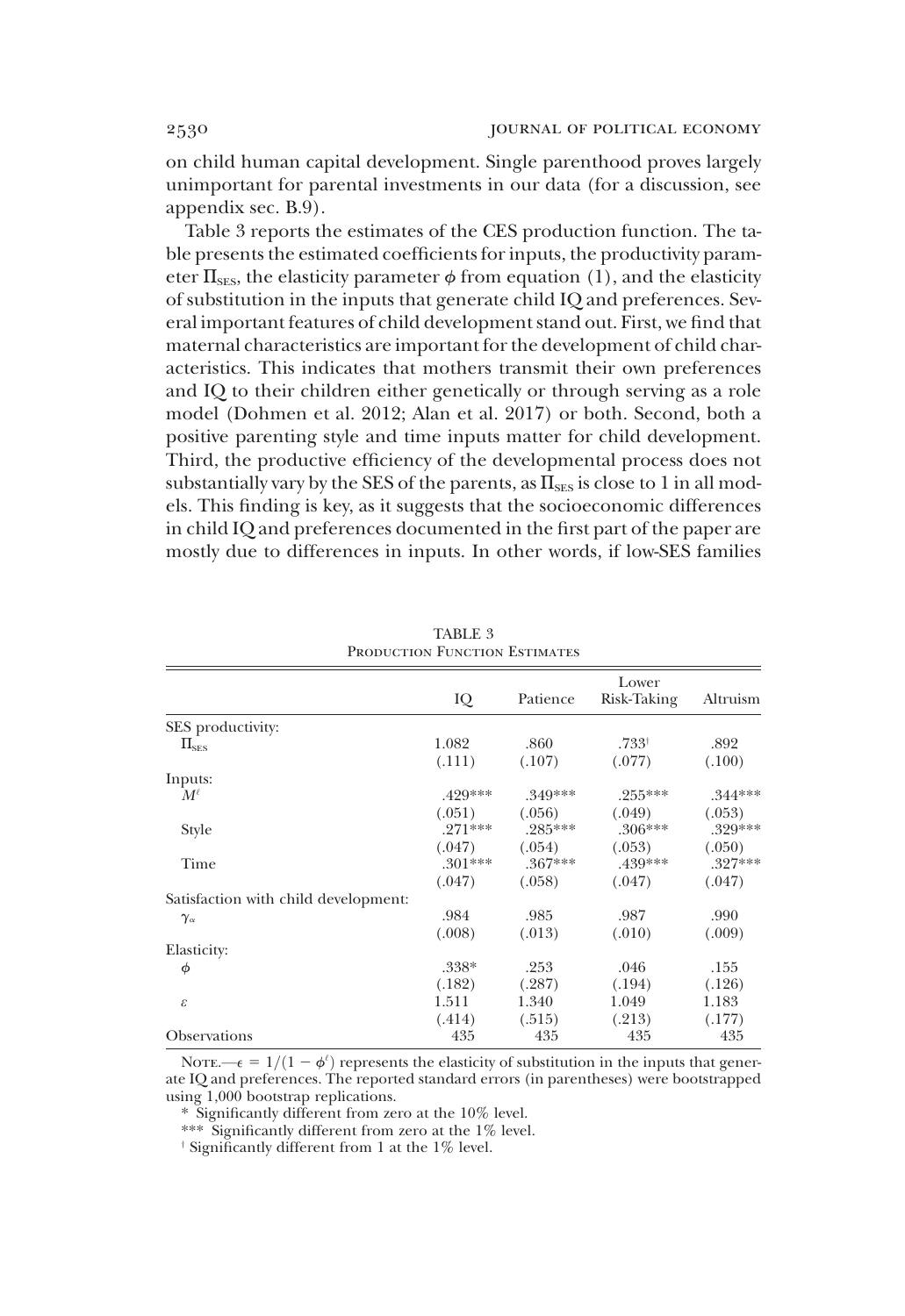were to provide the same inputs in terms of maternal IQ and preferences, parenting styles, and time investments, they would produce children with similar preferences and IQ as high-SES families. In fact, after accounting for investments and maternal preferences, low-SES families are slightly more efficient when it comes to the production of lower risk-taking, patience, and altruism. This finding also suggests that our model does not leave out other important inputs related to unmodeled factors, such as the availability of consumer products or the quality of housing. If at all, these factors seem to tilt our results toward smaller gaps for low-SES children through  $\Pi_{\text{\tiny SES}}$ . Fourth, the elasticity of substitution in inputs is larger than 1 for the development of IQ and slightly larger than (but close to) 1 for economic preferences. This result has important implications for policy, as it suggests that a policy that raises only one type of input (e.g., maternal time inputs) would be effective even if all other inputs were kept unaltered. Although our model is arguably much simpler, our findings regarding the elasticity of substitution in inputs for IQ are in line with those reported in Cunha, Heckman, and Schennach (2010), given that our developmental stage lies between the ones that they investigate.

It is difficult to interpret the size of the estimated coefficients, given the nonlinear setup of the model, which ensures that the degree to which different parental investments map into child outcomes depends on the estimated elasticity. Therefore, we present average marginal effects in table 4 to illustrate the average effect of a 1 standard deviation increase in inputs on child IQ and preferences. We find that the biological or social heritability of maternal characteristics is largest for IQ and smallest for risk preferences. This result is in line with findings from a large body of literature on the heritability of IQ, which documents that IQ is strongly transmitted from parents to children (Black, Devereux, and Salvanes 2009). Time and style investments are of similar importance for IQ and altruism. However, regarding time and risk preferences,

| Marginal Effects            | IQ        | Patience  | Lower Risk-Taking | Altruism  |
|-----------------------------|-----------|-----------|-------------------|-----------|
| $AME_{M'}$                  | .585***   | $.442***$ | $.253***$         | .554***   |
|                             | (.083)    | (.102)    | (.060)            | (.110)    |
| $\text{AME}_{\text{stvle}}$ | $313***$  | $.343***$ | $.418***$         | $.424***$ |
|                             | (.073)    | (.093)    | (.073)            | (.069)    |
| $\text{AME}_{\text{Time}}$  | $.367***$ | $.464***$ | $.627***$         | $.436***$ |
|                             | (.074)    | (.122)    | (.095)            | (.081)    |
| <b>Observations</b>         | 435       | 435       | 435               | 435       |
|                             |           |           |                   |           |

TABLE 4 Production Function (Average Marginal Effects)

NOTE.—Displayed marginal effects correspond to estimates shown in table 3. The reported standard errors (in parentheses) were computed using the delta method. \*\*\*  $p < .01$ .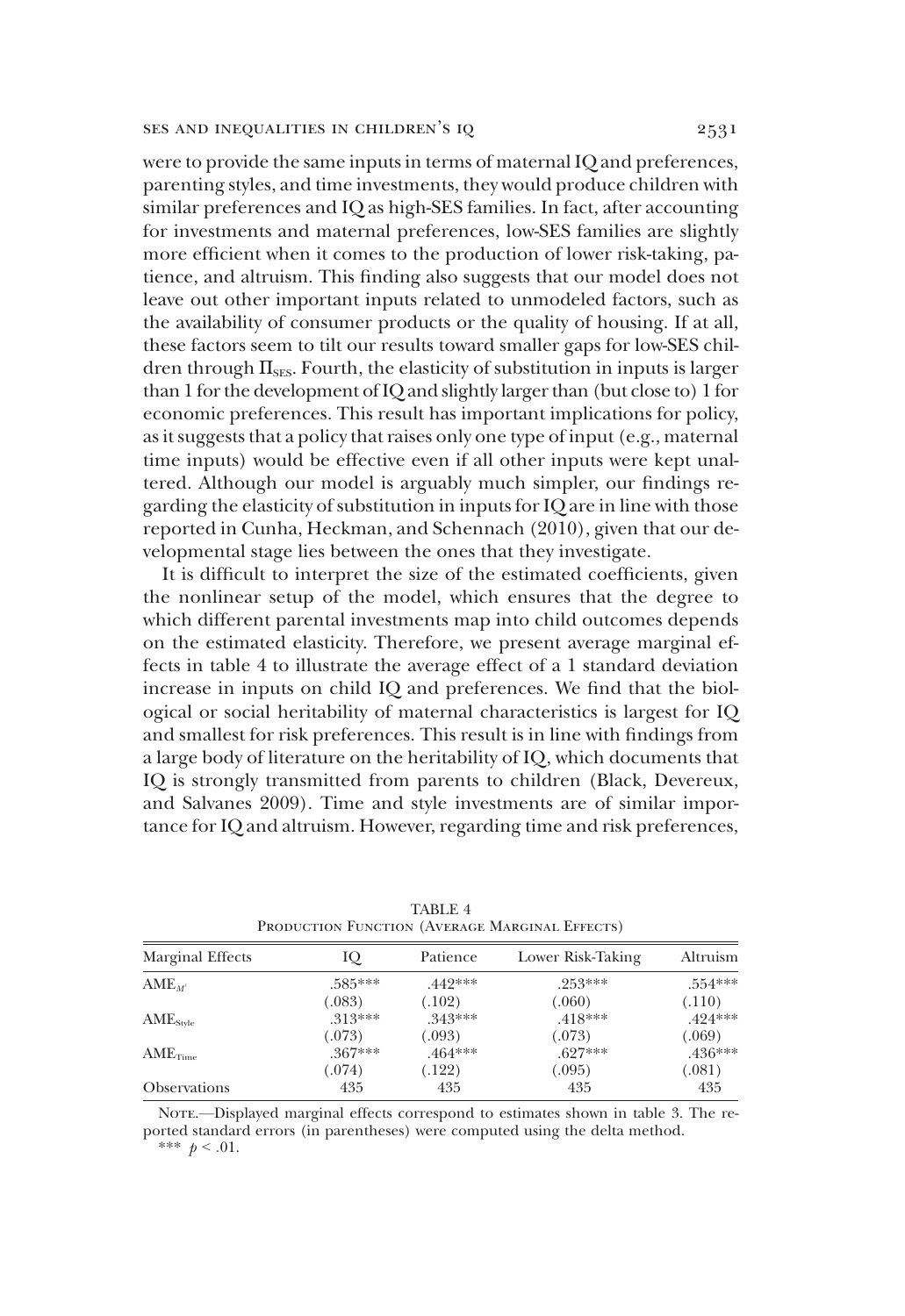time investments are relatively more important than style investments.<sup>32</sup>

Our results are robust with respect to alternative model specifications. We start out by investigating whether single parenthood is sufficiently accounted for. First, to capture potential direct effects of lone motherhood, we include a single parenting indicator variable as an additional covariate to equation (3). Then, to assess potential heterogeneities in the production process, we also restrict our sample to two-parent families. The corresponding results are displayed in table B8 and discussed in appendix section B.9. The estimated effect sizes hardly change when single parenthood enters as a control variable, and even when we restrict the sample to twoparent households, our results remain largely unaltered, except for a slight increase in the importance of parenting styles. These results are in line with a literature showing that single parenthood is far more detrimental for child outcomes in the United States (McLanahan 2009) than in Germany (Francesconi, Jenkins, and Siedler 2010; Woessmann 2015). We proceed our robustness analysis by loosening the assumption that only one respective maternal trait may affect child IQ and preferences. Yet by including other maternal characteristics into the model, we find no evidence of direct effects (see table B14 of appendix sec. B.15) or differences in productivity among high- and low-IQ mothers (see table B15). Hence, high-IQ mothers do not seem to have an easier time producing child preferences than low-IQ mothers in our data. Last, we investigate how the aggregation of parenting styles and time investments affects our results. As for parenting styles, alternative ways to aggregate parental responses lead to different results if parental behaviors translate into IQ and preferences differentially or if the presence of covariates in the measurement system affects our estimates. If we use principal factor analysis without covariates and Bartlett (1937) scores, we find a somewhat smaller SES gap in parenting styles (see appendix sec. B.13). Moreover, the impact of parenting styles on child IQ and preferences slightly reduces for IQ and patience. It remains similar for risk-taking and altruism. Regarding parental time investments, our results remain similar when we use the absolute number of highly interactive activities as an alternative measure of parental time investments. There is, however, more variability in the absolute number of interactive activities among low-SES families than among high-SES families, and the estimated relationship of this measure with child outcomes is somewhat weaker (see appendix sec. B.16 for results and a discussion).

<sup>&</sup>lt;sup>32</sup> In fig. B3, we use the estimates reported in table 3 to show graphically how a change in parental investments (by ventile) affects children's IQ and preferences.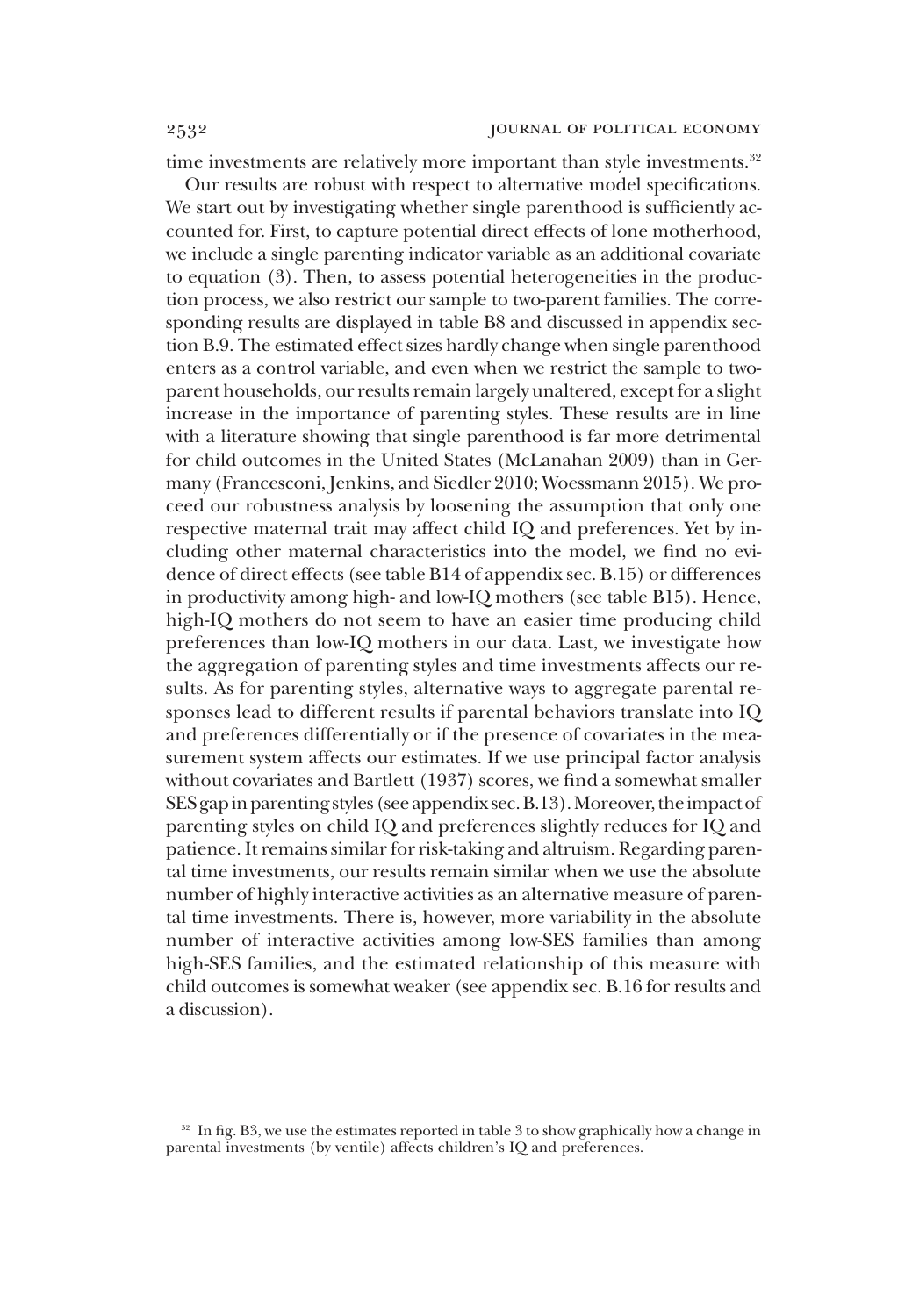## *E. Policy Implications*

The above model of the relationship between maternal IQ and preferences, investments, SES, and child IQ or preferences is complex in the sense that the CES production function is highly nonlinear. Moreover, the levels of investment also relate to SES. Consequently, the abovereported coefficients are relatively uninformative when it comes to policy implications. Hence, while keeping in mind the above set of assumptions and the limitations of our one-period model, we use our model estimates to predict outcomes and make statements about potential policy effects. Two types of family policies are conceivable to reduce socioeconomic disparities in child development: (1) policies that change the amount of resources available to low-SES families through either an increase in parental education or income subsidies, whereby examples are compulsory education laws or antipoverty policies, such as the earned income tax credit in the United States (see, e.g., Oreopoulos, Page, and Stevens 2006; Dahl and Lochner 2012); and (2) policies that enhance parental investments among low-SES families, for example, through home visiting programs that target parental investments. Recent evidence shows that home visiting programs are indeed effective in raising parental investments (Gertler et al. 2014; Doyle et al. 2017; Heckman et al. 2017; Attanasio et al. 2020; Baranov et al. 2020).<sup>33</sup> For example, Baranov et al. (2020) find an effect of 20% of a standard deviation on time-intensive investment, while Heckman et al. (2017) report effect sizes of 0.27%–0.37% of a standard deviation on nonabusive parenting attitudes and of up to 0.18% of a standard deviation on maternal emotional and verbal responsivity. We thus conclude that an increase in parental investments of around 20% of a standard deviation might be realistic in terms of the effect size that a large-scale parental investment policy can achieve.<sup>34</sup>

We investigate how five different policies would change the IQ and preference development of children from low-SES families. For this purpose, we take our model estimates as given and predict counterfactual outcomes for the respective group of individuals who would be affected by a certain policy. The five different policies are as follows:

1. A compulsory schooling policy that requires both parents to obtain 13 years of education (A-level equivalent).

<sup>&</sup>lt;sup>33</sup> To the extent that maternal investments can be substituted for by professional caregivers, high-quality early childcare programs might also apply here (Heckman 2011; Heckman, Pinto, and Savelyev 2013).

<sup>&</sup>lt;sup>34</sup> Another policy would be to enhance maternal IQ and preferences. Note, however, that such a policy would be very long-term. Moreover, understanding its ramifications would require a more explicit model that captures the malleability of different maternal characteristics and their relation to SES.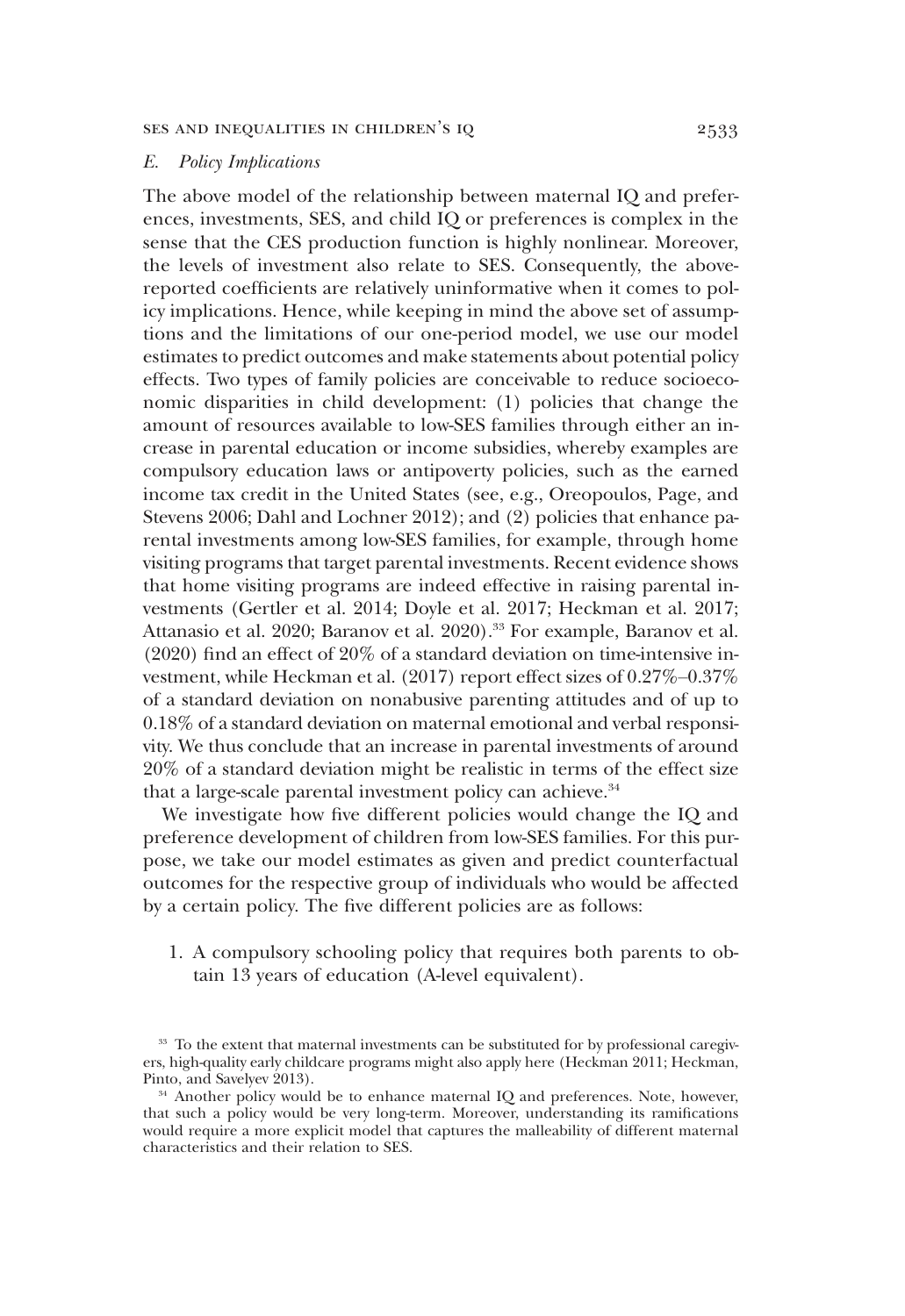

FIG. 4.—Top bars (dark blue) show the results of the main analysis (see fig. 1). Lower bars (lighter shades of blue) show gaps in IQ and economic preferences between elementary school children from high- and low-SES families as they would occur if the respective policy were put in place. In order to estimate the effects, predicted IQ and preferences are regressed on the SES dummy. Error bars show bootstrapped standard errors.

- 2. A policy that provides (tax-neutral) income support to poor families. All family net equivalence incomes are raised to the threshold level of 1,065 euros.
- 3. A policy that raises parenting style investments by 20% of a standard deviation.
- 4. A policy that raises parental time investments by 20% of a standard deviation.
- 5. A policy that raises both parenting style investments and parental time investments by 20% of a standard deviation.

Figure 4 provides a graphical representation of what the SES gaps would look like in the presence of policies 1–5 (lower bars in each panel [lighter shades of blue]) when compared with the raw SES gap documented in figure 1 (top bar in each panel  $[dark blue]$ ).<sup>35</sup> We find that an increase in parental education and family income would be most effective in closing the SES gap in IQ.<sup>36</sup> This result is in line with, for example, Dahl and Lochner (2012), who find a positive effect of income

<sup>35</sup> All corresponding estimates are displayed in table A6.

<sup>&</sup>lt;sup>36</sup> We allow education to affect income using the estimates reported in table B10.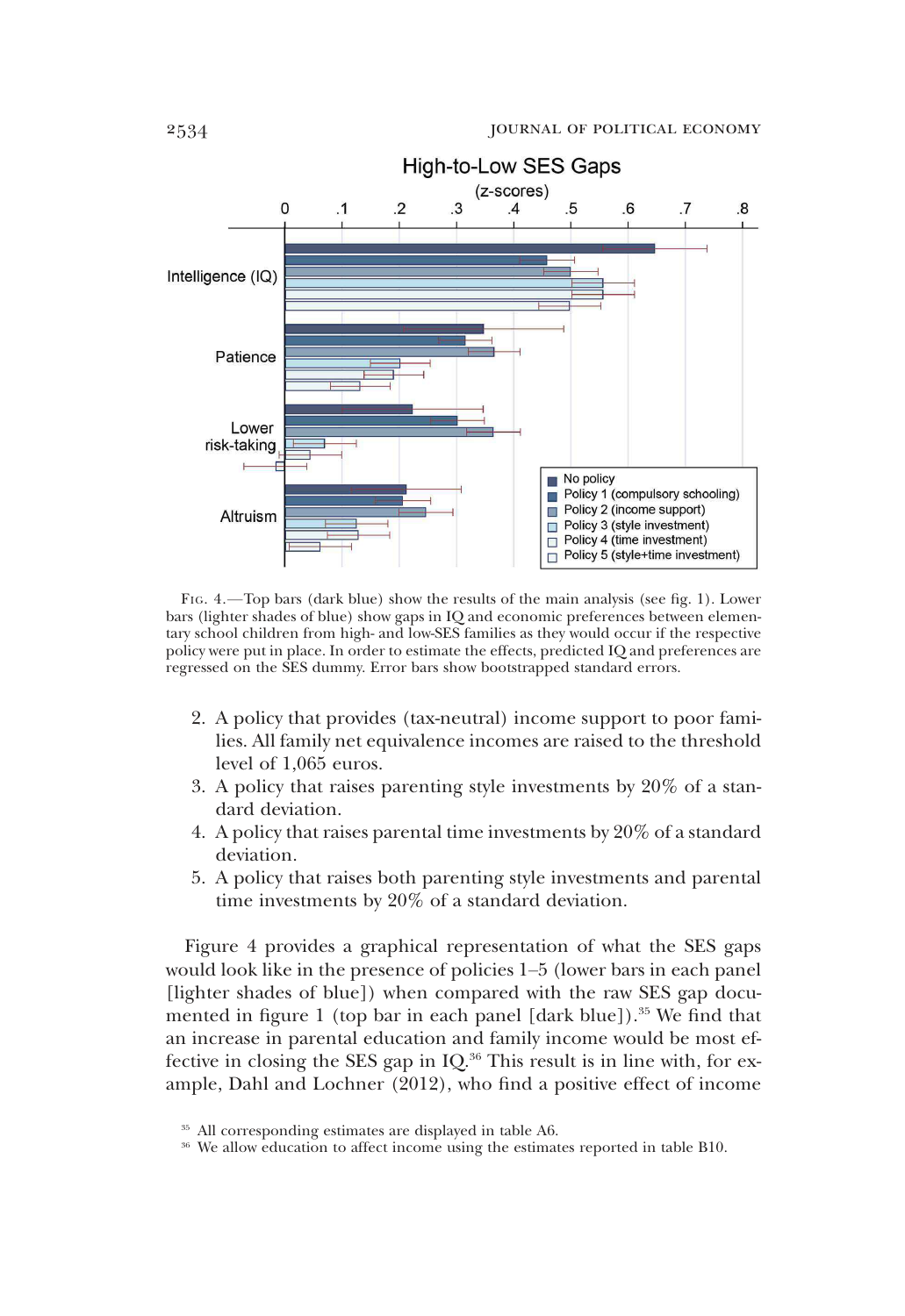support on children's academic achievement, and Lindqvist and Vestman (2011), who find that an extension of maternal compulsory education in Sweden increased child IQ. Regarding preferences, the impact of a respective compulsory schooling or income support policy on patience, risk preferences, and altruism would be small or even negative. The intuition for this result is that these policies would reduce the investment gap by relatively little (see rows 3 and 4 of table A6) and that the positive level effect would be countervailed by a negative productivity effect. Figure 4 also shows that a direct change in parental investments (policies 3–5) would have a substantial positive effect on children from low-SES families, in particular with respect to economic preferences. A policy that raised both parenting style investments and parental time investments by 20% of a standard deviation would nearly close the SES gap for patience and altruism, while it would fully close the gap for risk-taking. The gap in IQ—that is, the trait for which maternal IQ is particularly important (but unchanged) would decrease by much less.<sup>37</sup>

# V. Discussion and Conclusion

Our results show that SES is a systematic predictor of a child's IQ and economic preferences. Already during elementary school, children from families with higher SES score higher in IQ tests and are more patient, less risktaking, and more altruistic. The SES gaps in IQ and economic preferences are of sizable magnitude and remain similar when representative population weights are applied. The overall pattern of results suggests that childhood circumstances cumulate, given that low parental education and low parental income a fortiori affect the formation of preferences and IQ if both are present in a single family. In order to understand the underlying mechanisms, we provide a coherent framework of how parental investments and maternal IQ and preferences influence child outcomes in which SES can influence both the level of investments and their overall productivity. Within this framework, we can show that disparities in the level of parental investments hold substantial importance regarding the SES gaps in economic preferences and, to a lesser extent, IQ.

For patience and IQ, there exists abundant evidence showing that higher levels favor important outcomes in life since they are associated with higher levels of education (Shoda, Mischel, and Peake, Lindqvist and 1990; Heckman and Vytlacil 2001; Cadena and Keys 2015), income (Heckman, Stixrud, and Urzua 2006; Hanushek and Woessmann 2008; Golsteyn, Grönqvist, and Lindahl 2014), and better health (Chabris et al. 2008; Sutter et al.

<sup>&</sup>lt;sup>37</sup> We are unaware of any other studies investigating the impact of parental investments on child economic preferences. However, our findings are somewhat in line with literature showing that noncognitive traits are often more easily malleable than cognitive traits in response to an exogenous change in investments (see, e.g., Heckman, Pinto, and Savelyev 2013).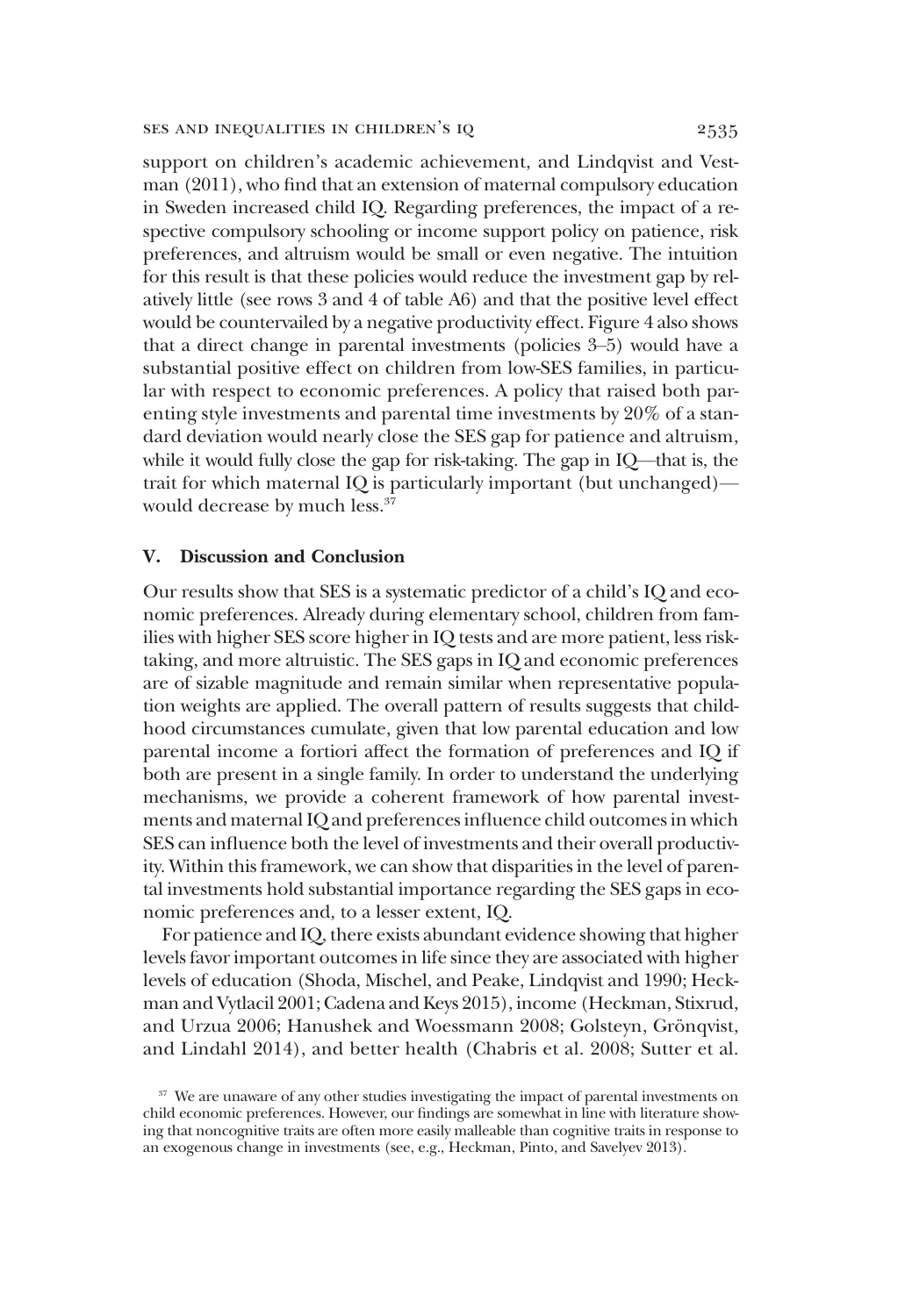2013; Golsteyn, Grönqvist, and Lindahl 2014).<sup>38</sup> Moreover, altruism is positively associated with success of groups and cooperative behavior in various domains of life as well as with individual life satisfaction (Rustagi, Engel, and Kosfeld 2010; Carpenter and Seki 2011; Becker et al. 2012; Aknin et al. 2013; Burks et al. 2016). In this sense, our results suggest that, on average, children from families with lower SES are disadvantaged.

Differences in children's preferences and IQ are important, as they predict functioning in childhood as well as adult outcomes. In particular, children's IQ and social behavior are positively correlated with children's success at school (Reynolds, Temple, and Ou 2010; Almlund et al. 2011). Among children and adolescents, impatience is associated with a higher likelihood of drinking alcohol and smoking, a higher body mass index, a lower propensity to save, worse grades, more disciplinary conduct violations at school, and a lower likelihood to complete high school in time (Castillo et al. 2011; Sutter et al. 2013; Castillo, Jordan, and Petrie 2019). Like adults, more risk-averse children and adolescents are less likely to be overweight or obese (Sutter et al. 2013). Moreover, Moffitt et al. (2011) argue that childhood differences in preferences determine later life outcomes for two reasons: first, they affect the accumulation of later skills and preferences through self-productivity and cross-fertilization (Heckman 2007), and second, they are decisive because they affect early decisions, which can have irreversible and lasting effects. As an example, higher levels of self-control and patience among teenagers are associated with a lower prevalence of school dropout, substance abuse, and unplanned pregnancies. In this respect, our results contribute to literature showing that gaps in economic opportunities open up early in life (Case, Lubotsky, and Paxson 2002; Heckman 2007).<sup>39</sup>

Given that patience, risk-taking, and altruism determine the shape of the utility function, our results also have implications for economic

<sup>38</sup> Concerning attitudes toward risk, there is no obvious optimal degree of risk aversion that is independent from the environment in which an individual lives. Doepke and Zilibotti (2017) introduce the distinction between endogenous and exogenous risk to which individuals are exposed. While exogenous risks cannot be avoided, taking an endogenous risk is a deliberate decision that depends on the individual risk attitude. Moreover, with respect to endogenous risks, it is difficult to claim that there is an optimal level of risk attitude. For example, Dohmen et al. (2011) document that a higher willingness to take risks is associated with behaviors that are typically perceived as both detrimental (e.g., smoking) or supportive (e.g., exercising) to good health.

<sup>&</sup>lt;sup>39</sup> Using estimates from studies that present their results in terms of standard deviations, we derive that the cognitive skill gap maps into hourly wage differences of, e.g., 16.8%  $(=0.65 \times 25.9\%)$  for male and 22.2% for female high school graduates (Heckman, Stixrud, and Urzua 2006) and a GPA difference of 23.1% of a standard deviation (Humphries and Kosse 2017). The SES gap in patience maps into a 12.6% difference in the probability of underage drinking (Sutter et al. 2013) and a 4.9% difference in disciplinary referrals in school (Castillo et al. 2011). The gap in risk-taking maps into a 4.5% difference in the probability of being a smoker (Dohmen et al. 2011). The SES gap in altruism maps into an approximately 5% difference in the probability to donate or volunteer (Falk et al. 2016).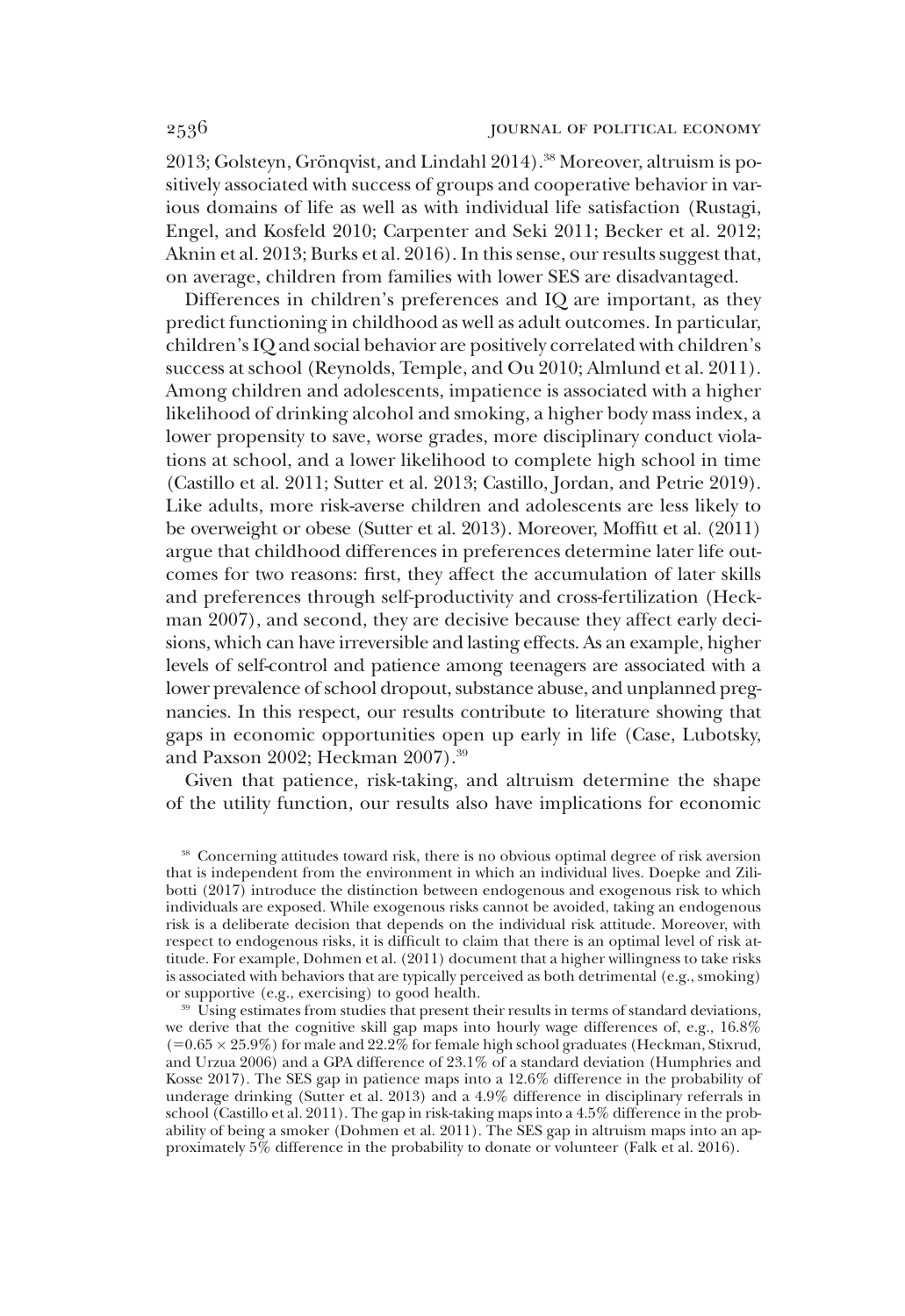modeling. First, we show that individuals already systematically differ in economic preferences at relatively young ages. It may thus be beneficial to capture these heterogeneities in theoretical or empirical models of economic decision-making, for example, regarding school choice or the engagement in risky behaviors. Second, differences in socioeconomic conditions shape economic preferences, which in turn determine economic decision-making and outcomes, suggesting that preferences and IQ are mediating variables regarding the relationship between SES across generations. Third, our results suggest that fundamental characteristics of the utility function are not fixed or determined at birth but rather are endogenously formed through parental investments early in life, such that familial investments may have implications for utility maximization at later stages. Regarding the transferability of our results to theoretical and empirical models of economic choice, it is important that economic preferences were elicited by means of revealed preferences in incentivized experiments, which are commonly used to approximate the shape of the utility function.

In contrast to other studies, we use one coherent framework to study the gaps in IQ and key economic preferences and document that at elementary school age, they all systematically differ by SES. Only such a comprehensive perspective can provide insights into the simultaneous determination of risk factors that are related to SES. This is important because economic preferences and IQ do not typically affect single decisions and life outcomes in an isolated manner but rather jointly (Heckman, Stixrud, and Urzua 2006; Ida and Goto 2009; Becker et al. 2012; Sutter et al. 2013). For example, one would expect that individuals who are at the same time risk-taking and impatient are more likely to engage in addictive behaviors, such as smoking, drinking, or gambling (Ida and Goto 2009; Sutter et al. 2013). Our results document that, on average, children from families with lower SES are less patient and more risk-taking. Thus, they tend to combine characteristics that make them more vulnerable to addictive behaviors. Moreover, children from families with higher SES are more intelligent and more prosocial. In this regard, Deming (2017) shows pronounced employment and wage growth for jobs requiring the combination of high cognitive and high social skills. Regarding education attainment, the pattern of lower discount rates and more intelligence of children from high-SES families makes it more likely for them to obtain higher levels of education. Altogether, systematic differences in a child's IQ and economic preferences by parental SES result in a tendency to favor social immobility.

Our results also deliver insights regarding the importance and functioning of parental investments. In line with previous studies (e.g., Guryan, Hurst, and Kearney 2008; Cobb-Clark, Salamanca, and Zhu 2019), we document that high-SES families significantly outperform low-SES families when it comes to both parenting style and time investments. Their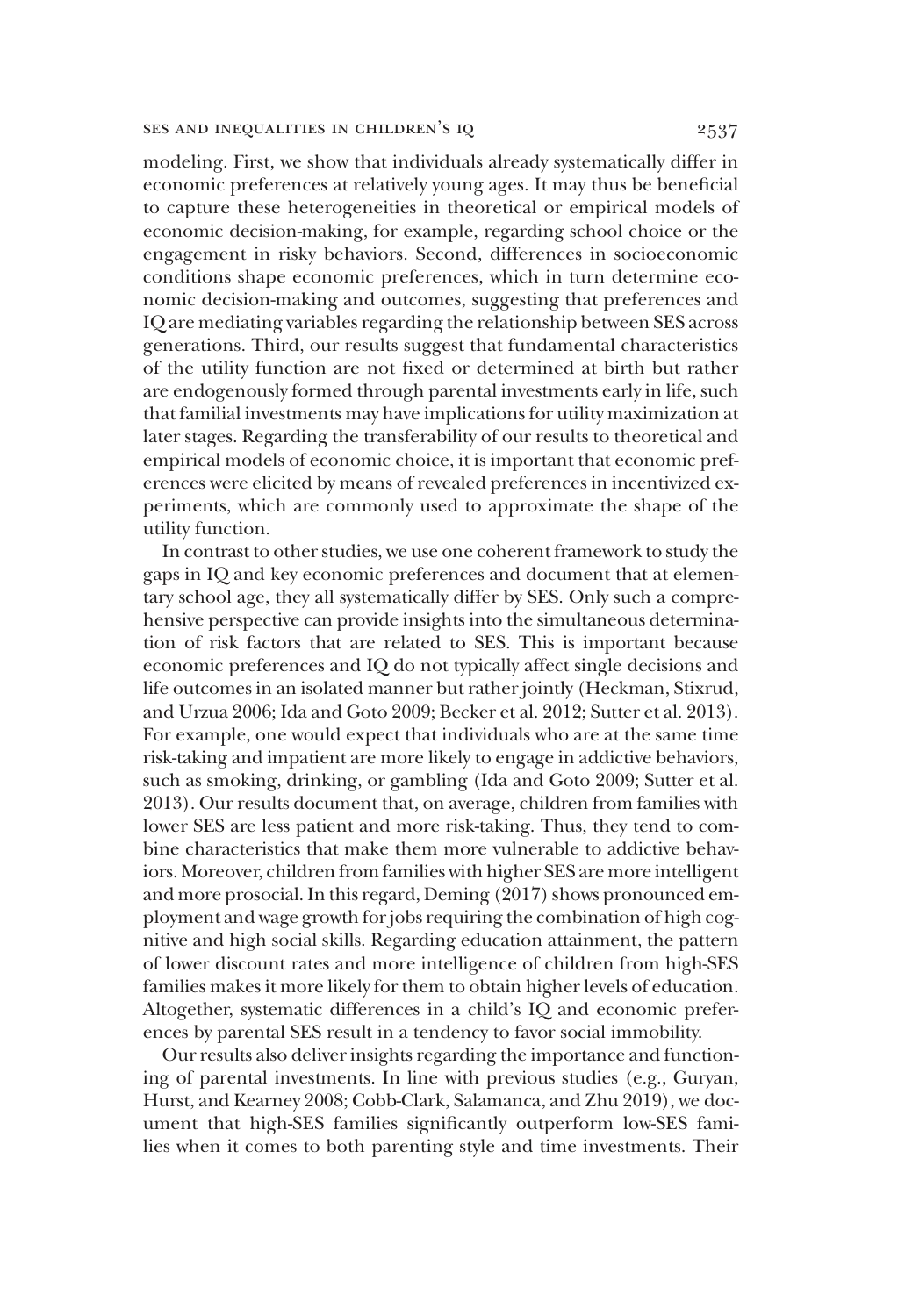day-to-day interactions with the child are more likely to be characterized by a warm and forthcoming parenting style, and they spend a larger fraction of their time on stimulating activities. Interestingly, time investments are more strongly affected by parental education, while a positive parenting style is more strongly associated with household income. Both types of investments in turn are important for the development of IQ and economic preferences. In particular, risk-taking and patience are relatively strongly determined by time investments, while a positive parenting style and time investments matter similarly for the formation of IQ and altruism. Our results also indicate a large degree of substitutability between both types of investments and vis-à-vis maternal characteristics. This implies that low-SES parents can improve their children's patience through investments, as their overall investment productivity is no lower than for high-SES families.

Finally, our results allow us to derive implications about the impact of policies that enhance socioeconomic resources or parental investments, respectively. Congruent with the literature (Lindqvist and Vestman 2011; Dahl and Lochner 2012), we find that parental compulsory schooling or household income policies are relatively more effective in closing the SES gap in IQ but less effective in altering the SES gaps in economic preferences. By contrast, policies that directly target investments are most effective in closing the SES gaps in economic preferences. Specifically, given our assumptions, a policy raising both parenting style and time investments among low-SES families by 20% of a standard deviation would close roughly two-thirds of the gaps in patience and altruism, and it would fully close the SES gap in risk-taking. This finding is akin to literature showing that noncognitive traits are often more easily malleable than cognitive traits in response to a change in early childhood investments (see, e.g., Heckman et al. 2010; Heckman, Pinto, and Savelyev 2013), although these papers do not focus specifically on the development of economic preferences.

In future research, richer data on genetic, social, and other factors may help to uncover more precisely the mechanisms through which parental characteristics affect both SES and child characteristics. Moreover, future work may ascertain whether early childhood interventions targeted at parental investments (such as Doyle et al. 2017) unveil effects on child economic preferences that are of a similar magnitude as those predicted in this study.

### References

Åkerlund, David, Bart H. H. Golsteyn, Hans Grönqvist, and Lena Lindahl. 2016. "Time Discounting and Criminal Behavior." *Proc. Nat. Acad. Sci. USA* 113 (22): 6160–65.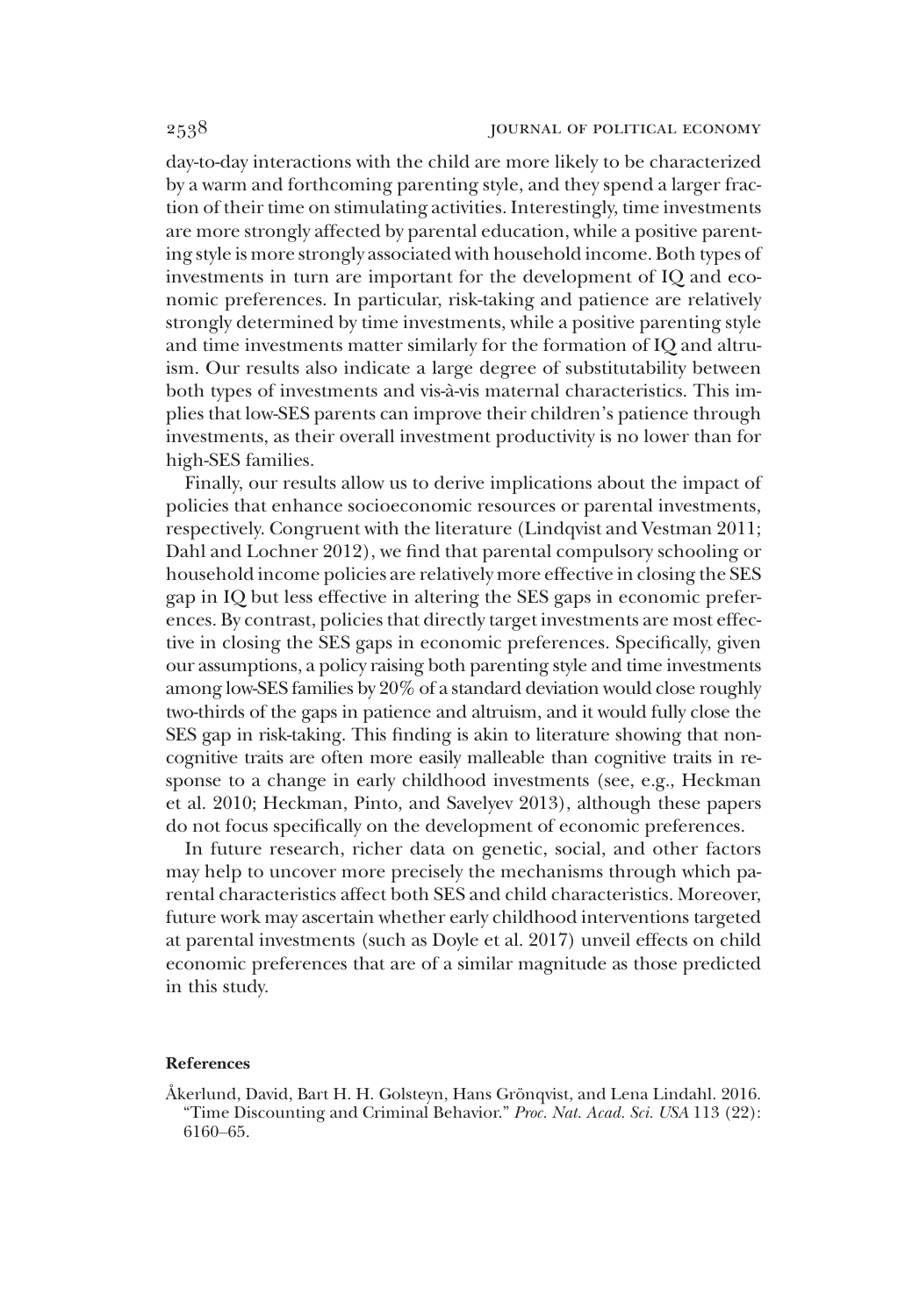- Aknin, Lara B., Christopher P. Barrington-Leigh, Elizabeth W. Dunn, et al. 2013. "Prosocial Spending and Well-Being: Cross-Cultural Evidence for a Psychological Universal." *J. Personality and Soc. Psychology* 104 (4): 635–52.
- Alan, Sule, Nazli Baydar, Teodora Boneva, Thomas Crossley, and Seda Ertac. 2017. "Transmission of Risk Preferences from Mothers to Daughters." *J. Econ. Behavior and Org.* 134:60–77.
- Almås, Ingvild, Alexander W. Cappelen, Kjell G. Salvanes, Erik Sørensen, and Bertil Tungodden. 2016. "What Explains the Gender Gap in College Track Dropout? Experimental and Administrative Evidence." *A.E.R.* 106 (5): 296– 302.
- Almlund, Mathilde, Angela L. Duckworth, James J. Heckman, and Tim D. Kautz. 2011. "Personality Psychology and Economics." In *Handbook of the Economics of Education*, vol. 4, edited by Eric A. Hanushek, Stephen Machin, and Ludger Woessmann, 1–181. Amsterdam: Elsevier.
- Anderson, Lisa R., and Jennifer M. Mellor. 2008. "Predicting Health Behaviors with an Experimental Measure of Risk Preference." *J. Health Econ.* 27:1260–74.
- Angerer, Silvia, Daniela Glätzle-Rützler, Philipp Lergetporer, and Matthias Sutter. 2015a. "Donations, Risk Attitudes and Time Preferences: A Study on Altruism in Primary School Children." *J. Econ. Behavior and Org.* 115:67–74.
- ———. 2015b. "How to Measure Time Preferences in Children: A Comparison of Two Methods." *J. Econ. Sci. Assoc.* 1:158–69.
- Attanasio, Orazio, Sarah Cattan, Emla Fitzsimons, Costas Meghir, and Marta Rubio-Codina. 2020. "Estimating the Production Function for Human Capital: Results from a Randomized Controlled Trial in Colombia." *A.E.R.* 110  $(1): 48 - 85.$
- Baran, Nicole M., Paola Sapienza, and Luigi Zingales. 2010. "Can We Infer Social Preferences from the Lab? Evidence from the Trust Game." CEPR Discussion Paper no. 7634, Center Econ. Policy Res., London.
- Baranov, Victoria, Sonia Bhalotra, Pietro Biroli, and Joanna Maselko. 2020. "Maternal Depression, Women's Empowerment, and Parental Investment: Evidence from a Randomized Controlled Trial." *A.E.R.* 110 (3): 824–59.
- Barsky, Robert B., F. Thomas Juster, Miles S. Kimball, and Matthew D. Shapiro. 1997. "Preference Parameters and Behavioral Heterogeneity: An Experimental Approach in the Health and Retirement Study." *Q. J.E.* 112 (2): 537–79.
- Bartlett, Maurice S. 1937. "The Statistical Conception of Mental Factors." *British J. Psychology* 28 (1): 97–104.
- Bartling, Björn, Ernst Fehr, Barbara Fischer, et al. 2010."Determinanten kindlicher Geduld—Ergebnisse einer Experimentalstudie im Haushaltskontext." *Schmollers Jahrbuch* 130:297–323.
- Bauer, Michal, Julie Chytilová, and Barbara Pertold-Gebicka. 2014. "Parental Background and Other-Regarding Preferences in Children." *Experimental Econ.* 17:24–46.
- Becker, Anke, Thomas Deckers, Thomas Dohmen, Armin Falk, and Fabian Kosse. 2012. "The Relationship between Economic Preferences and Psychological Personality Measures." *Ann. Rev. Econ.* 4:453–78.
- Becker, Gary S., and Nigel Tomes. 1986. "Human Capital and the Rise and Fall of Families." *J. Labor Econ.* 4:1–39.
- Belzil, Christian, and Marco Leonardi. 2007. "Can Risk Aversion Explain Schooling Attainments? Evidence from Italy." *Labour Econ.* 14 (6): 957–70.
- Benenson, Joyce F., Joanna Pascoe, and Nicola Radmore. 2007. "Children's Altruistic Behavior in the Dictator Game." *Evolution and Human Behavior* 28:168–75.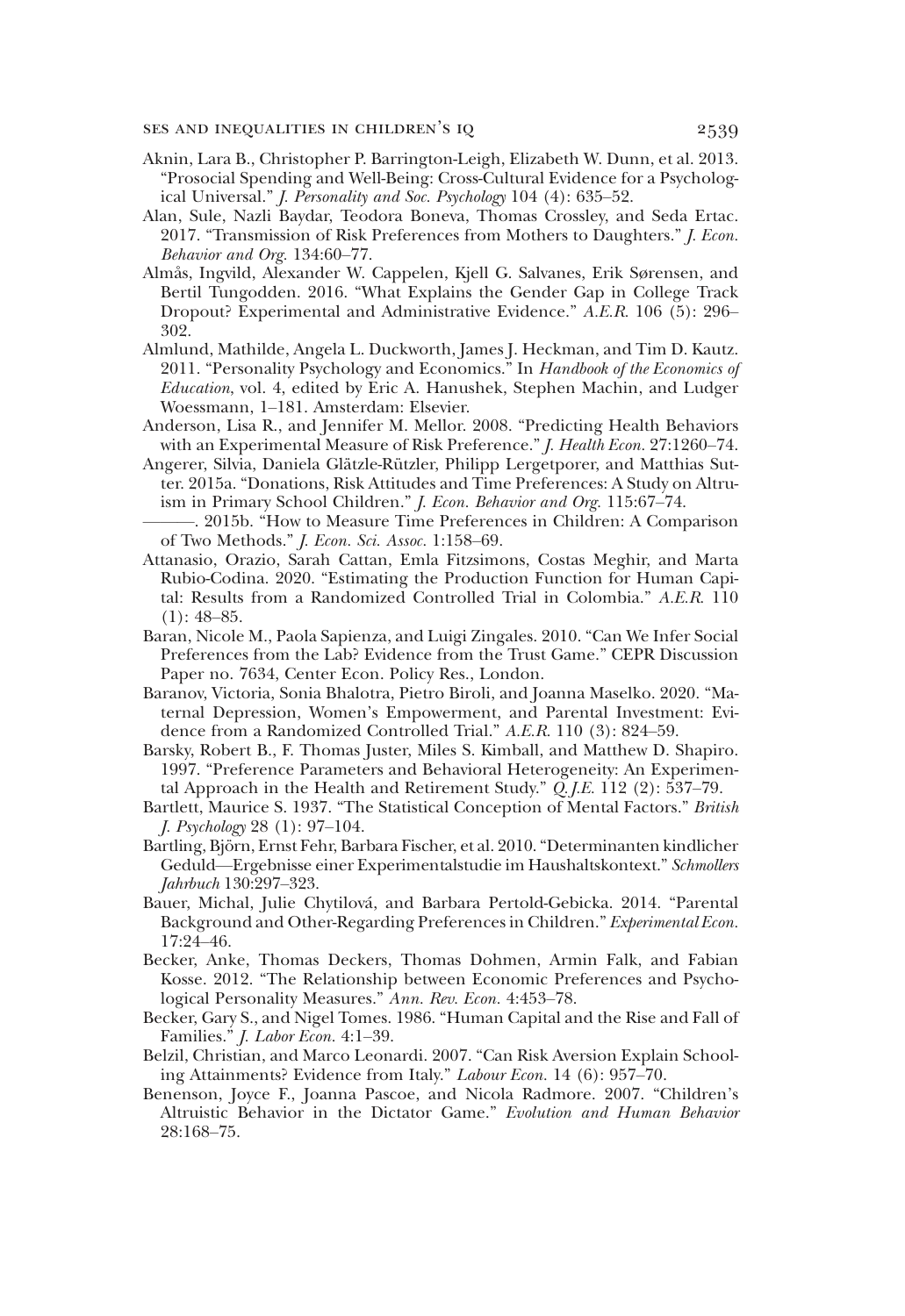- Berger, Kathleen. 2011. *The Developing Person through the Lifespan*. New York: Worth.
- Bickel, Warren K., Amy L. Odum, and Gregory J. Madden. 1999. "Impulsivity and Cigarette Smoking: Delay Discounting in Current, Never, and Ex-Smokers." *Psychopharmacology* 146 (4): 447–54.
- Black, Sandra E., Paul J. Devereux, and Kjell G. Salvanes. 2009. "Like Father, Like Son? A Note on the Intergenerational Transmission of IQ Scores." *Econ. Letters* 105:138–40.
- Bonin, Holger, Thomas Dohmen, Armin Falk, David Huffman, and Uwe Sunde. 2007. "Cross-Sectional Earnings Risk and Occupational Sorting: The Role of Risk Attitudes." *Labour Econ.* 14 (6): 926–37.
- Borghans, Lex, and Bart H. H. Golsteyn. 2006. "Time Discounting and the Body Mass Index: Evidence from the Netherlands." *Econ. and Human Biology* 4 (1): 39–61.
- Borghans, Lex, Bas ter Weel, and Bruce A. Weinberg. 2008. "Interpersonal Styles and Labor Market Outcomes." *J. Human Resources* 43 (4): 815–58.
- Bowlby, John. 2008. *Attachment*. New York: Basic.
- Bradley, Robert H., and Robert F. Corwyn. 2002. "Socioeconomic Status and Child Development." *Ann. Rev. Psychology* 53:371–99.
- Burchinal, Margaret R., Joanne E. Roberts, Stephen Hooper, and Susan A. Zeisel. 2000. "Cumulative Risk and Early Cognitive Development: A Comparison of Statistical Risk Models." *Developmental Psychology* 36 (6): 793–807.
- Burks, Stephen V., Connor Lewis, Paul A. Kivi, et al. 2015. "Cognitive Skills, Personality, and Economic Preferences in Collegiate Success." *J. Econ. Behavior and Org.* 115:30–44.
- Burks, Stephen V., Daniele Nosenzo, Jon Anderson, et al. 2016. "Lab Measures of Other-Regarding Preferences Can Predict Some Related On-the-Job Behavior: Evidence from a Large Scale Field Experiment." IZA Discussion Paper no. 9767, Inst. Labor Econ., Bonn.
- Burton, Peter, Shelley Phipps, and Lori Curtis. 2002. "All in the Family: A Simultaneous Model of Parenting Style and Child Conduct." *A.E.R.* 92:368–72.
- Cadena, Bryan C., and Benjamin J. Keys. 2015. "Human Capital and the Lifetime Costs of Impatience." *American Econ. J. Econ. Policy* 7 (3): 126–53.
- Caliendo, Marco, Frank Fossen, and Alexander Kritikos. 2010. "The Impact of Risk Attitudes on Entrepreneurial Survival." *J. Econ. Behavior and Org.* 76 (1): 45–63.
- Carneiro, Pedro, James J. Heckman, and Dimitriy V. Masterov. 2005. "Labor Market Discrimination and Racial Differences in Premarket Factors." *J. Law and Econ.* 48 (1): 1–39.
- Carpenter, Jeffrey, and Erika Seki. 2011. "Do Social Preferences Increase Productivity? Field Experimental Evidence from Fishermen in Toyama Bay." *Econ. Inquiry* 49 (2): 612–30.
- Case, Anne, Darren Lubotsky, and Christina Paxson. 2002. "Economic Status and Health in Childhood: The Origins of the Gradient." *A.E.R.* 92:1308–34.
- Caspi, Avshalom. 2000."The Child Is the Father of the Man: Personality Continuities from Childhood to Adulthood." *J. Personality and Soc. Psychology* 78 (1): 158–72.
- Caspi, Avshalom, HonaLee Harrington, Barry Milne, et al. 2003. "Children's Behavioral Styles at Age 3 Are Linked to Their Adult Personality Traits at Age 26." *J. Personality* 71 (4): 495–513.
- Castillo, Marco, Paul J. Ferraro, Jeffrey L. Jordan, and Ragan Petrie. 2011. "The Today and Tomorrow of Kids: Time Preferences and Educational Outcomes of Children." *J. Public Econ.* 95:1377–85.
- Castillo, Marco, Jeffrey L. Jordan, and Ragan Petrie. 2019. "Discount Rates of Children and High School Graduation." *Econ. J.* 129 (619): 1153–81.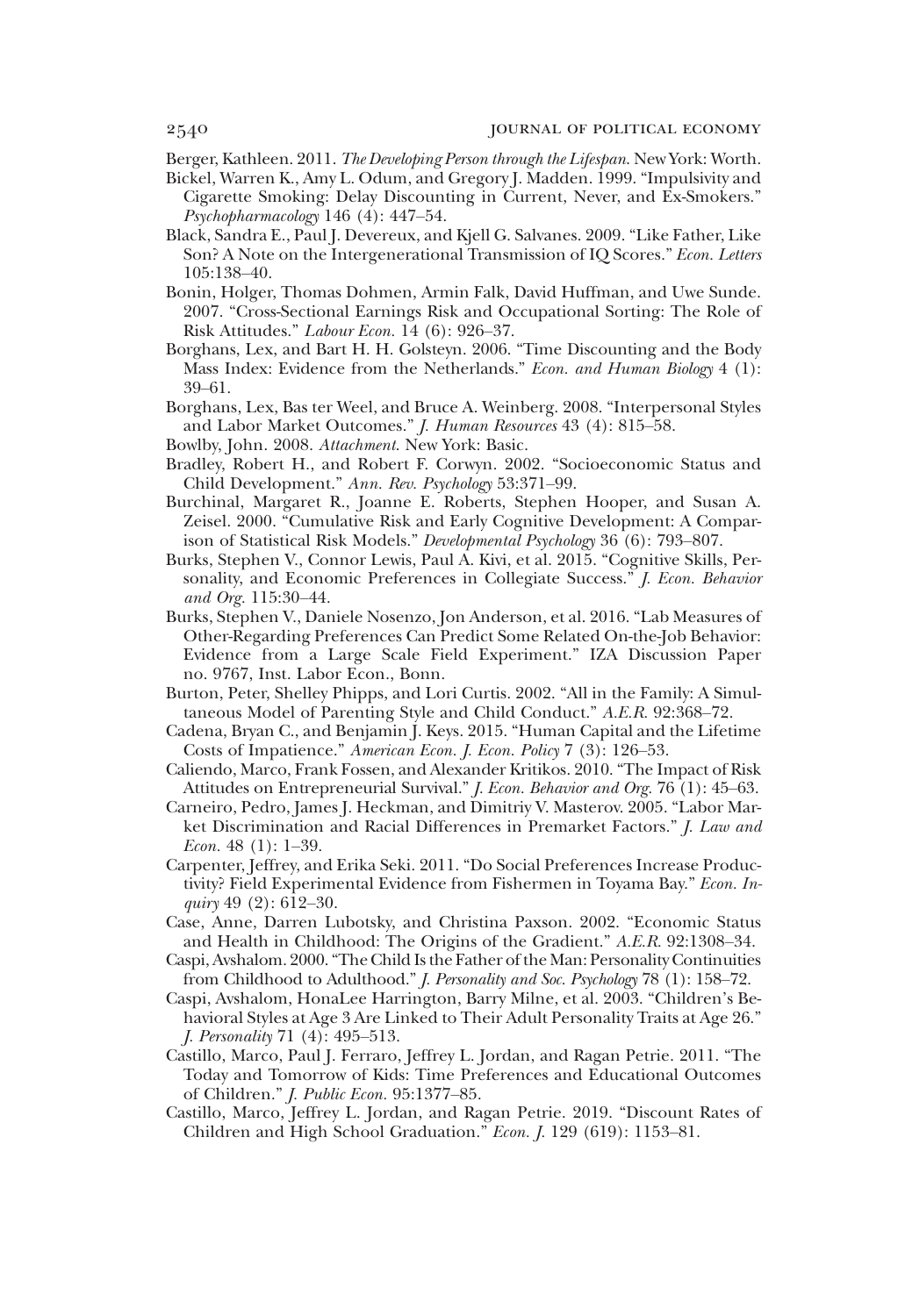- Cattell, Raymond B. 1971. *Abilities: Their Structure, Growth, and Action*. New York: Houghton Mifflin.
- Cawley, John, James J. Heckman, and Edward Vytlacil. 2001. "Three Observations on Wages and Measured Cognitive Ability." *Labor Econ.* 8:419–42.
- Chabris, Christopher F., David Laibson, Carrie L. Morris, Jonathon P. Schuldt, and Dmitry Taubinsky. 2008. "Individual Laboratory-Measured Discount Rates Predict Field Behavior." *J. Risk and Uncertainty* 37 (2): 237–69.
- Charness, Gary, Uri Gneezy, and Alex Imas. 2013. "Experimental Methods: Eliciting Risk Preferences." *J. Econ. Behavior and Org.* 87:43–51.
- Chuang, Yating, and Laura Schechter. 2015. "Stability of Experimental and Survey Measures of Risk, Time, and Social Preferences: A Review and Some New Results." *J. Development Econ.* 117:151–70.
- Cobb-Clark, Deborah A., Nicolás Salamanca, and Anna Zhu. 2019. "Parenting Style as an Investment in Human Development." *J. Population Econ.* 32 (4): 1315–52.
- Cunha, Flavio, and James J. Heckman. 2007. "The Technology of Skill Formation." *A.E.R.* 97 (2): 31–47.
- Cunha, Flavio, James J. Heckman, and Susanne M. Schennach. 2010. "Estimating the Technology of Cognitive and Noncognitive Skill Formation." *Econometrica* 78 (3): 883–931.
- Dahl, Gordon B., and Lance Lochner. 2012. "The Impact of Family Income on Child Achievement: Evidence from the Earned Income Tax Credit." *A.E.R.* 102 (5): 1927–56.
- Dawson, Chris, and Andres Henley. 2015. "Gender, Risk and Venture Creation Intentions." *J. Small Business Management* 53 (2): 501–15.
- Delaney, Liam, and Orla Doyle. 2012. "Socioeconomic Differences in Early Childhood Time Preferences." *J. Econ. Psychology* 33:237–47.
- Delaney, Liam, Colm Harmon, and Martin Ryan. 2013."The Role of Noncognitive Traits in Undergraduate Study Behaviours." *Econ. Education Rev.* 32:181–95.
- DellaVigna, Stefano, and M. Daniele Paserman. 2005. "Job Search and Impatience." *J. Labor Econ.* 23 (3): 527–88.
- Deming, David J. 2017. "The Growing Importance of Social Skills in the Labor Market." *Q. J.E.* 132 (4): 1593–640.
- Doepke, Matthias, and Fabrizio Zilibotti. 2017. "Parenting with Style: Altruism and Paternalism in Intergenerational Preference Transmission." *Econometrica* 85 (5): 1331–71.
	- ———. 2019. *Love, Money, and Parenting: How Economics Explains the Way We Raise Our Kids*. Princeton, NJ: Princeton Univ. Press.
- Dohmen, Thomas, and Armin Falk. 2011. "Performance Pay and Multidimensional Sorting: Productivity, Preferences, and Gender." *A.E.R.* 101 (2): 556–90.
- Dohmen, Thomas, Armin Falk, David Huffman, and Uwe Sunde. 2009. "Homo Reciprocans: Survey Evidence on Behavioural Outcomes." *Econ. J.* 119 (536): 592–612.
	- -. 2010. "Are Risk Aversion and Impatience Related to Cognitive Ability?" *A.E.R.* 100 (3): 1238–60.
- -. 2012. "The Intergenerational Transmission of Risk and Trust Attitudes." *Rev. Econ. Studies* 79 (2): 645–77.
- Dohmen, Thomas, Armin Falk, David Huffman, Uwe Sunde, Jürgen Schupp, and Gert G. Wagner. 2011. "Individual Risk Attitudes: Measurement, Determinants and Behavioral Consequences." *J. European Econ. Assoc.* 9 (3): 522–50.
- Doyle, Orla, Colm Harmon, James J. Heckman, Caitriona Logue, and Seong Hyeok Moon. 2017. "Early Skill Formation and the Efficiency of Parental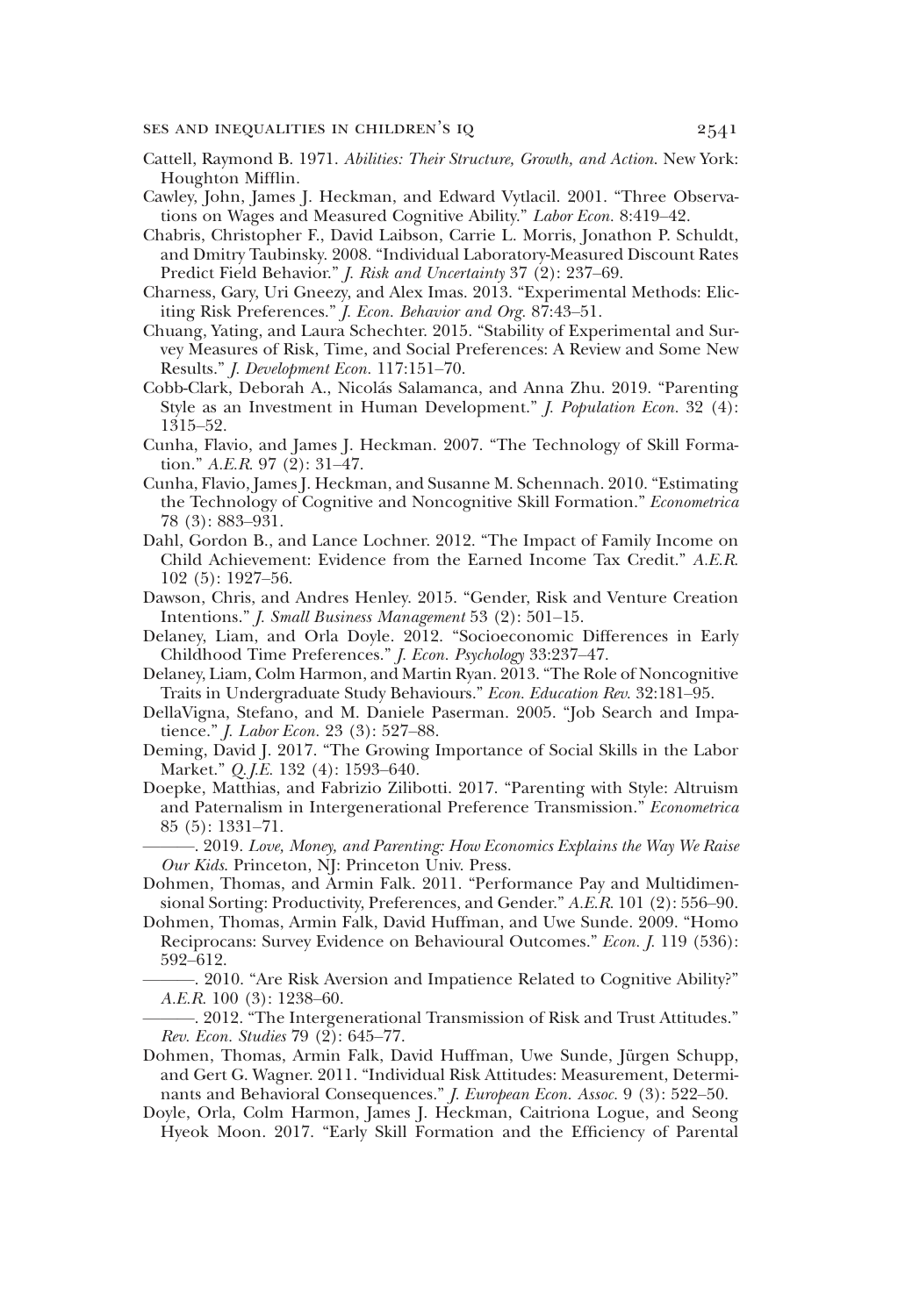Investment: A Randomized Controlled Trial of Home Visiting." *Labour Econ.* 45:40–58.

- Duncan, Greg J., and Katherine Magnuson. 2013. "Investing in Preschool Program." *J. Econ. Perspectives* 27 (2): 109–32.
- Dunn, Douglas M., and Lloyd M. Dunn. 2007. *Peabody Picture Vocabulary Test*. 4th ed. Minneapolis: NCS Pearson.
- Eckel, Catherine, Cathleen Johnson, and Claude Montmarquette. 2005. "Saving Decisions of the Working Poor: Short- and Long-Term Horizons."In *Field Experiments in Economics (Research in Experimental Economics)*, vol. 10, edited by Glenn W. Harrison, Jeffrey Carpenter, and John A. List, 219–60. Bingley: Emerald.
- Eisenberg, Nancy, Tracy L. Spinrad, and Ariel Knafo-Noam. 2015."Prosocial Development." In *Handbook of Child Psychology and Developmental Science: Socioemotional Processes*, edited by Richard M. Lerner and Michael E. Lamb, 610–56. Hoboken, NJ: Wiley.
- Falk, Armin, Anke Becker, Thomas Dohmen, Benjamin Enke, David Huffman, and Uwe Sunde. 2018. "Global Evidence on Economic Preferences." *Q. J.E.* 133 (4): 1645–92.
- Falk, Armin, Anke Becker, Thomas Dohmen, David Huffman, and Uwe Sunde. 2016. "The Preference Survey Module: A Validated Instrument for Measuring Risk, Time, and Social Preferences." IZA Discussion Paper no. 9674, Inst. Labor Econ, Bonn.
- Falk, Armin, and Fabian Kosse. 2016. "Early Childhood Environment, Breastfeeding and the Formation of Preferences." HCEO Working Paper no. 2016-036, Human Capital and Econ. Opportunity Global Working Group, Univ. Chicago. ———. 2021. "The Briq Family Panel: An Overview." Working paper.
- Fehr, Ernst, Helen Bernhard, and Bettina Rockenbach. 2008. "Egalitarianism in Young Children." *Nature* 454:1079–84.
- Fehr, Ernst, Daniela Rützler, and Matthias Sutter. 2013. "The Development of Egalitarianism, Altruism, Spite and Parochialism in Childhood and Adolescence." *European Econ. Rev.* 64:369–83.
- Francesconi, Marco, Stephen P. Jenkins, and Thomas Siedler. 2010. "Childhood Family Structure and Schooling Outcomes: Evidence for Germany." *J. Population Econ.* 23 (3): 1073–103.
- Fuchs, Victor. 1982. "Time Preference and Health: An Exploratory Study." In *Economic Aspects of Health*, edited by Victor Fuchs, 93–120. Chicago: Univ. Chicago Press.
- Ganzeboom, Harry B. G., Paul M. De Graaf, and Donald J. Treiman. 1992. "A Standard International Socio-Economic Index of Occupational Status." *Soc. Sci. Res.* 21 (1): 1–56.
- Gensowski, Miriam. 2018. "Personality, IQ, and Lifetime Earnings." *Labour Econ.* 51:170–83.
- Gertler, Paul, James J. Heckman, Rodrigo Pinto, et al. 2014. "Labor Market Returns to an Early Childhood Stimulation Intervention in Jamaica." *Science* 344 (6187): 998–1001.
- Golsteyn, Bart H. H., Hans Grönqvist, and Lena Lindahl. 2014. "Adolescent Time Preferences Predict Lifetime Outcomes." *Econ. J.* 124:F739–F761.
- Groves, Melissa O. 2005."How Important Is Your Personality? Labor Market Returns to Personality for Women in the US and UK." *J. Econ. Psychology* 26 (6): 827–41.
- Guiso, Luigi, and Monica Paiella. 2008. "Risk Aversion, Wealth, and Background Risk." *J. European Econ. Assoc.* 6 (6): 1109–50.
- Guryan, Jonathan, Erik Hurst, and Melissa Kearney. 2008. "Parental Education and Parental Time with Children." *J. Econ. Perspectives* 22 (3): 23–46.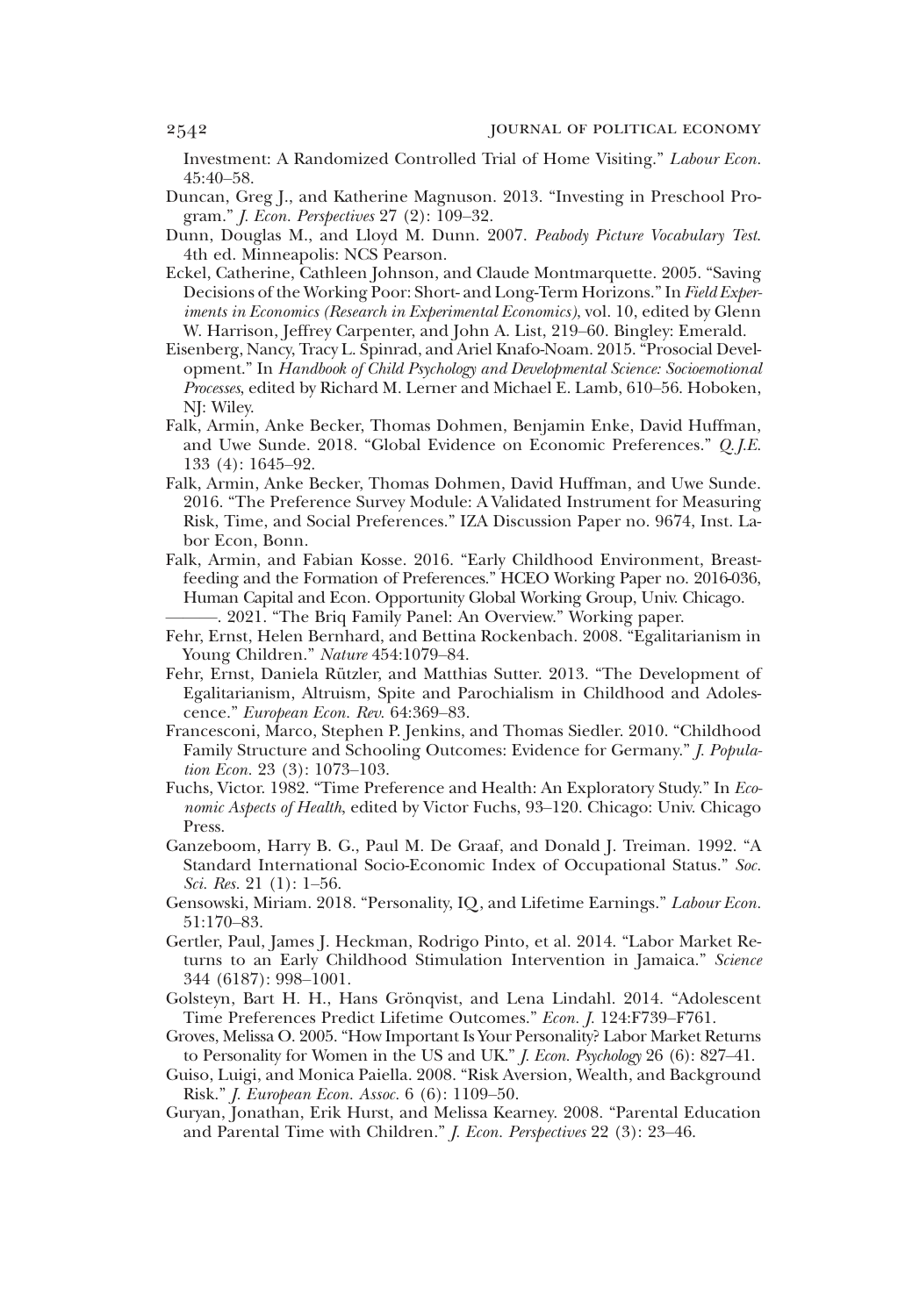- Hagenaars, Aldi J. M., Klaas De Vos, and Asghar Zaidi. 1994. "Poverty Statistics in the Late 1980s: Research Based on Micro-Data." Tech. report, Eurostat, European Community, Luxembourg.
- Hanushek, Eric A. 2010. "How Well Do We Understand Achievement Gaps?" *Focus* 27 (2): 5–12.
- Hanushek, Eric A., and Ludger Woessmann. 2008. "The Role of Cognitive Skills in Economic Development." *J. Econ. Literature* 46 (3): 607–68.
- Harrison, Glenn W., Morten I. Lau, and E. Elisabet Rutström. 2010. "Individual Discount Rates and Smoking: Evidence from a Field Experiment in Denmark." *J. Health Econ.* 29 (5): 708–17.
- Heckman, James J. 2007. "The Economics, Technology, and Neuroscience of Human Capability Formation." *Proc. Nat. Acad. Sci. USA* 104 (33): 13250–55.
	- ———. 2008. "Schools, Skills, and Synapses." *Econ. Inquiry* 46 (3): 289–324.
- ———. 2011. "The Economics of Inequality: The Value of Early Childhood Education." *American Educator* 35 (1): 31–35.
- Heckman, James J., Margaret L. Holland, Kevin K. Makino, Rodrigo Pinto, and Maria Rosales-Rueda. 2017. "An Analysis of the Memphis Nurse-Family Partnership Program." Working Paper no. 23610, NBER, Cambridge, MA.
- Heckman, James J., Seong Hyeok Moon, Rodrigo Pinto, Peter A. Savelyev, and Adam Yavitz. 2010. "The Rate of Return to the High Scope Perry Preschool Program." *J. Public Econ.* 94 (1): 114–28.
- Heckman, James J., and Stefano Mosso. 2014. "The Economics of Human Development and Social Mobility." *Ann. Rev. Econ.* 6 (1): 689–733.
- Heckman, James J., Rodrigo Pinto, and Peter Savelyev. 2013. "Understanding the Mechanisms through Which an Influential Early Childhood Program Boosted Adult Outcomes." *A.E.R.* 103 (6): 2052–86.
- Heckman, James J., Jora Stixrud, and Sergio Urzua. 2006. "The Effects of Cognitive and Noncognitive Abilities on Labor Market Outcomes and Social Behavior." *J. Labor Econ.* 24 (3): 411–82.
- Heckman, James J., and Edward Vytlacil. 2001. "Identifying the Role of Cognitive Ability in Explaining the Level of and Change in the Return to Schooling." *Rev. Econ. and Statis.* 83 (1): 1–12.
- Heineck, Guido, and Silke Anger. 2010. "The Returns to Cognitive Abilities and Personality Traits in Germany." *Labour Econ.* 17 (3): 535–46.
- Holbein, John B. 2017. "Childhood Skill Development and Adult Political Participation." *American Polit. Sci. Rev.* 111 (3): 572–83.
- Holt, Charles A., and Susan K. Laury. 2002. "Risk Aversion and Incentive Effects." *A.E.R.* 92 (5): 1644–55.
- Hong, Harrison, Jeffrey D. Kubik, and Jeremy C. Stein. 2004. "Social Interaction and Stock-Market Participation." *J. Finance* 59:137–63.
- Hsieh, Chihmao, Simon C. Parker, and C. Mirjam van Praag. 2017. "Risk, Balanced Skills and Entrepreneurship." *Small Bus. Econ.* 48 (2): 287–302.
- Hsin, Amy, and Christina Felfe. 2014. "When Does Time Matter? Maternal Employment, Children's Time with Parents, and Child Development." *Demography* 51 (5): 1867–94.
- Hübner, Malte, and Gonzague Vannoorenberghe. 2015. "Patience and Long-Run Growth." *Econ. Letters* 137:163–67.
- Hufe, Paul, and Andreas Peichl. 2020. "Beyond Equal Rights: Equality of Opportunity in Political Participation." *Rev. Income and Wealth* 66 (3): 477–511.
- Humphries, John E., and Fabian Kosse. 2017. "On the Interpretation of Non-Cognitive Skills—What Is Being Measured and Why It Matters." *J. Econ. Behavior and Org.* 136:174–85.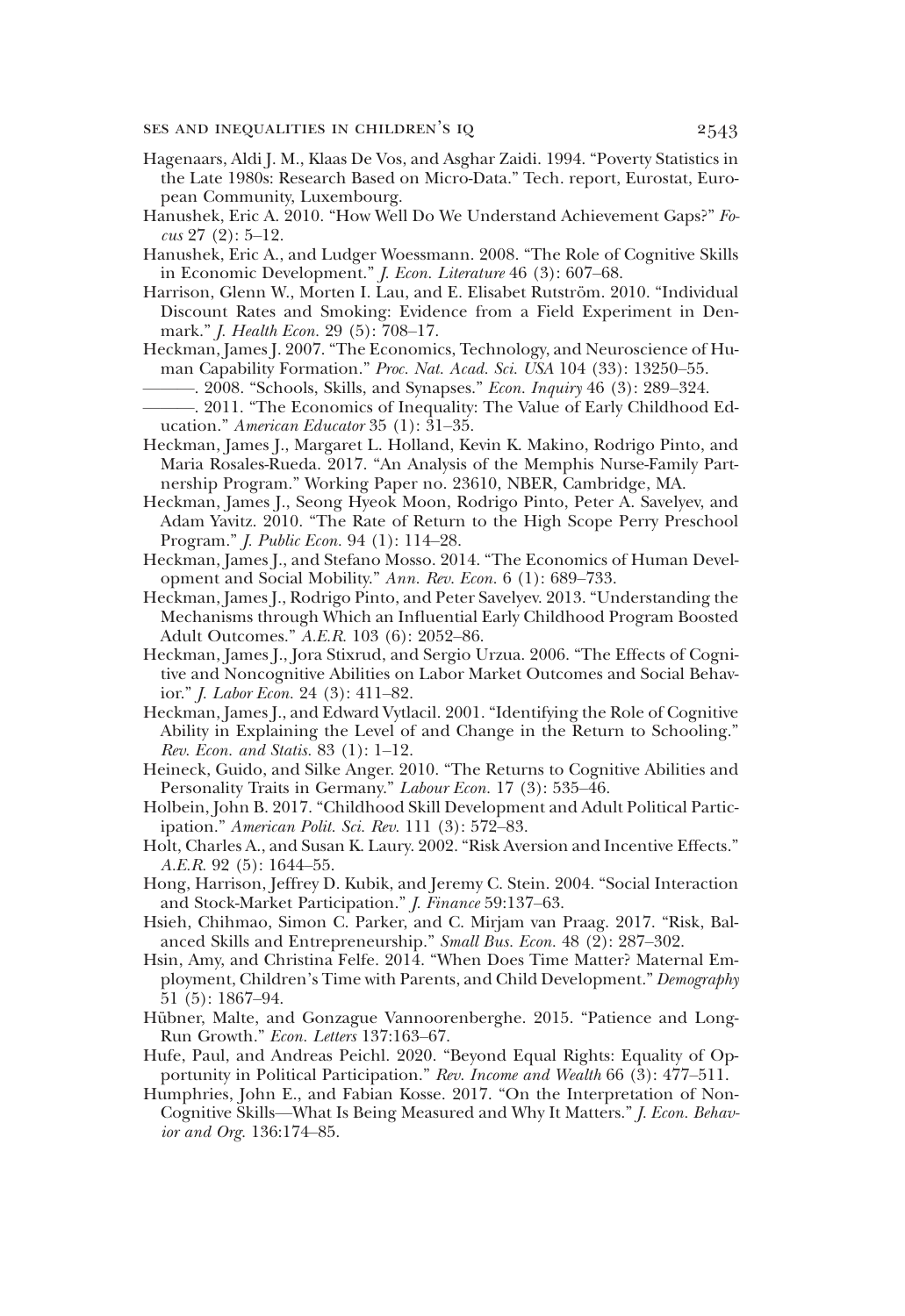- Ida, Takanori, and Rei Goto. 2009. "Interdependency among Addictive Behaviours and Time/Risk Preferences: Discrete Choice Model Analysis of Smoking, Drinking, and Gambling." *J. Econ. Psychology* 30 (4): 608–21.
- Inhelder, Bärbel, and Jean Piaget. 1958. *The Growth of Logical Thinking from Childhood to Adolescence: An Essay on the Construction of Formal Operational Structures*. London: Routledge and Kegan Paul.
- Jaeger, David A., Thomas Dohmen, Armin Falk, David Huffman, Uwe Sunde, and Holger Bonin. 2010. "Direct Evidence on Risk Attitudes and Migration." *Rev. Econ. and Statis.* 92 (3): 684–89.
- Jencks, Christopher, and Meredith Phillips. 1998. *The Black-White Test Score Gap*. Washington, DC: Brookings Inst. Press.
- Karlan, Dean S. 2005. "Using Experimental Economics to Measure Social Capital and Predict Financial Decisions." *A.E.R.* 95 (5): 1688–99.
- Kimball, Miles S., Claudia R. Sahm, and Matthew D. Shapiro. 2008. "Imputing Risk Tolerance from Survey Responses." *J. American Statis. Assoc.* 103 (483): 1028–38.
- Kirby, Kris N., and Nancy M. Petry. 2004. "Heroin and Cocaine Abusers Have Higher Discount Rates for Delayed Rewards than Alcoholics or Non-Drug-Using Controls." *Addiction* 99 (4): 461–71.
- Kirby, Kris N., Nancy M. Petry, and Warren K. Bickel. 1999. "Heroin Addicts Have Higher Discount Rates for Delayed Rewards than Non-Drug-Using Controls." *J. Experimental Psychology General* 128 (1): 78–87.
- Kosfeld, Michael, and Devesh Rustagi. 2015. "Leader Punishment and Cooperation in Groups: Experimental Field Evidence from Commons Management in Ethiopia." *A.E.R.* 105 (2): 747–83.
- Kosse, Fabian, Thomas Deckers, Pia Pinger, Hannah Schildberg-Hörisch, and Armin Falk. 2020. "The Formation of Prosociality: Causal Evidence on the Role of Social Environment." *J.P.E.* 128 (2): 434–67.
- Kosse, Fabian, and Friedhelm Pfeiffer. 2012. "Impatience among Preschool Children and their Mothers." *Econ. Letters* 115 (3): 493–95.
- -. 2013. "Quasi-Hyperbolic Time Preferences and Their Intergenerational Transmission." *Appl. Econ. Letters* 20 (10): 983–86.
- Leibbrandt, Andreas. 2012. "Are Social Preferences Related to Market Performance?" *Experimental Econ.* 15 (4): 589–603.
- Lindqvist, Erik, and Roine Vestman. 2011. "The Labor Market Returns to Cognitive and Noncognitive Ability: Evidence from the Swedish Enlistment." *American Econ. J. Applied Econ.* 3 (1): 101–28.
- McEwan, Patrick J. 2015. "Improving Learning in Primary Schools of Developing Countries: A Meta-Analysis of Randomized Experiments." *Rev. Educational Res.* 85 (3): 353–94.
- McLanahan, Sara. 2009. "Fragile Families and the Reproduction of Poverty." *Ann. American Acad. Polit. and Soc. Sci.* 621 (1): 111–31.
- Meier, Stephan, and Charles Sprenger. 2010. "Present-Biased Preferences and Credit Card Borrowing." *American Econ. J. Appl. Econ.* 2 (1): 193–210.
- Mischel, Walter, Yuichi Shoda, and Monica L. Rodriguez. 1989. "Delay of Gratification in Children." *Science* 244 (4907): 933–38.
- Moffitt, Terrie E., Louise Arseneault, Daniel Belsky, et al. 2011. "A Gradient of Childhood Self-Control Predicts Health, Wealth, and Public Safety." *Proc. Nat. Acad. Sci. USA* 108 (7): 2693–98.
- Obradović, Jelena, Nicole R. Bush, Juliet Stamperdahl, Nancy E. Adler, and W. Thomas Boyce. 2010. "Biological Sensitivity to Context: The Interactive Effects of Stress Reactivity and Family Adversity on Socioemotional Behavior and School Readiness." *Child Development* 81 (1): 270–89.